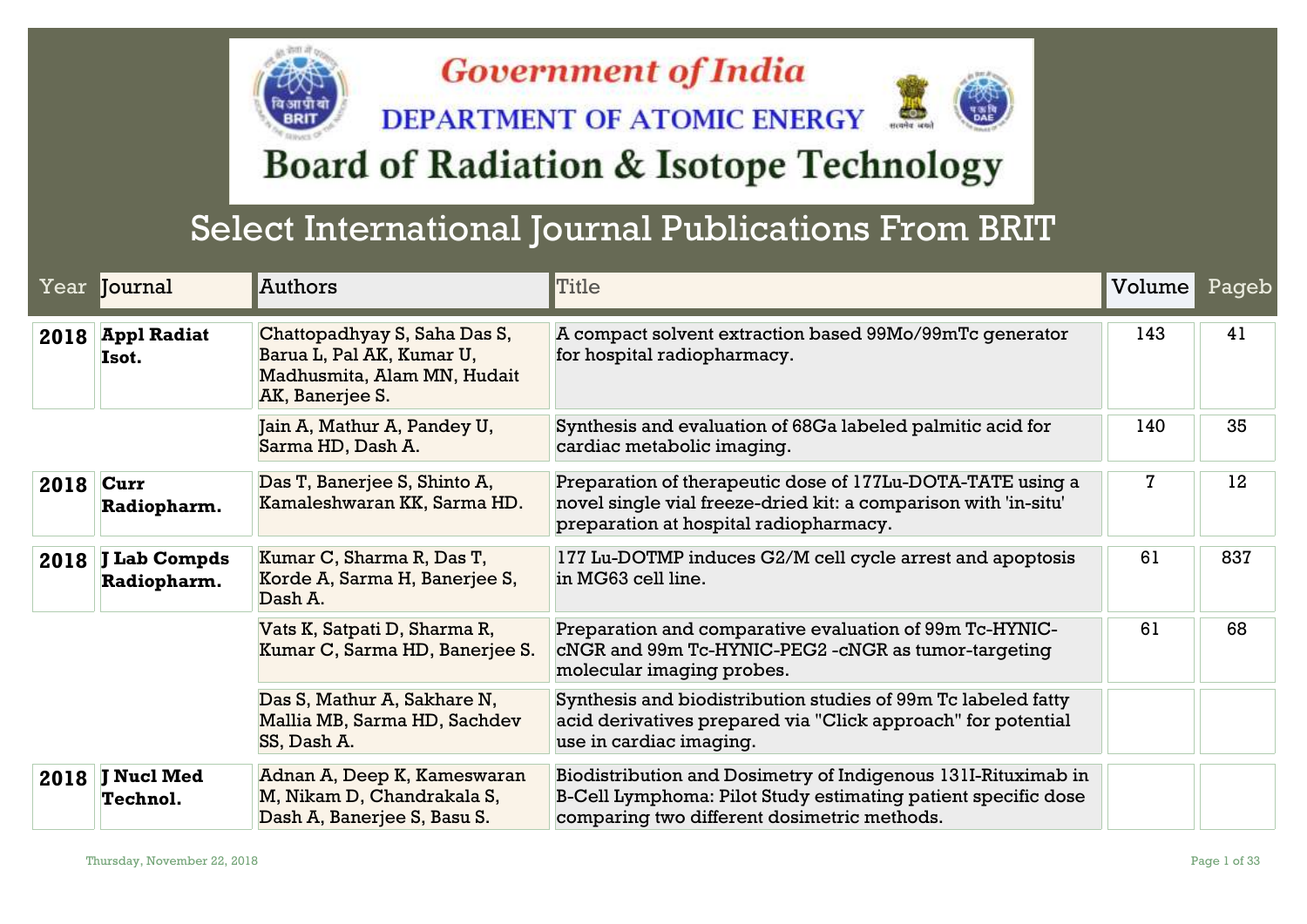|      | Year <b>Journal</b>                     | Authors                                                                                                                                                              | <b>Title</b>                                                                                                                                                                                                                                                                | Volume | Pageb       |
|------|-----------------------------------------|----------------------------------------------------------------------------------------------------------------------------------------------------------------------|-----------------------------------------------------------------------------------------------------------------------------------------------------------------------------------------------------------------------------------------------------------------------------|--------|-------------|
| 2018 | <b>Nucl Med</b><br>Commun.              | Basu S, Parghane RV, Joshi A,<br>Prabhash K, Banerjee S.                                                                                                             | The rationality of combining second-generation<br>antiandrogens with 177Lu-PSMA or its alpha-emitting<br>congeners for better and durable results: will this dominate<br>the therapeutic landscape and be an upfront consideration in<br>metastatic castration-resistant pr | 39     | 1061        |
| 2017 | <b>Clin Exp</b><br><b>Metastasis</b>    | Das T, Banerjee S.                                                                                                                                                   | Radiopharmaceuticals for metastatic bone pain palliation:<br>available options in the clinical domain and their comparisons.                                                                                                                                                | 34     | ı           |
|      | 2017 Annals of<br><b>Nuclear Energy</b> | D.K. Sahoo, P. Dewan, P.<br>Srivastava, A.K. Kohli, I.P.S.<br>Sandhu, Rajesh Kumari, D.R.<br>Saroha, Anirben Guha, Asim<br>Tewari, R.K. Singh                        | Performance of gamma chamber under blast loading.                                                                                                                                                                                                                           | 105    | 240         |
| 2017 | <b>Appl Radiat</b><br>Isot.             | N. Lakshminarayan, Amit Kumar,<br>Sushant Roy, Yogita Pawar,<br>Pradip Chaudhari, M.G.R. Rajan                                                                       | Improved method for preparing Ni(II) complex of (S)-<br>Tyrosine Sciff base and its use in the automated synthesis of O-<br>(2'-[F-18]Fluoroethyl)-L-Tyrosine [FET] using solid phase<br>extraction purification.                                                           | 127    | 122         |
|      |                                         | Das T, Shinto A, Kamaleshwaran<br>KK, Sarma HD, Mohammed SK,<br>Mitra A, Lad S, Rajan MGR,<br>Banerjee S.                                                            | Radiochemical studies, pre-clinical evaluation of 170Tm-<br>EDTMP prepared using in-house freeze-dried EDTMP kit.                                                                                                                                                           | 122    | $\mathbf 7$ |
| 2017 | <b>Bioorg Med</b><br><b>Chem Lett.</b>  | Vats K, Subramanian S, Mathur<br>A, Sarma HD, Banerjee S.                                                                                                            | Radiosynthesis and evaluation of a 99mTc-folic acid<br>radiotracer prepared using [99mTcN(PNP)]2+ metal fragment.                                                                                                                                                           | 27     | 1329        |
| 2017 | <b>Cancer Biother</b><br>Radiopharm.    | Mathur A, Prashant V, Sakhare<br>N, Chakraborty S, Vimalnath KV,<br>Mohan RK, Arjun C, Karkhanis B,<br>Seshan R, Basu S, Korde A,<br>Banerjee S, Dash A, Sachdev SS. | Bulk scale formulation of therapeutic doses of clinical grade<br>ready-to-use 177Lu-DOTA-TATE: The intricate aspects.                                                                                                                                                       | 32     | 266         |
|      |                                         | Sharma R1, Kumar C1, Mallia<br>MB1, Kameswaran M1, Sarma<br>HD2, Banerjee S3, Dash A1.                                                                               | In Vitro Evaluation of 188Re-HEDP: A Mechanistic View of<br><b>Bone Pain Palliations.</b>                                                                                                                                                                                   | 32     | 184         |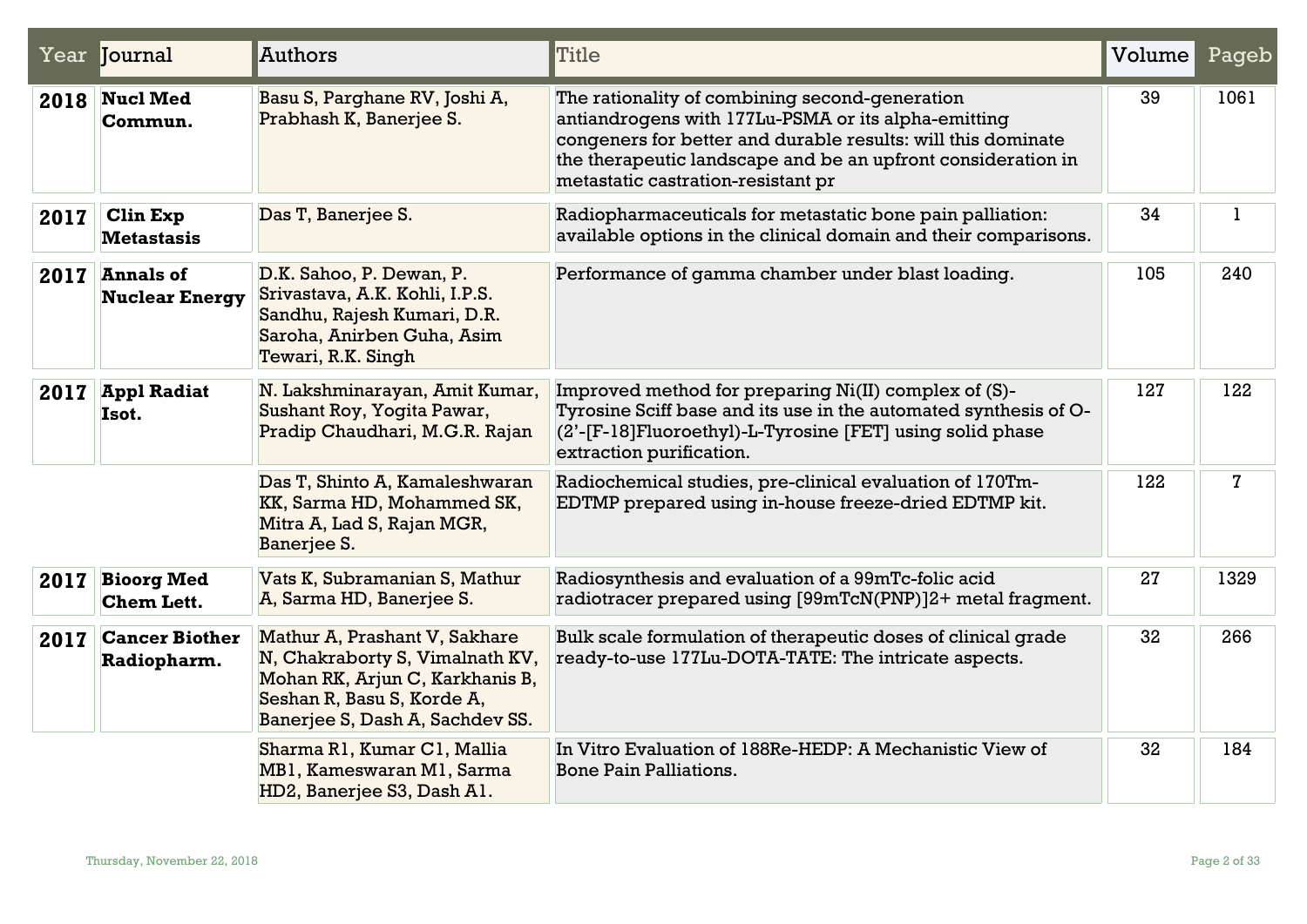|      | Year Journal                          | Authors                                                                                                                                                                                  | Title                                                                                                                                                                                                                 | Volume | Pageb |
|------|---------------------------------------|------------------------------------------------------------------------------------------------------------------------------------------------------------------------------------------|-----------------------------------------------------------------------------------------------------------------------------------------------------------------------------------------------------------------------|--------|-------|
| 2017 | Chem Biol &<br><b>Drug Des</b>        | Vats K, Satpati D, Sharma R,<br>Sarma HD, Banerjee S.                                                                                                                                    | Synthesis and comparative in vivo evaluation of 99m Tc(CO)3 -<br>labeled PEGylated and non-PEGylated cRGDfK peptide<br>monomers.                                                                                      | 89     | 371   |
| 2017 | <b>Clin Nucl Med.</b>                 | Das T1, Shinto A,<br>Kamaleshwaran KK, Banerjee S.                                                                                                                                       | 170Tm-EDTMP: A Prospective Alternative of 89SrCl2 for<br>Theranostic Treatment of Metastatic Bone Pain.                                                                                                               | 42     | 235   |
| 2017 | Eur J Nucl Med<br><b>Mol Imaging</b>  | Basu S, Banerjee S.                                                                                                                                                                      | Envisaging an alpha therapy programme in the atomic energy<br>establishments: the priorities and the nuances.                                                                                                         | 44     | 1244  |
|      | 2017 J Lab Compds<br>Radiopharm.      | Chattopadhyay S, Alam MN,<br>Smita M, Kumar U, Das SS, Barua<br>L.                                                                                                                       | A simple method for preparation of pure 68 Ga-acetate<br>precursor for formulation of radiopharmaceuticals:<br>Physicochemical characteristics of the 68 Ga eluate of the<br>SnO2 based-68 Ge/68 Ga column generator. | 60     | 62    |
|      | 2017 J Radioanal<br><b>Nucl Chem.</b> | M.K. Das, S.S Das, M.A. Nayer, S.<br>Chattopadhyay, L. Barua, S,<br><b>Dutta</b>                                                                                                         | Separation of Mo from Nb, Zr and Y: Applicability in the<br>purification of the recovered<br>enriched 100Mo used in the direct production of 99mTc in<br>cyclotrons.                                                  | 311    | 643   |
| 2017 | <b>Nucl Med</b><br>Commun.            | Ajit Shinto, Archana Mukherjee,<br>Kamaleshwaran Koramadai<br>Karuppusamy, Jephy Joseph,<br>Jyotsna Bhatt, Aruna Korde,<br>Indira Upadhya, Chanda Arjun,<br>Grace Samuel, Ashutosh Dash. | Clinical utility of 99mTc-Ubiquicidin (29-41) as an adjunct to<br>bone scan in differentiating<br>infected versus non-infected loosening of prosthesis before<br>revision surgery.                                    | 38     | 285   |
|      |                                       | Basu S, Banerjee S.                                                                                                                                                                      | Developing a dedicated comprehensive $\alpha$ -radionuclide<br>therapy program: should this be the vision of the atomic<br>energy programs in the next decade?                                                        | 38     | 103   |
| 2017 | Procedia<br><b>Engineering</b>        | D.K. Sahoo, J.V. Mane, P.<br>Srivastava, A.K. Kohli, G. Ganesh                                                                                                                           | Numerical simulation and experimental drop testing of<br>COCAM - 120 - An industrial<br>radiography device.                                                                                                           | 173    | 1918  |
|      |                                       | D.K. Sahoo, Anirben Guha, Asim<br>Tewari, R.K. Singh                                                                                                                                     | Performance of monolithic plate and layered plates under<br>blast load.                                                                                                                                               | 173    | 1909  |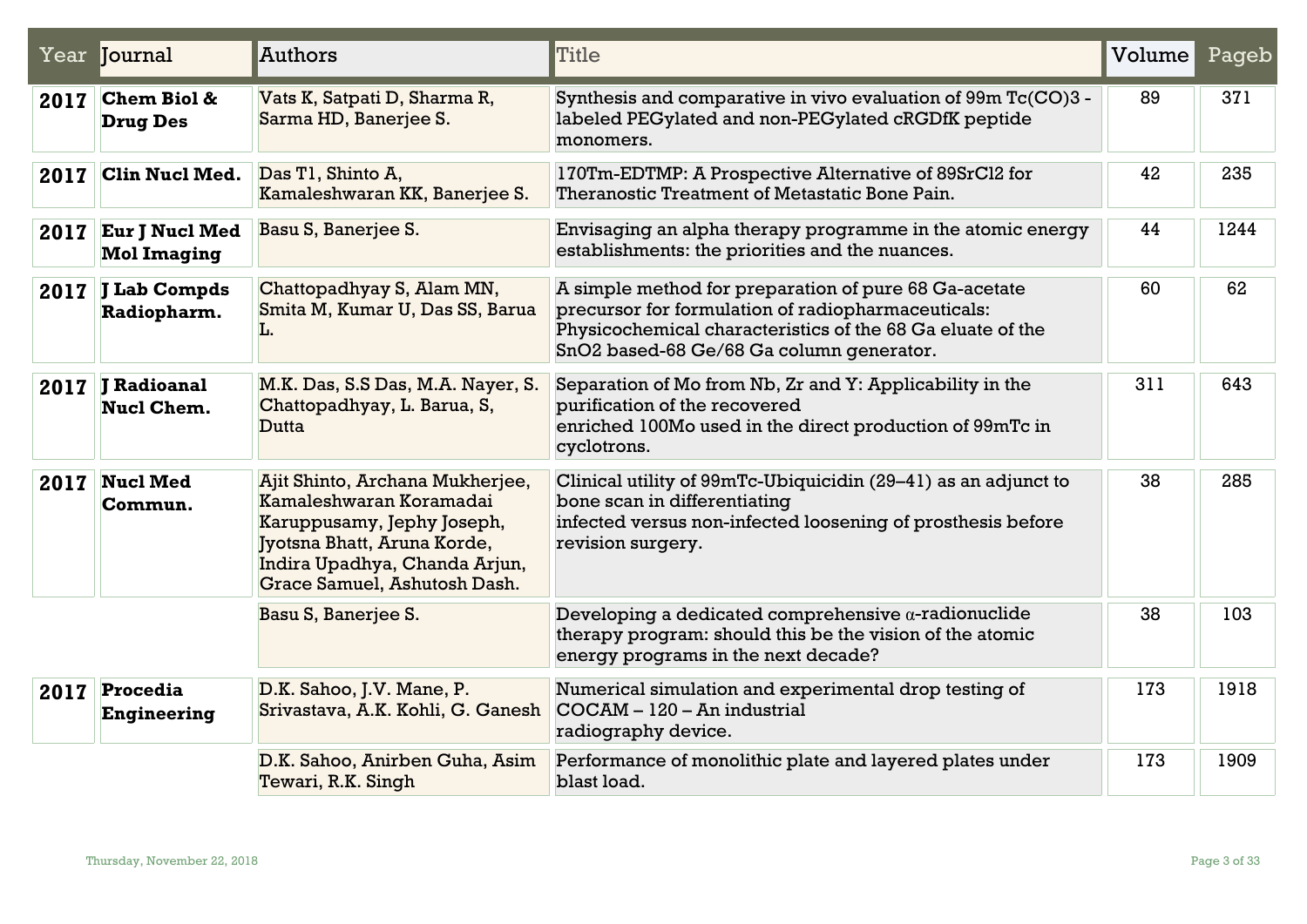|      | Year <b>Journal</b>                  | Authors                                                                                                                                                                                                                                  | Title                                                                                                                                                                       | Volume | Pageb |
|------|--------------------------------------|------------------------------------------------------------------------------------------------------------------------------------------------------------------------------------------------------------------------------------------|-----------------------------------------------------------------------------------------------------------------------------------------------------------------------------|--------|-------|
| 2017 | Procedia<br><b>Engineering</b>       | Saquib, D.K. Sahoo, P.<br>Srivastava, A.K. Kohli, G. Ganesh                                                                                                                                                                              | Performance of BLC-200 cask under 9m Drop Test.                                                                                                                             | 173    | 455   |
| 2017 | <b>Rev Sci</b><br>Instrum.           | Vaishali Naik, Mahua<br>Bhattacharjee, D. Lavanya<br>Kumar, Prasanta Karmakar,<br>Satyendra Das, Debashis<br>Banerjee, Sankha<br>Chattopadhyay, Luna Barua,<br>Sujata Das, Asit Pal, Arup<br><b>Bandopadhyay and Alok</b><br>Chakrabarti | Radioactive ion beams of 111In using ECR plasma sputtering<br>method.                                                                                                       | 88     | 63308 |
| 2016 | <b>Acta Biomater.</b>                | Banerjee I, De K, Mukherjee D,<br>Dey G, Chattopadhyay S,<br>Mukherjee M, Mandal M,<br>Bandyopadhyay AK, Gupta A,<br>Ganguly S, Misra M.                                                                                                 | Paclitaxel-loaded solid lipid nanoparticles modified with Tyr-<br>3-Octreotide for enhanced<br>anti-angiogenic and anti-glioma therapy.                                     | 38     | 69    |
|      | 2016 Appl Radiat<br>Isot.            | Jain A, Mathur A, Pandey U,<br>Bhatt J, Mukherjee A, Ram R,<br>Sarma H.D, Dash A.                                                                                                                                                        | Synthesis and evaluation of a 68Ga labeled folic acid<br>derivative for targeting folate receptors.                                                                         | 116    | 77    |
|      |                                      | Chanda Arjun, Archana<br>Mukherjee, Jyotsna Bhatt, Pradip<br>Chaudhari, Krishna Mohan<br>Repaka, Meera Venkatesh,<br><b>Grace Samuel</b>                                                                                                 | Studies on batch formulation of a kit for the preparation of the<br>99mTc-Ubiquicidine<br>(29-41): an infection imaging agent.                                              | 107    | 8     |
|      | 2016 Bioorg Med<br><b>Chem Lett.</b> | Jain A, Mathur A, Pandey U,<br>Sarma HD, Dash A.                                                                                                                                                                                         | 68Ga labeled fatty acids for cardiac metabolic imaging:<br>Influence of different bifunctional chelators                                                                    | 26     | 5785  |
|      |                                      | Mallia MB, Mittal S, Sarma HD,<br>Banerjee S.                                                                                                                                                                                            | Modulation of in vivo distribution through chelator: Synthesis<br>and evaluation of a 2-nitroimidazole-dipicolylamine-<br>(99m)Tc(CO)3 complex for detecting tumor hypoxia. | 26     | 46    |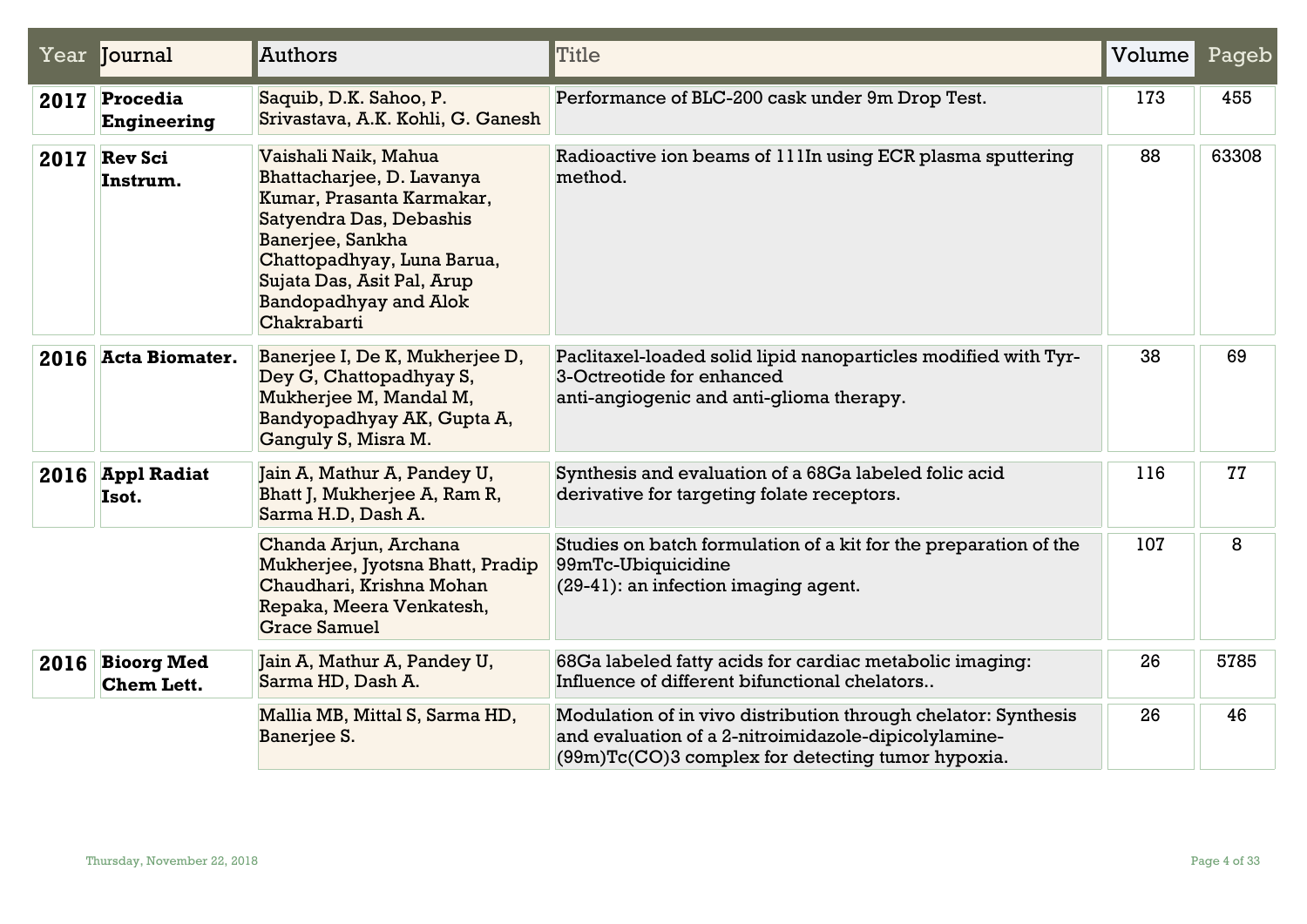|      | Year Journal                       | Authors                                                                                                                                                  | <b>Title</b>                                                                                                                                                     | Volume | Pageb |
|------|------------------------------------|----------------------------------------------------------------------------------------------------------------------------------------------------------|------------------------------------------------------------------------------------------------------------------------------------------------------------------|--------|-------|
|      | 2016 Cancer Biother<br>Radiopharm. | Mallia MB, Shinto AS,<br>Kameswaran M, Kamaleshwaran<br>KK, Kalarikal R, Aswathy KK,<br>Banerjee S.                                                      | A Freeze-Dried Kit for the Preparation of (188)Re-HEDP for<br>Bone Pain Palliation: Preparation and Preliminary Clinical<br>Evaluation.                          | 31     | 139   |
| 2016 | Chem Biol &<br><b>Drug Des</b>     | Satpati D, Arjun C,<br>Krishnamohan R, Samuel G,<br>Banerjee S.                                                                                          | 68Ga-labeled Ciprofloxacin conjugates as radiotracers for<br>targetting bacterial infection.                                                                     | 87     | 680   |
| 2016 | <b>Clin Nuc</b><br><b>Medicine</b> | Das T, Shinto A, Kamaleswaran<br>KK, Banerjee, S                                                                                                         | Theranostic treatment of of metastatic bone pain with 177Lu-<br><b>DOTMP</b>                                                                                     | 41     | 966   |
|      | 2016 Curr<br>Radiopharm.           | Das T, Banerjee S.                                                                                                                                       | Theranostic Applications of Lutetium-177 in Radionuclide<br>Therapy.                                                                                             | 9      | 94    |
|      |                                    | Bal C, Arora G, Kumar P, Damle<br>N, Das T, Chakraborty S,<br>Banerjee S, Venkatesh M,<br>Zaknun JJ, Pillai MR.                                          | Pharmacokinetic, Dosimetry and Toxicity Study of <sup>1</sup> Lu-<br>EDTMP in Patients: Phase 0/I study.                                                         | 9      | 71    |
|      |                                    | Chakraborty S, Balogh L, Das T,<br>Polyák A, Andócs G, Máthé D,<br>Király R, Thuróczy J, Chaudhari<br>PR, Jánoki GA, Jánoki G,<br>Banerjee S, Pillai MR. | Evaluation of $1$ Lu-EDTMP in Dogs with Spontaneous Tumor<br>Involving Bone: Pharmacokinetics, Dosimetry and<br>Therapeutic Efficacy.                            | 9      | 64    |
|      | 2016 J Nanoparticle<br>Res.        | S. Ganguly, R.H. Gaonkar, S.<br>Sinha, A. Gupta, D.<br>Chattopadhyay, S.S. Sachdev,<br>M.C. Debnath                                                      | Fabrication of surfactant-free quercetin-loaded PLGA<br>nanoparticles: evaluation of<br>hepatoprotective efficacy by nuclear scintigraphy.                       | 18     | 196   |
|      | 2016 J Radioanal<br>Nucl Chem.     | M.K. Das, S. Chattopadhyay, S.S.<br>Das, L. Barua, M.A. Nayer, U.<br>Kumar                                                                               | Production and separation of 99mTc from cyclotron irradiated<br>100/natMo targets: a new<br>automated module for separation of 99mTc from Molybdenum<br>targets. | 310    | 423   |
|      |                                    | Vats, K., Mallia, M.B., Mathur, A.,<br>Sarma, H.D., Banerjee, S.                                                                                         | Synthesis and evaluation of a novel 99mTcN(PNP) Complex<br>with Metronidazole Isocyanide<br>ligand as a marker for Tumor Hypoxia.                                | 308    | 363   |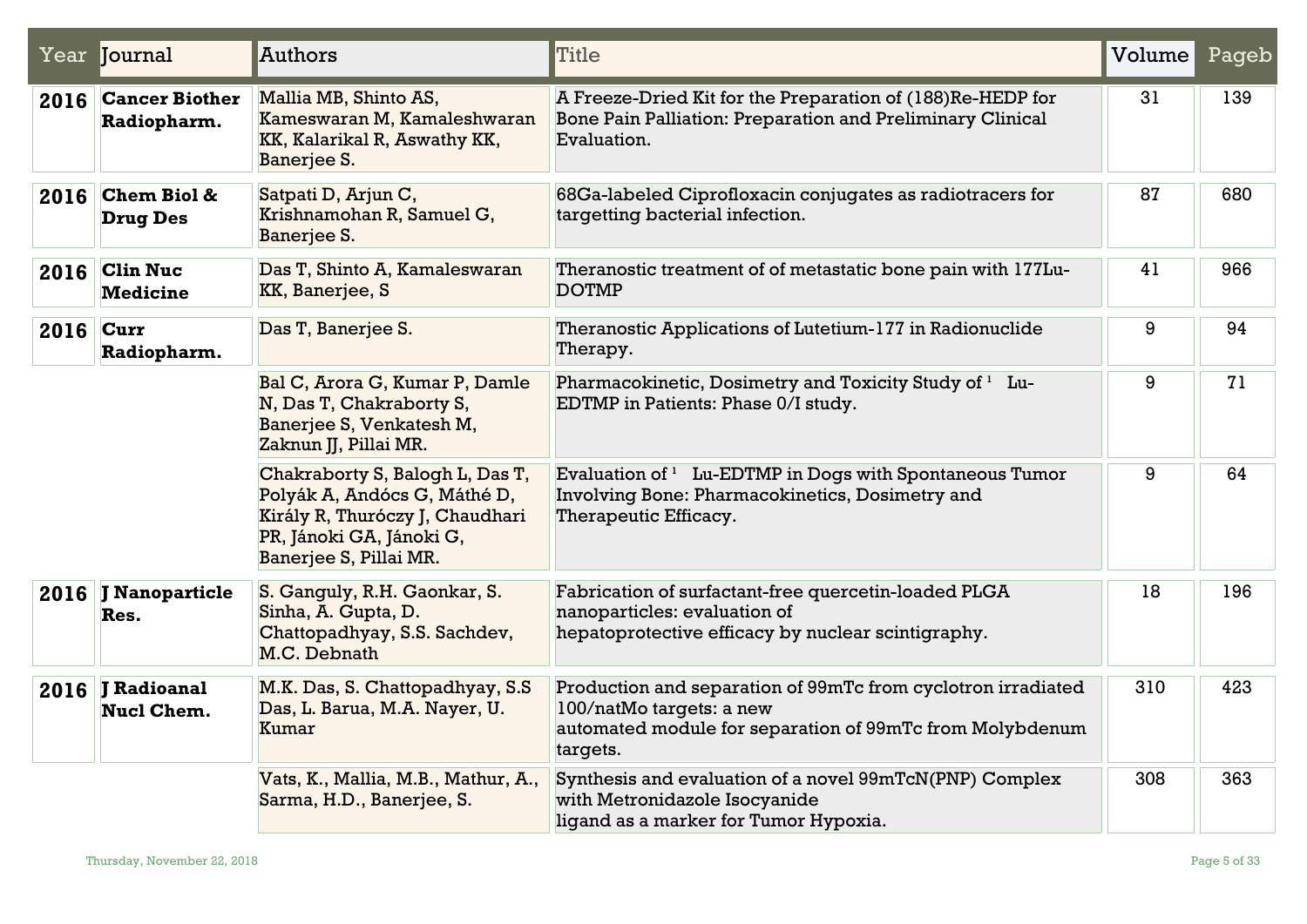|      | Year Journal                                           | Authors                                                                                                                  | <b>Title</b>                                                                                                                                                                                                          | Volume | Pageb |
|------|--------------------------------------------------------|--------------------------------------------------------------------------------------------------------------------------|-----------------------------------------------------------------------------------------------------------------------------------------------------------------------------------------------------------------------|--------|-------|
|      | 2016 J Radioanal<br>Nucl Chem.                         | Ghosh S, Das T, Sarma HD,<br><b>Banerjee S</b>                                                                           | Preparation and Preliminary bioevaluation of 68Ga-oxine in<br>lipiodol as a potential liver imaging agent                                                                                                             |        |       |
|      | 2016 Mol imaging<br>Biol.                              | Satpati D, Shinto A,<br>Kamaleshwaran KK, Sane S3=,<br>Banerjee S.                                                       | Convenient Preparation of [(68)Ga]DKFZ-PSMA-11 Using a<br>Robust Single-Vial Kit and Demonstration of Its Clinical<br>Efficacy.                                                                                       | 18     | 420   |
| 2016 | Nucl Med Biol.                                         | Das T, Bhadwal M, Banerjee S                                                                                             | Formulation of clinical scale 177Lu-PSMA-617 : From<br>laboratory to clinics                                                                                                                                          | 43     | 836   |
|      |                                                        | Das T, Guleria M, Parab A, Kale<br>C, Shah HJ, Sarma HD, Lele VR,<br>Banerjee S.                                         | Clinical translation of 177Lu-labeled PSMA-617 : Initial<br>Experience in prostate cancer patients                                                                                                                    | 43     | 296   |
|      | 2016 Radiation<br><b>Protection and</b><br>Environment | R.V. Kolekar, Anita Gadgil,<br>S.P.D. Bhade, Priyanka Reddy,<br>Prashant Bhandarkar, N. Roy,<br>S.P. Patil, Rajvir Singh | Study on urea breath test: a tool for Helicobacter pylori<br>infection.                                                                                                                                               | 39     | 146   |
|      | 2016 Radioanal. &<br>Nucl. Chem.                       | S. Chattopadhyay, M. Alam, M.<br>Smita, U. Kumar, S.S. Das, L.<br><b>Barua</b>                                           | A simple method for preparation of pure 68Ga-Acetate<br>precursor for formulation<br>of radiopharmaceuticals: Physicochemical characteristics of<br>the 68Ga eluate of the SnO<br>2 based 68Ge/68Ga column generator. | 60     | 62    |
|      | 2016 RSC Adv.                                          | Sakhare, N., Das, S., Mathur, A.,<br>Mirapurkar, S.M., Paradkar, S.,<br>Sarma, H.D., Sachdev, S.S.                       | Synthesis and characterization of a novel 99mTc analogue of<br>131I-mIBG showing affinity for<br>nor-epinephrine transport positive tumors.                                                                           | 6      | 64902 |
|      |                                                        | Satpati D, Satpati A, Pamale Y,<br>Kumar C, Sharma R, Sarma HD,<br><b>Banerjee S</b>                                     | 177Lu-Labeled carbon nanospheres : A new entry in the field<br>of targeted radionanomedicine                                                                                                                          | 6      | 50761 |
|      | $2015$ Annals of<br><b>Nuclear Energy</b>              | Kuldeep Sharma, Anirben Guha,<br>Dnyanesh n. Pawaskar, R.K.<br>Singh                                                     | Impact stress reduction by shell splitting in cask for<br>transporting radioactive material.                                                                                                                          | 79     | 111   |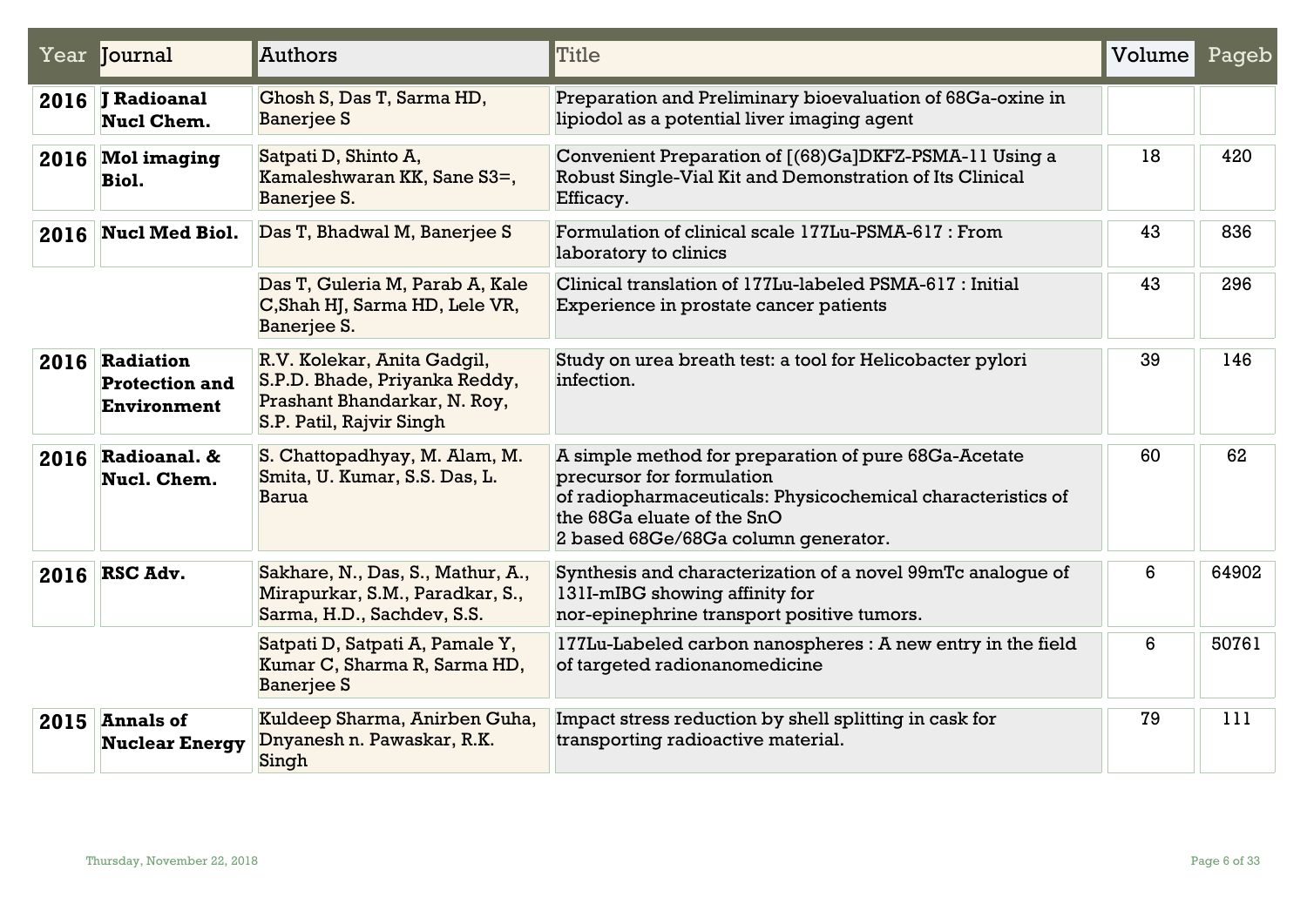|      | Year Journal                                     | Authors                                                                                                              | Title                                                                                                                                                                 | Volume | Pageb |
|------|--------------------------------------------------|----------------------------------------------------------------------------------------------------------------------|-----------------------------------------------------------------------------------------------------------------------------------------------------------------------|--------|-------|
| 2015 | Appl Radiat<br>Isot.                             | Korde A, Kameswaran M, Satpati<br>D, Dev Sarma H, Banerjee S,<br>Shinto A, Kamaleshwaran KK,<br>Samuel G.            | Single vial freeze-dried TRODAT-1 kit: preparation and<br>demonstration of clinical efficacy of [(99m)Tc]TRODAT-1 in<br>Indian scenario.                              | 96     | 57    |
|      | $2015$ Cancer<br><b>Biotherap</b><br>Radiopharm. | Mallia MB, Mathur A, Sarma HD,<br>Banerjee S.                                                                        | A 99m Tc-Labeled Misonidazole Analogue: Step Toward a<br>99m Tc-Alternative to [18 F]Fluromisonidazole for Detecting<br>Tumor Hypoxia                                 | 30     | 79    |
| 2015 | <b>Chem Biol &amp;</b><br><b>Drug Des</b>        | Baishya R, Nayak DK, Karmakar<br>S, Chattopadhyay S, Sachdeva<br>SS, Sarkar BR, Ganguly S,<br>Debnath MC.            | Synthesis and Evaluation of Technetium-99m Labeled<br>Bioreductive Pharmacophores Conjugated with Amino Acids<br>and Peptides for Tumor Imaging                       | 85     | 504   |
| 2015 | <b>Chem Rev.</b>                                 | Banerjee S, Pillai MR, Knapp FF.                                                                                     | Lutetium-177 therapeutic radiopharmaceuticals: linking<br>chemistry, radiochemistry, and practical applications.                                                      | 115    | 2934  |
|      | 2015 J Lab Compds<br>Radiopharm.                 | Mukherjee A, Lohar S, Dash A,<br>Sarma D, Samuel G, Korde A.                                                         | Single vial kit formulation of DOTATATE for preparation of<br>177Lu-labeled therapeutic radiopharmaceutical at hospital<br>radiopharmacy                              | 58     | 166   |
| 2015 | <b>Mol Imaging</b><br>Biol.                      | Bhadwal M, Das T, Dev Sarma H,<br>Banerjee S.                                                                        | Radiosynthesis and bioevaluation of [68Ga]-labeled<br>5,10,15,20-tetra(4-methylpyridyl)-porphyrin for possible<br>application as a PET radiotracer for tumor imaging. | 17     | 111   |
| 2015 | <b>Nucl Med</b><br>Commun.                       | Subramanian S, Pandey U, Shah<br>S, Rangarajan V, Samuel G.                                                          | An indigenous single-vial kit formulation of human serum<br>albumin nanocolloid for use in sentinel lymph node detection.                                             |        |       |
|      | 2015 World J Nucl<br>Med.                        | Shinto AS, Kamaleshwaran KK,<br>Mallia M, Korde A, Samuel G,<br>Banerjee S, Velayutham P,<br>Damodharan S, Sairam M. | Utility of (99m)Tc-Hynic-TOC in 131I Whole-Body Scan<br>Negative Thyroid Cancer Patients with Elevated Serum<br>Thyroglobulin Levels.                                 | 14     | 101   |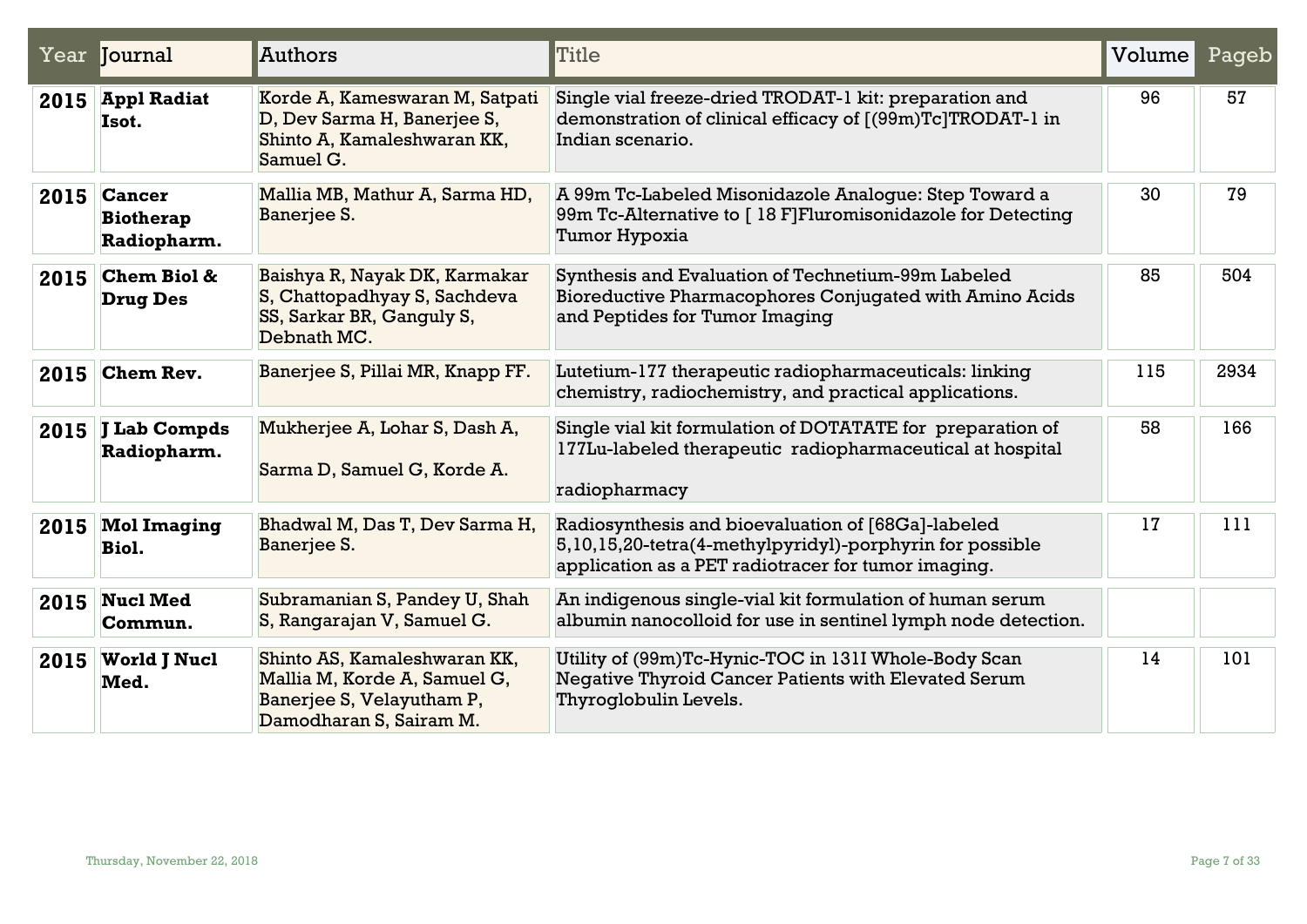|      | Year Journal                               | Authors                                                                                                                                          | Title                                                                                                                                                                                                                         | Volume       | Pageb |
|------|--------------------------------------------|--------------------------------------------------------------------------------------------------------------------------------------------------|-------------------------------------------------------------------------------------------------------------------------------------------------------------------------------------------------------------------------------|--------------|-------|
|      | 2015 World J Nucl<br>Med.                  | Shinto AS, Kamaleshwaran KK,<br>Chakraborty S, Vyshakh K,<br>Thirumalaisamy SG, Karthik S,<br>Nagaprabhu VN, Vimalnath KV,<br>Das T, Banerjee S. | Radiosynovectomy of Painful Synovitis of Knee Joints Due to<br>Rheumatoid Arthritis by Intra-Articular Administration of<br>(177) Lu-Labeled Hydroxyapatite Particulates: First Human<br>Study and Initial Indian Experience. | 14           | 81    |
| 2014 | <b>Ann Nucl Med.</b>                       | Kameswaran M, Pandey U,<br>Sarma HD, Samuel G.                                                                                                   | Preparation of (99m)Tc carbonyl DTPA-bevacizumab and its<br>bioevaluation in a melanoma model.                                                                                                                                | 28           | 911   |
|      | 2014 Appl Radiat<br>Isot.                  | Mukherjee A, Sahoo S, Sarma<br>HD, Chakraborti CK, Samuel G.                                                                                     | Preparation and evaluation of three mucoadhesive dosage<br>forms using (99m)Tc-Ofloxacin.                                                                                                                                     | 89           | 192   |
|      |                                            | Pandey U, Kameswaran M,<br>Sarma HD, Samuel G.                                                                                                   | 99m-Tc carbonyl DTPA-rituximab: preparation and<br>preliminary bioevaluation.                                                                                                                                                 | 86           | 52    |
|      | 2014 Asia Ocean J<br><b>Nucl Med Biol.</b> | Shinto AS, Kamaleshwaran K,<br>Vyshak K, Sudhakar N, Banerjee<br>S, Korde A, Samuel G, Mallia M.                                                 | Clinical utility of indigenously formulated single-vial<br>lyophilized HYNIC-TOC kit in evaluating Gastro-entero<br>Pancreatic neuro endocrine tumours.                                                                       | $\mathbf{2}$ | 30    |
|      | 2014 Biomed Res Int.                       | Dey S, Chattopadhyay S,<br>Mazumder B.                                                                                                           | Formulation and Evaluation of Fixed-Dose Combination of<br>Bilayer Gastroretentive Matrix Tablet Containing Atorvastatin<br>as Fast-Release and Atenolol as Sustained-Release                                                 |              |       |
| 2014 | <b>Cancer Biother</b><br>Radiopharm.       | Das T, Sarma HD, Shinto A,<br>Kamaleshwaran KK, Banerjee S.                                                                                      | Formulation, preclinical evaluation, and preliminary clinical<br>investigation of an in-house freeze-dried EDTMP kit suitable<br>for the preparation of 177Lu-EDTMP.                                                          | 29           | 412   |
|      |                                            | Korde A, Mallia M, Shinto A,<br>Sarma HD, Samuel G, Banerjee,<br>S.                                                                              | Improved Kit Formulation for Preparation of (99m)Tc-HYNIC-<br>TOC: Results of Preliminary Clinical Evaluation in Imaging<br>Patients with Neuroendocrine Tumors.                                                              | 29           | 387   |
|      |                                            | Kumar C, Vats K, Lohar SP,<br>Korde A, Samuel G.                                                                                                 | Camptothecin Enhances Cell Death Induced by Lu-177-<br><b>EDTMP</b> in Osteosarcoma Cells                                                                                                                                     | 29           | 317   |
|      |                                            | Das T, Banerjee S.                                                                                                                               | Formulation of patient dose of <sup>1</sup> Lu-DOTA-TATE in hospital<br>radiopharmacy in India: preparation using in situ<br>methodology vis-a-vis freeze-dried kit.                                                          | 29           | 301   |
|      |                                            | Satpati D, Korde A, Sarma HD,<br>Banerjee S.                                                                                                     | Radiosynthesis and biological evaluation of 68Ga-labeled<br>colchicine conjugates.                                                                                                                                            | 29           | 251   |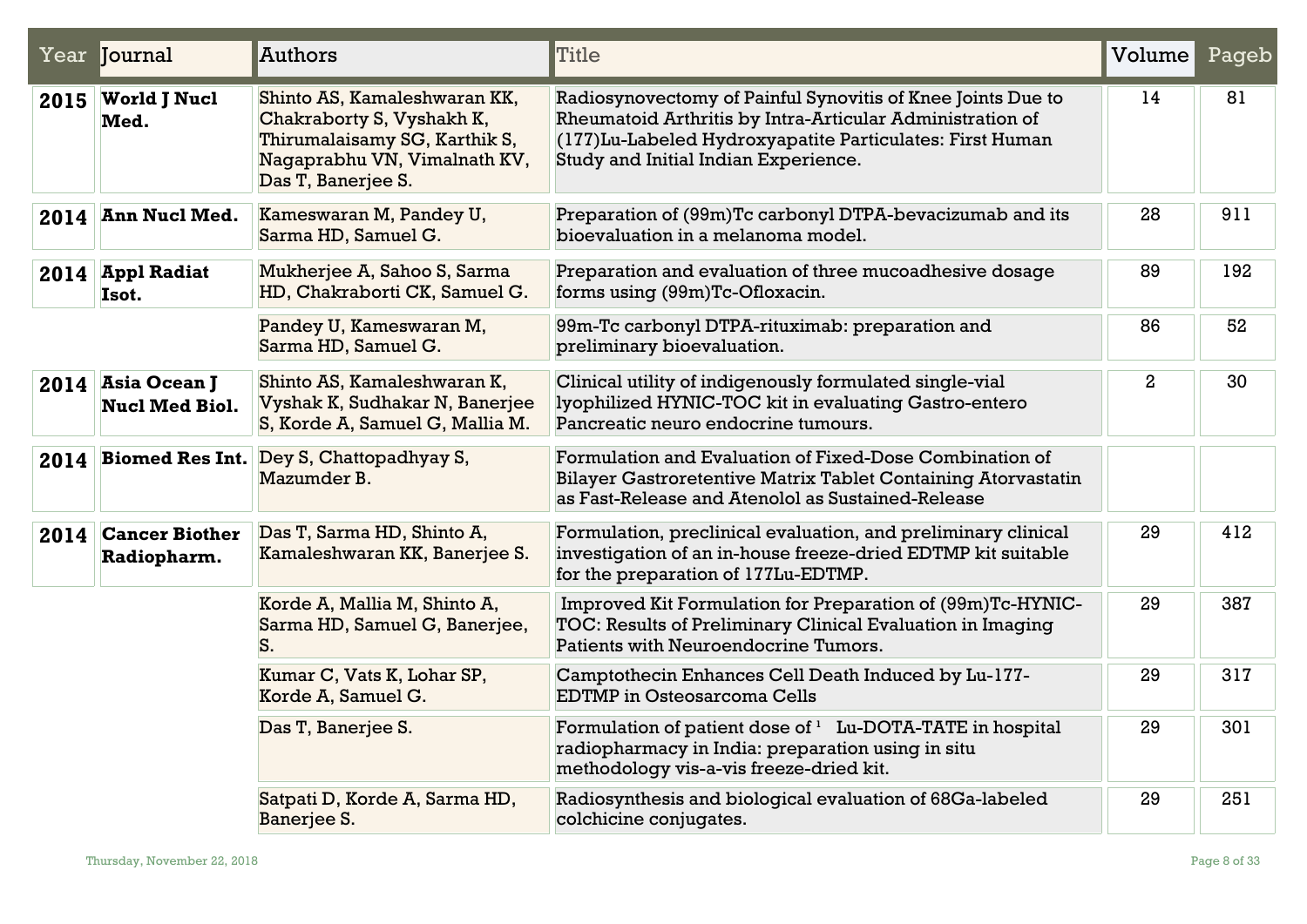|      | Year Journal                          | Authors                                                                                                                    | Title                                                                                                                                                                                       | Volume | Pageb |
|------|---------------------------------------|----------------------------------------------------------------------------------------------------------------------------|---------------------------------------------------------------------------------------------------------------------------------------------------------------------------------------------|--------|-------|
| 2014 | Curr<br>Radiopharm.                   | Kumar C, Jayakumar S, Pandey<br>BN, Samuel G, Venkatesh M.                                                                 | Cellular and molecular effects of beta radiation from I-131<br>on human tumor cells: a comparison with gamma radiation.                                                                     | 7      | 138   |
|      | $2014$ Int J Biol<br>Macromol.        | Dey S, Mazumder B,<br>Chattopadhyay S, Das MK, Sinha<br>S, Ganguly S, De K, Mishra M.                                      | Polymers Derived from Xanthomonas campesteris and<br>Cyamopsis tetragonolobus use as Retardant Materials for the<br>Formulation of Sustained Release Floating Matrix Tablet of<br>Atenolol. | 65     | 346   |
|      | 2014 J Immunoassay<br>Immunochem.     | Vrinda PC, Paradkar SN, Samuel<br>G, Sivaprasad N.                                                                         | Design of immunoradiometric assay for gonadotrophins using<br>a common detection antibody: An Experience.                                                                                   |        |       |
|      | 2014 J Lab Compds<br>Radiopharm.      | Jindal A, Mathur A, Pandey U,<br>Sarma HD, Chaudhari P, Dash A.                                                            | Development of 68Ga-labeled fatty acids for their potential<br>use in cardiac metabolic imaging.                                                                                            | 57     | 463   |
|      | 2014 J Nucl Med<br>Technol.           | Shinto AS, Shibu D,<br>Kamaleshwaran KK, Das T,<br>Chakraborty S, Banerjee S,<br>Thirumalaisamy P, Das P,<br>Veersekar G.  | $1$ Lu-EDTMP for treatment of bone pain in patients with<br>disseminated skeletal metastases.                                                                                               | 42     | 55    |
|      | 2014 J Radioanal<br><b>Nucl Chem.</b> | Mukherjee A, Korde A, Sarma<br>HD, Samuel G.                                                                               | Single vial formulation for theranostic radiopharmaceutical<br>preparation                                                                                                                  | 302    | 889   |
|      |                                       | Murhekar VV, Mathur A,<br>Prabhakar G, Karkhanis BP,<br>Pilkhwal NS, Tiwari BK,<br>Padmanabhan D, Samuel G,<br>Sachdev SS. | Specific activity determination and stability studies of<br>therapeutic 131I-mIBG radiopharmaceutical                                                                                       | 302    | 883   |
|      |                                       | Arjun Chanda, K. P. Rawat, S. A.<br>Khader, D. Padmanabhan, K. S.<br>S. Sarma, Grace Samuel                                | Feasibility of in-house sterilization of laboratory plastic<br>consumables using 2 MeV electron beam facility                                                                               | 302    |       |
|      | 2014 J Radioanl Nucl<br>Chem.         | Indranil Banerjee, Kakali De,<br>Sankha Chattopadhyay, Amal<br>Kumar Bandyopadhyay, Mridula<br><b>Misra</b>                | An easy and effective method for radiolabelling of solid<br>lipid nanoparticles                                                                                                             | 302    | 837   |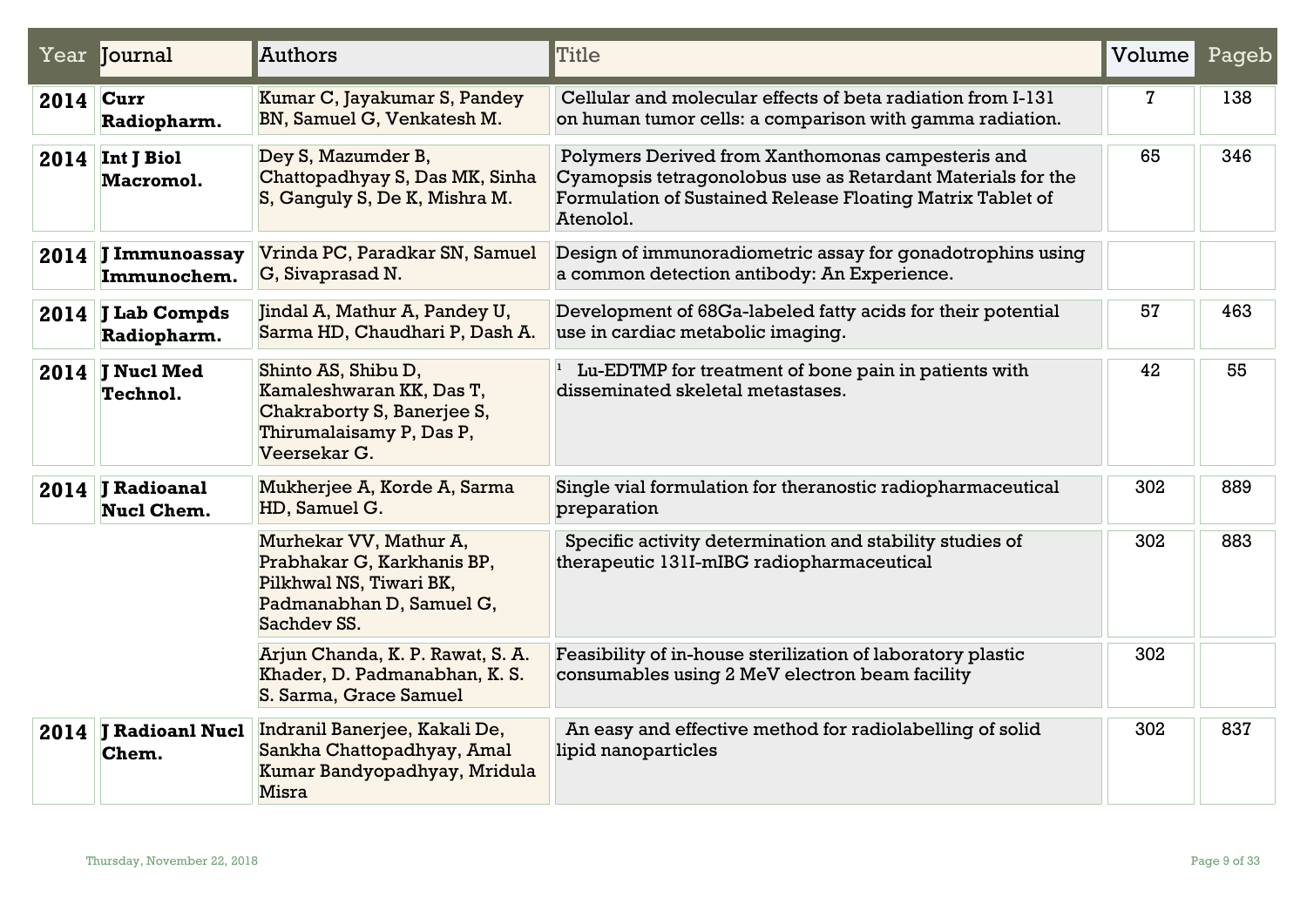|      | Year Journal                               | Authors                                                                                                        | Title                                                                                                                                                        | Volume | Pageb |
|------|--------------------------------------------|----------------------------------------------------------------------------------------------------------------|--------------------------------------------------------------------------------------------------------------------------------------------------------------|--------|-------|
|      | 2014 Nucl Med Biol.                        | Navin Sakhare, Soumen Das,<br>Anupam Mathur, V.V. Murhekar,<br>R. Krishna Mohan, G. Prabhakar,<br>S.S. Sachdev | Synthesis of 99mTc analogue of 123/131I-mIBG for possible<br>use in neuroendocrine tumor imaging                                                             | 41     | 624   |
|      |                                            | Mallia MB, Subramanian S,<br>Mathur A, Sarma HD, Banerjee S.                                                   | A study on nitroimidazole-99mTc(CO)3 complexes as hypoxia<br>marker: some observations towards possible improvement in<br>in vivo efficacy.                  | 41     | 600   |
|      | $2014$ Q J Nucl Med<br><b>Mol Imaging.</b> | Subramanian S, Pandey U,<br>Morais M, Correia JD, Santos I,<br>Samuel G.                                       | Comparative biological evaluation of two [99mTc(CO)3]-<br>dextran pyrazolyl mannose conjugates developed for use in<br>sentinel lymph node detection.        | 58     | 216   |
|      |                                            | Subramanian S, Pandey U,<br>Morais M, Correia JD, Santos I,<br>Samuel G.                                       | Comparative biological evaluation of two [99mTc(CO)3]-<br>dextran pyrazolyl mannose conjugates developed for use in<br>sentinel lymph node detection.        | 58     | 216   |
|      | 2014 World J Nucl<br>Med.                  | Shinto AS, Antony J,<br>Kamaleshwaran K, Vijayan K,<br>Selvan A, Korde A,<br>Kameshwaran M, Samuel G.          | Correlative (99m)Tc-labeled tropane derivative single photon<br>emission computer tomography and clinical assessment in the<br>staging of Parkinson disease. | 13     | 178   |
|      | 2013 Appl Radiat<br>Isot.                  | Das SS1, Chattopadhyay S, Alam<br>MN, Madhusmita, Barua L, Das<br>MK.                                          | Preparation and evaluation of SnO2-based (68)Ge/(68)Ga<br>generator made from (68)Ge produced through (nat) $Zn(\hat{I}\pm,xn)$<br>reaction.                 | 79     | 42    |
| 2013 | <b>Bioorg Med</b><br><b>Chem Lett.</b>     | Mittal S, Bhadwal M,<br>Chakraborty S, Sarma HD,<br>Banerjee S, Pillai MR.                                     | A novel concept of radiosynthesis of a (99m)Tc-labeled<br>dimeric RGD peptide as a potential radiotracer for tumor<br>imaging.                               | 23     | 1808  |
|      |                                            | Mathur A, Mallia MB, Banerjee S,<br>Sarma HD, Pillai MR.                                                       | Preparation and evaluation of a 99mTcN-PNP complex of<br>sanazole analoque for detecting tumor hypoxia.                                                      | 23     | 1394  |
| 2013 | <b>Cancer Biother</b><br>Radiopharm.       | Vats K, Das T, Sarma HD,<br>Banerjee S, Pillai MR.                                                             | Radiolabeling, stability studies, and pharmacokinetic<br>evaluation of thulium-170-labeled acyclic and cyclic<br>polyaminopolyphosphonic acids.              | 28     | 737   |
|      |                                            | Mittal S, Bhadwal M, Das T,<br>Sarma HD, Chakravarty R, Dash<br>A, Banerjee S, Pillai MR.                      | Synthesis and biological evaluation of 90Y-labeled porphyrin-<br>DOTA conjugate: a potential molecule for targeted tumor<br>therapy.                         | 28     | 651   |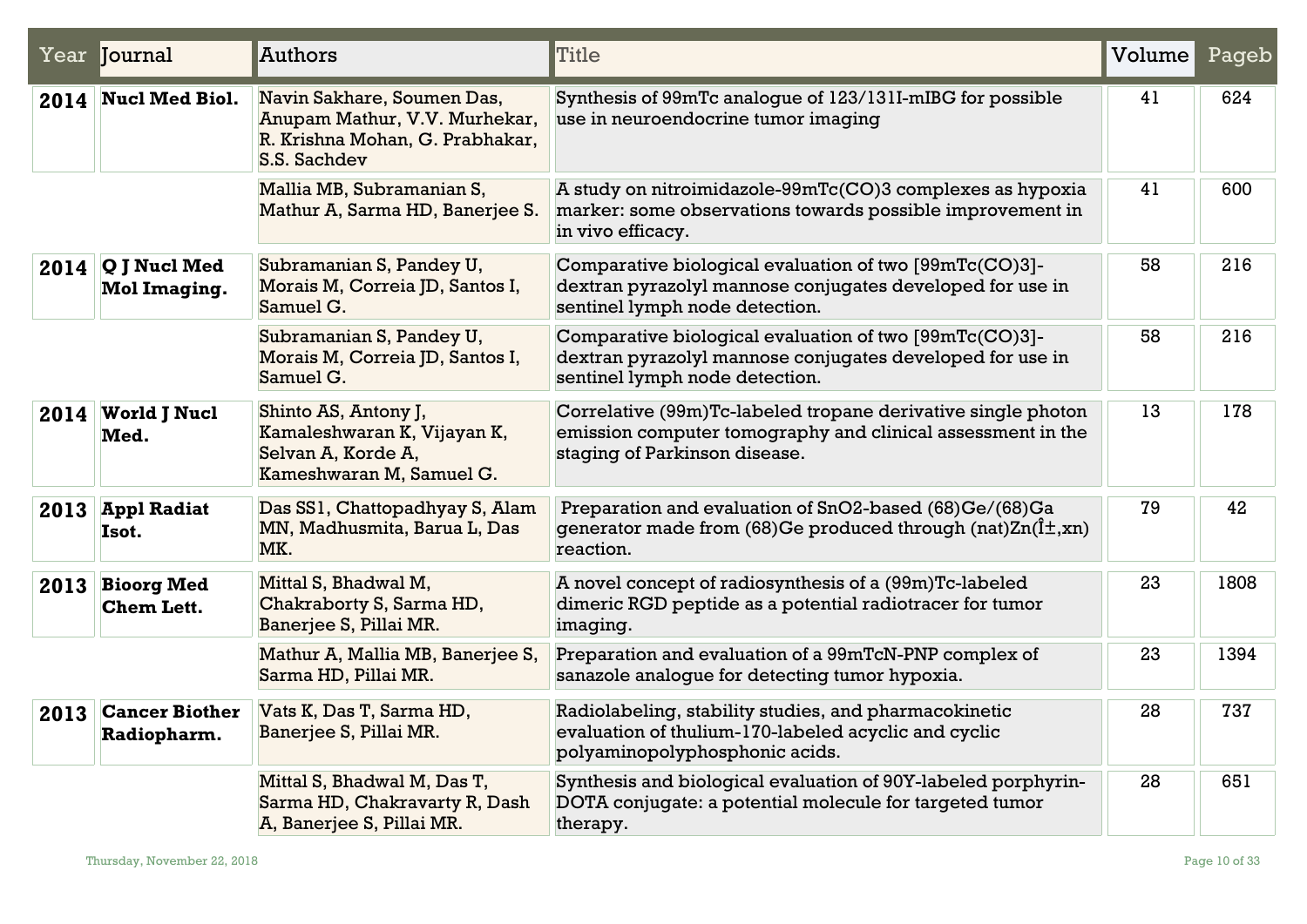|             | Year Journal                                      | Authors                                                                                                            | Title                                                                                                                                                                                                  | Volume | Pageb |
|-------------|---------------------------------------------------|--------------------------------------------------------------------------------------------------------------------|--------------------------------------------------------------------------------------------------------------------------------------------------------------------------------------------------------|--------|-------|
| 2013        | <b>Cancer Biother</b><br>Radiopharm.              | Subramanian S, Pandey U,<br>Gugulothu D, Patravale V,<br>Samuel G.                                                 | Modification of PLGA nanoparticles for improved properties<br>as a 99mTc-labeled agent in sentinel lymph node detection.                                                                               | 28     | 598   |
| $2013$ Curr | Radiopharm.                                       | Kumar C, Korde A, Kumari KV,<br>Das T, Samuel G.                                                                   | Cellular toxicity and apoptosis studies in osteocarcinoma<br>cells, a comparison of 177Lu-EDTMP and Lu-EDTMP.                                                                                          | 6      | 146   |
|             | 2013 J Appl Pol Sci.                              | Karir T, Sarma HD, Samuel G,<br>Hassan PA, D. Padmanabhan D,<br>Venkatesh M.                                       | Preparation and evaluation of radioiodinated<br>thermoresponsive polymer based on Poly (N-isopropyl<br>acylamide) for radiotherapy'. □                                                                 | 130    | 860   |
|             | 2013 J Environ<br><b>Pathol Toxicol</b><br>Oncol. | Kumar C, Pandey BN, Samuel G,<br>Venkatesh M.                                                                      | Cellular internalization and mechanism of<br>cytotoxi131-I-rituximab in Raji cells.                                                                                                                    | 32     | 91    |
|             | 2012 Appl Radiat<br>Isot.                         | Chattopadhyay S, Barua L, De A,<br>Saha Das S, Kuniyil R, Bhaskar P,<br>Pal SS, Sarkar SK, Das MK.                 | A computerized compact module for separation of Tc-99m-<br>radionuclide from molybdenum                                                                                                                | 70     | 2631  |
|             |                                                   | Chattopadhyay S, Ghosh M, Sett<br>S, Das MK, Chandra S, De K,<br>Mishra M, Sinha S, Ranjan Sarkar<br>B, Ganguly S. | Preparation and evaluation of 99mTc-cefuroxime, a potential<br>infection specific imaging agent: a reliable thin layer<br>chromatographic system to delineate impurities from the<br>99mTc-antibiotic. | 70     | 2384  |
|             |                                                   | Rubel Chakravarty, SK Sarkar,<br>Meera Venkatesh, Ashutosh<br>Dash                                                 | An electrochemical procedure to concentrate Tc-99m<br>availed from a zirconium [Mo-99] molybdate gel generator                                                                                         | 70     | 375   |
|             |                                                   | Das SS, Chattopadhyay S, Barua<br>L, Das MK.                                                                       | Production of Cu-61 using natural cobalt target and its<br>separation using ascorbic acid and common anion exchange<br>resin                                                                           | 70     | 365   |
|             |                                                   | Udhayakumar J, Kumar M,<br>Gandhi SS, Tomar BS, Venkatesh<br>M, Dash A.                                            | Preparation of spherical 57Co source for the calibration of<br>intra-operative gamma probe.                                                                                                            | 70     | 167   |
| 2012        | <b>Cancer Biother</b><br>Radiopharm.              | Mukherjee A, Tipnis S, Sarma<br>HD, Ravindran G, Samuel G,<br>Viswanathan C, Venkatesh M.                          | Radiolabeling of umbilical cord-derived mesenchymal stem<br>cells for in vivo tracking.                                                                                                                | 27     | 614   |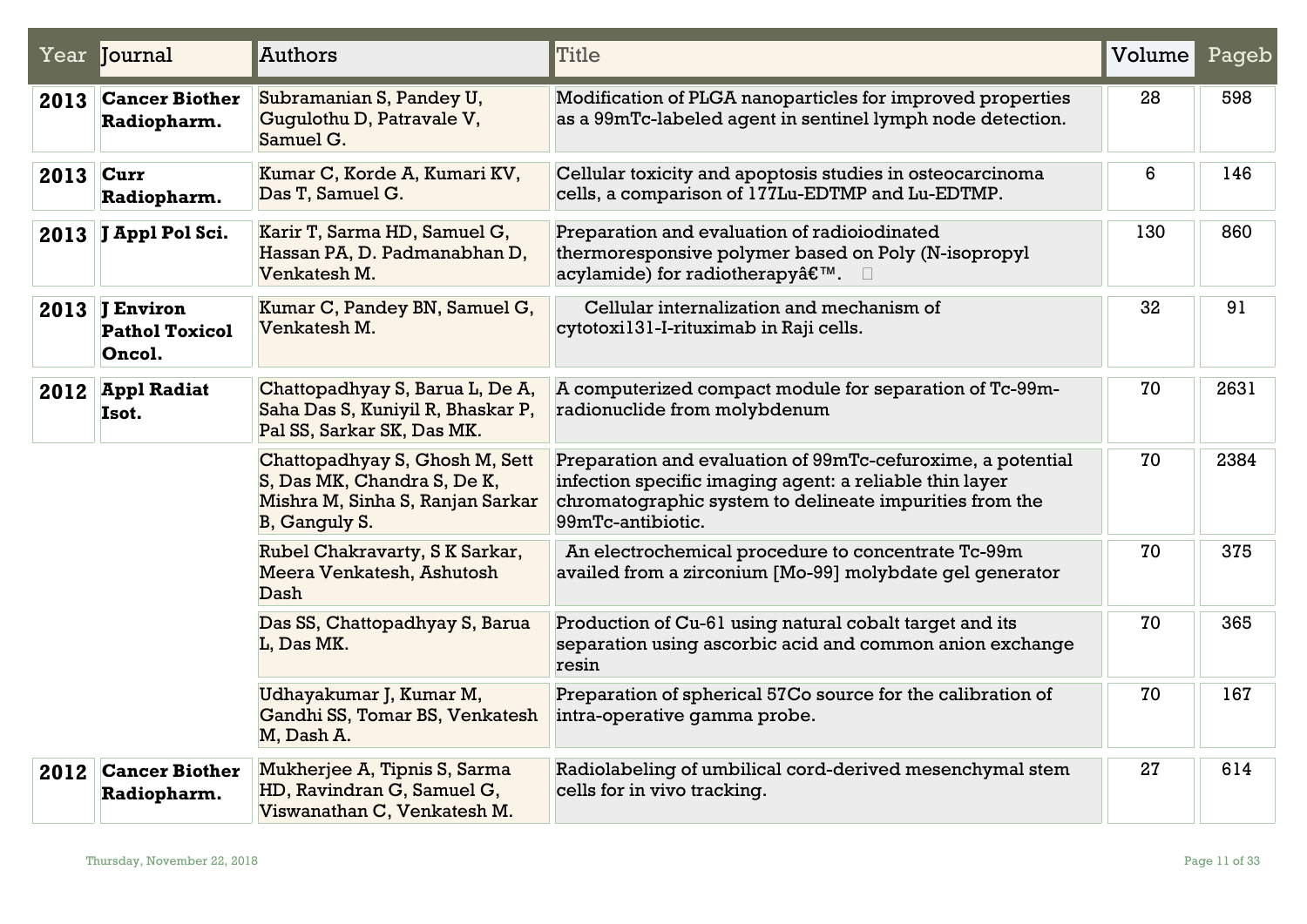|           | Year Journal                         | Authors                                                                                           | Title                                                                                                                                                          | Volume | Pageb |
|-----------|--------------------------------------|---------------------------------------------------------------------------------------------------|----------------------------------------------------------------------------------------------------------------------------------------------------------------|--------|-------|
| 2012      | <b>Cancer Biother</b><br>Radiopharm. | Subramanian S, Pandey U,<br>Papadopoulos M, Pirmettis I,<br>Venkatesh M, Samuel G.                | Studies toward the biological efficacy of (99m)Tc-labeled<br>dextran-cysteine-mannose ([(99m)Tc(CO)(3)]DCM20) for<br>sentinel lymph node detection.            | 27     | 365   |
| 2012 Curr | Radiopharm.                          | Das T, Chakraborty S, Sarma<br>HD, Banerjee S.                                                    | 109Pd labeled 5,10,15,20-tetrakis[4-<br>carboxymethyleneoxyphenyl]porphyrin: a potential agent for<br>targeted tumor therapy.                                  | 5      | 340   |
|           |                                      | Bhadwal M1, Satpati D, Singhal<br>S, Sarma HD, Venkatesh M,<br>Banerjee S.                        | Preparation of 99mTc(CO)3-Carboxymethylthioethyl<br>iminodiacetic acid and evaluation as a potential renal imaging<br>agent.                                   | 5      | 65    |
|           | 2012 J Immunoassay<br>Immunochem.    | Mirapurkar S, Samuel G,<br>Borkute SD, Sivaprasad N.                                              | Enhancing effect of human thyroid stimulating hormone<br>(hTSH) monoclonal antibody in the hTSH immunoradiometric<br>assay (IRMA) system.                      | 33     | 325   |
|           | 2012 J Lab Compds<br>Radiopharm.     | Kasturi Sanyal, Sankha<br>Chattopadhyay, Mita Chatterjee<br>Debnath                               | Synthesis of S-thiomethyl MAG3, radiolabelling with<br>technetium-99m and biological evaluation                                                                | 55     |       |
|           | 2012 Nucl Med Biol.                  | Mallia MB, Kumar C, Mathur A,<br>Sarma HD, Banerjee S.                                            | On the structural modification of 2-nitroimidazole-<br>$(99m)Tc(CO)(3)$ complex, a hypoxia marker, for improving in<br>vivo pharmacokinetics.                  | 39     | 1236  |
| 2011      | Anal Chem.                           | Chakravarty R1, Shukla R, Ram<br>R, Venkatesh M, Tyagi AK, Dash<br>A.                             | Exploitation of nano alumina for the chromatographic<br>separation of clinical grade 188Re from 188W: a renaissance<br>of the 188W/188Re generator technology. | 83     | 6342  |
| 2011      | <b>Appl Radiat</b><br>Isot.          | Dash A, Chakravarty R, Ram R,<br>Pillai KT, Yadav YY, Wagh DN,<br>Verma R, Biswas S, Venkatesh M. | Development of a 99Mo/99mTc generator using alumina<br>microspheres for industrial radiotracer applications.                                                   | 70     | 51    |
|           |                                      | Dhyani MV, Kameswaran M,<br>Korde AG, Pandey U,<br>Chattopadhyay S, Banerjee S.                   | Stereoselective synthesis of an iodinated resveratrol analog:<br>preliminary bioevaluation studies of the radioiodinated<br>species.                           | 69     | 996   |
|           |                                      | Prabhakar G, Mathur A,<br>Shunmugam G, Teje YD,<br>Sachdev SS, Sivaprasad N.                      | Efficient production of therapeutic doses of [131I]-<br>metaiodobenzylguanidine for clinical use.                                                              | 69     | 63    |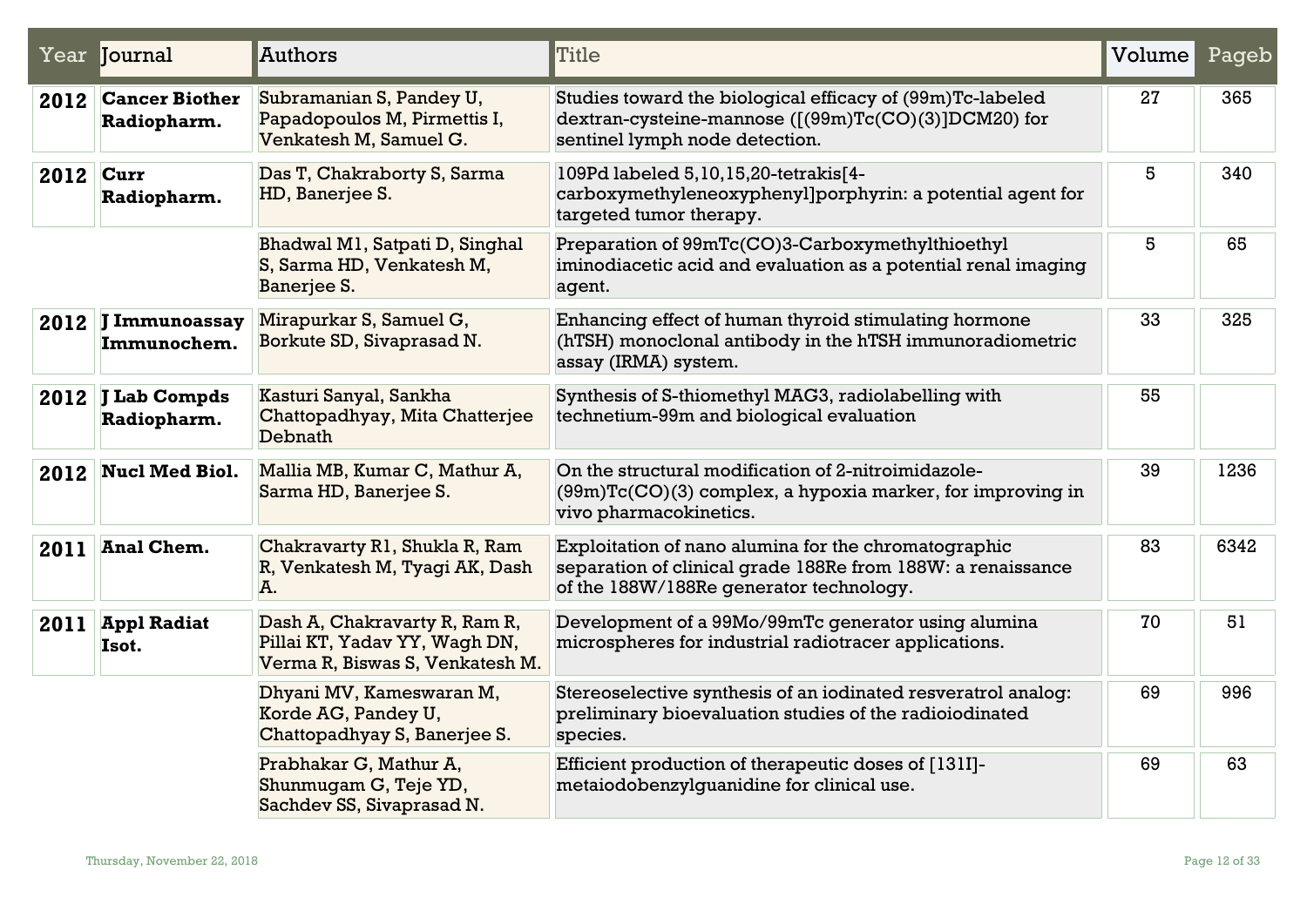|      | Year Journal                            | Authors                                                                                                                      | Title                                                                                                                                                | Volume | Pageb |
|------|-----------------------------------------|------------------------------------------------------------------------------------------------------------------------------|------------------------------------------------------------------------------------------------------------------------------------------------------|--------|-------|
| 2011 | <b>Cancer Biother</b><br>Radiopharm.    | Saxena SK, Kumar Y, Pandey U,<br>Shinde SN, Muthe KP, Venkatesh<br>M, Dash A.                                                | A facile, viable approach toward the preparation of 32P<br>patches for the treatment of skin cancer.                                                 | 26     | 665   |
|      |                                         | Das T, Chakraborty S, Kallur KG,<br>Venkatesh M, Banerjee S.                                                                 | Preparation of patient doses of (177)Lu-DOTA-TATE using<br>indigenously produced (177)Lu: the Indian experience.                                     | 26     | 395   |
|      |                                         | Dhyani MV, Satpati D, Korde A,<br>Banerjee S.                                                                                | Synthesis and preliminary bioevaluation of $99mTc(CO)3-17\alpha$ -<br>triazolylandrost-4-ene-3-one derivative prepared via click<br>chemistry route. | 5      | 539   |
| 2011 | Curr<br>Radiopharm.                     | Sarma HD, Das T, Banerjee S,<br>Venkatesh M, Vidyasagar PB,<br>Mishra KP.                                                    | Studies on efficacy of a novel 177Lu-labeled porphyrin<br>derivative in regression of tumors in mouse model.                                         | 4      | 150   |
| 2011 | J Lab Compds<br>Radiopharm.             | Anupam Mathur, Madhava B.<br>Mallia, Haladhar D. Sarma,<br>Sharmila Banerjee, Meera<br>Venkatesh                             | Synthesis, radiolabeling and evaluation of a new positively<br>charged 99mTc-labeled fatty acid derivative for myocardial<br>imaging                 |        |       |
| 2011 | <b>J</b> Radioanal<br><b>Nucl Chem.</b> | H. J. Pant, V. K. Sharma, S. V.<br>Naik, Gursharan Singh, D. B.<br>Kalgutkar, S. P. Patil, N.<br>Jayachandran, V. K. P. Unni | Investigation of leaching of an antifouling agent from marine<br>paint formulations using radiotracer technique                                      |        |       |
| 2011 | <b>Mol Pharm.</b>                       | Morais M, Subramanian S,<br>Pandey U, Samuel G, Venkatesh<br>M, Martins M, Pereira S, Correia<br>JD, Santos I                | Mannosylated dextran derivatives labeled with fac-<br>$[M(CO)\hat{a}, f]$ + (M = (99m)Tc, Re) for specific targeting of<br>sentinel lymph node.      | 8      | 609   |
| 2011 | <b>Nucl Engg Des.</b>                   | P.V. Varde, N.S. Joshi, Mayank<br>Agarwala, Amit Shrivastava, L.N.<br>Bandib, A.K. Kohli                                     | Development of an integrated methodology in support of<br>remaining life assessment of Co-60 based gamma irradiation<br>facilities                   | 241    | 328   |
| 2011 | <b>Nucl Med Biol.</b>                   | Chakravarty R1, Shukla R, Ram<br>R, Tyagi AK, Dash A, Venkatesh<br>M.                                                        | Development of a nano-zirconia based 68Ge/68Ga generator<br>for biomedical applications.                                                             | 38     | 575   |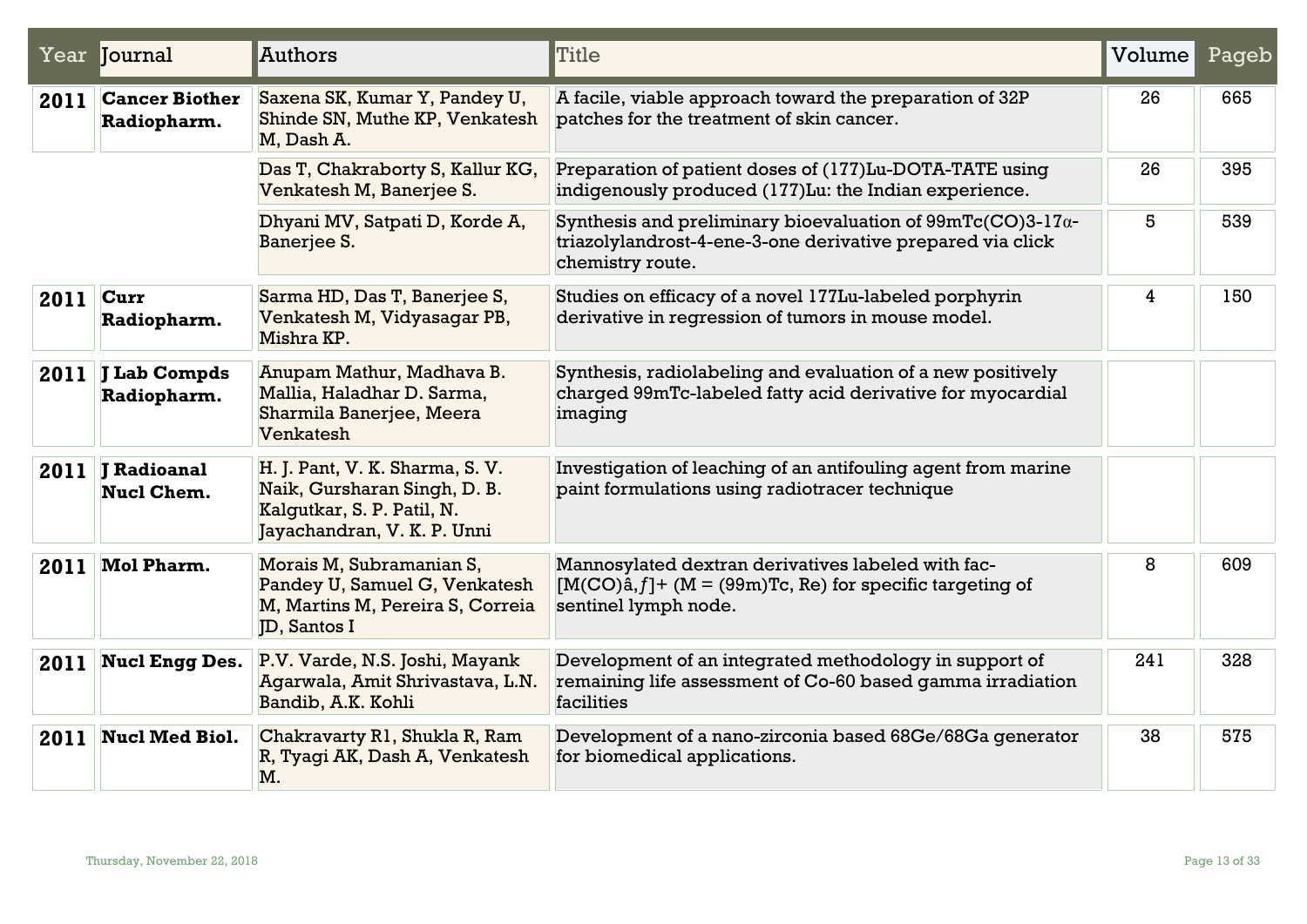|      | Year Journal                                   | Authors                                                                                                                                | Title                                                                                                                                                                                                                    | Volume         | Pageb |
|------|------------------------------------------------|----------------------------------------------------------------------------------------------------------------------------------------|--------------------------------------------------------------------------------------------------------------------------------------------------------------------------------------------------------------------------|----------------|-------|
| 2011 | <b>Nucl Med</b><br>Commun.                     | Basu S, Abhyankar A, Kand P,<br>Kumar R, Asopa R, Rajan MG,<br>Nayak U, Shimpi H, Das T,<br>Venkatesh M, Chakrabarty S,<br>Banerjee S. | 'Reverse discordance' between 68Ga-DOTA-NOC PET/CT and<br>177Lu-DOTA-TATE posttherapy scan: the plausible<br>explanations and its implications for high-dose therapy with<br>radiolabeled somatostatin receptor analogs. | 32             | 654   |
|      | $2010$ ACS Appl<br><b>Mater</b><br>Interfaces. | Chakravarty R, Shukla R, Ram R,<br>Venkatesh M, Dash A, Tyagi AK.                                                                      | Nanoceria-PAN composite-based advanced sorbent material:<br>a major step forward in the field of clinical-grade 68Ge/68Ga<br>generator.                                                                                  | $\overline{2}$ | 2069  |
|      | 2010 Appl Radiat<br>Isot.                      | Chakravarty R, Dash A, Pillai<br>MR, Venkatesh M.                                                                                      | Post-elution concentration of (188)Re by an electrochemical<br>method.                                                                                                                                                   | 68             | 2302  |
|      |                                                | Chattopadhyay S, Saha Das S.                                                                                                           | Recovery of I-131 from alkaline solution of n-irradiated<br>tellurium target using a tiny Dowex-1 column                                                                                                                 | 68             | 1967  |
|      |                                                | Chattopadhyay S, Saha Das S,<br>Chandra S, De K, Mishra M,<br>Ranjan Sarkar B, Sinha S,<br>Ganguly S.                                  | Synthesis and evaluation of Tc-99m-moxifloxacin, a potential<br>infection specific imaging agent                                                                                                                         | 68             | 314   |
| 2010 | <b>Cancer Biother</b><br>Radiopharm.           | Subramanian S, Dandekar P, Jain<br>R, Pandey U, Samuel G, Hassan<br>PA, Patravale V, Venkatesh M.                                      | Related citations Select item 21204757 29.<br>Technetium-99m-labeled poly(DL-lactide-co-glycolide)<br>nanoparticles as an alternative for sentinel lymph node<br>imaging.                                                | 25             | 637   |
|      |                                                | Subramanian S, Das T,<br>Chakraborty S, Sarma HD,<br>Banerjee S, Samuel G,<br>Venkatesh M.                                             | Preparation of 177Lu-labeled oxine in lipiodol as a possible<br>agent for therapy of hepatocellular carcinoma: a preliminary<br>animal study.                                                                            | 25             | 539   |
|      |                                                | Sarma HD, Das T, Banerjee S,<br>Venkatesh M, Vidyasagar PB,<br>Mishra KP.                                                              | Biologic evaluation of a novel 188Re-labeled porphyrin in<br>mice tumor model.                                                                                                                                           | 25             | 47    |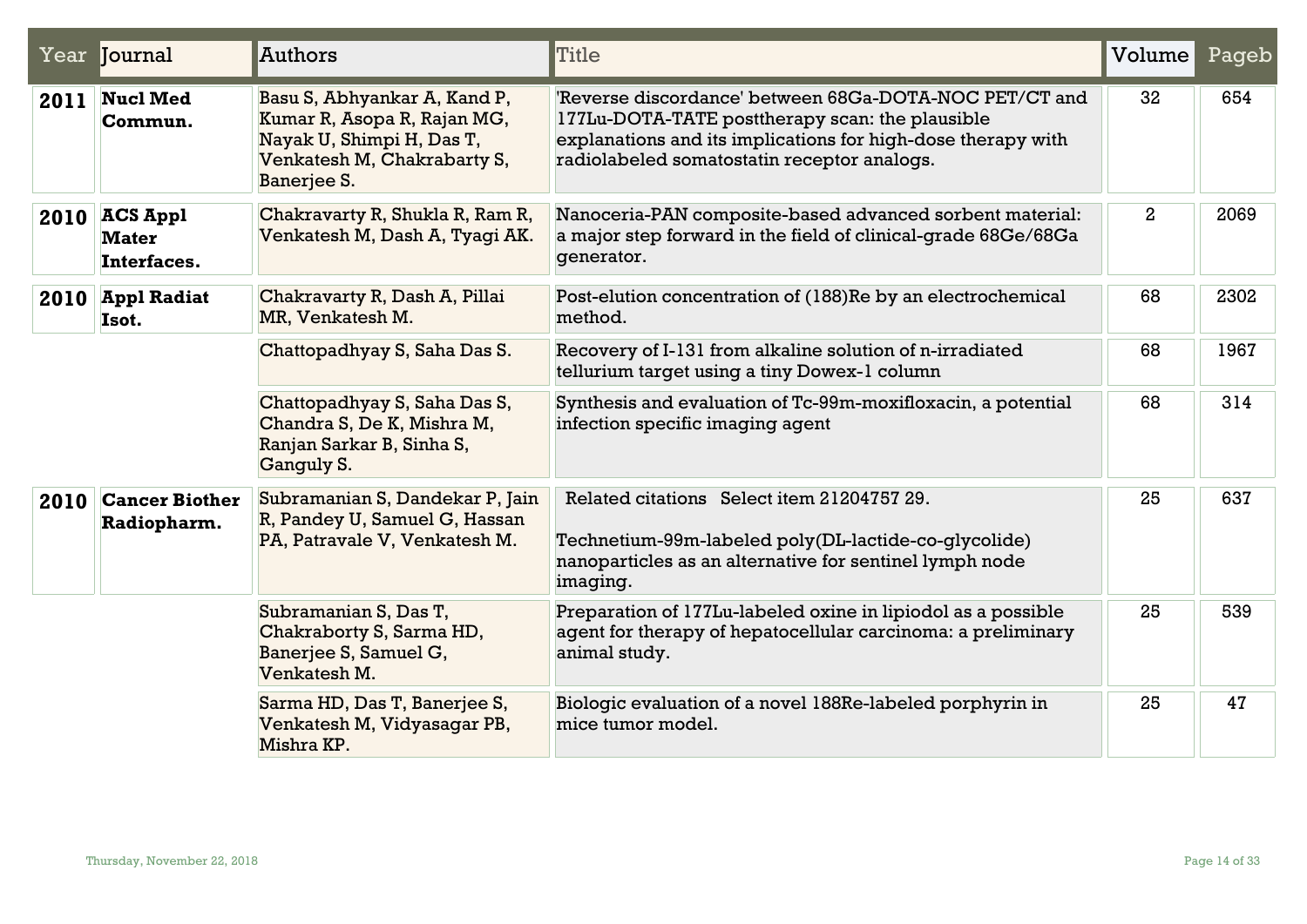|      | Year Journal                                  | Authors                                                                                                                                                                          | <b>Title</b>                                                                                                                                                                       | Volume       | Pageb |
|------|-----------------------------------------------|----------------------------------------------------------------------------------------------------------------------------------------------------------------------------------|------------------------------------------------------------------------------------------------------------------------------------------------------------------------------------|--------------|-------|
| 2010 | Curr<br>Radiopharm.                           | Kasturi Bhattacharya, Mita<br>Chatterjee Debnath, Kamal<br>Krishna Halder, Sankha<br>Chattopadhyay, Malay Kanti<br>Das, Bharat R. Sarkar, Shantanu<br>Ganguly, Somenath Banerjee | Single Vial Kit Formulation of Technetium99mL,L' Ethylene<br>Dicysteine: Its Characterisation, Biodistribution and<br>Comparison with Commercially Available 99mTc-L, L'EC<br>Kits | $\mathbf{2}$ | 32    |
| 2010 | <b>J Immunoassay</b><br>Immunochem.           | Mirapurkar S, Samuel G,<br>Sivaprasad N.                                                                                                                                         | Development of an immunoenzymometric assay (IEMA) for<br>the estimation of human thyroid stimulating hormone (hTSH)<br>in serum.                                                   | 31           | 290   |
| 2010 | J Lab Compds<br>Radiopharm.                   | Anupam Mathur, Madhava B.<br>Mallia, Haladhar D. Sarma,<br>Sharmila Banerjee, Meera<br>Venkatesh                                                                                 | Evaluation of new positively charged 11- and 12-carbon<br>99mTc-labeled fatty acid derivatives for myocardial imaging                                                              | 53           | 580   |
|      |                                               | Madhava B. Mallia, Suresh<br>Subramanian, Anupam Mathur,<br>H. D. Sarma, Meera Venkatesh,<br><b>Sharmila Banerjee</b>                                                            | Synthesis and evaluation of 2-, 4-, 5-substituted nitroimidazole-<br>iminodiacetic acid-99mTc(CO)3 complexes to target hypoxic<br>tumors                                           | 53           | 535   |
|      | 2010 J Liquid<br><b>Chromat Rel</b><br>Techn. | Rani Gnanasekar, U.H.<br>Nagvekar, and N. Sivaprasad                                                                                                                             | Development and validation of a two-step free thyroxine<br>radioimmunoassay based on antibody coated tubes                                                                         | 33           | 1576  |
| 2010 | <b>Nucl Med Biol.</b>                         | Dhyani MV, Satpati D, Korde A,<br>Sarma HD, Kumar C, Banerjee S.                                                                                                                 | Preparation and preliminary bioevaluation of 99mTc(CO)3-<br>11β-progesterone derivative prepared via click chemistry<br>route.                                                     | 37           | 997   |
|      |                                               | Chakravarty R, Das T, Dash A,<br>Venkatesh M.                                                                                                                                    | An electro-amalgamation approach to isolate no-carrier-<br>added 177Lu from neutron irradiated Yb for biomedical<br>applications.                                                  | 37           | 811   |
|      |                                               | Das T, Chakraborty S, Sarma<br>HD, Banerjee S, Venakatesh M.                                                                                                                     | A novel 177Lu-labeled porphyrin for possible use in targeted<br>tumor therapy.                                                                                                     | 37           | 655   |
|      |                                               | Chakravarty R, Dash A,<br>Venkatesh M.                                                                                                                                           | A novel electrochemical technique for the production of<br>clinical grade 99mTc using (n, gamma)99Mo.                                                                              | 37           | 21    |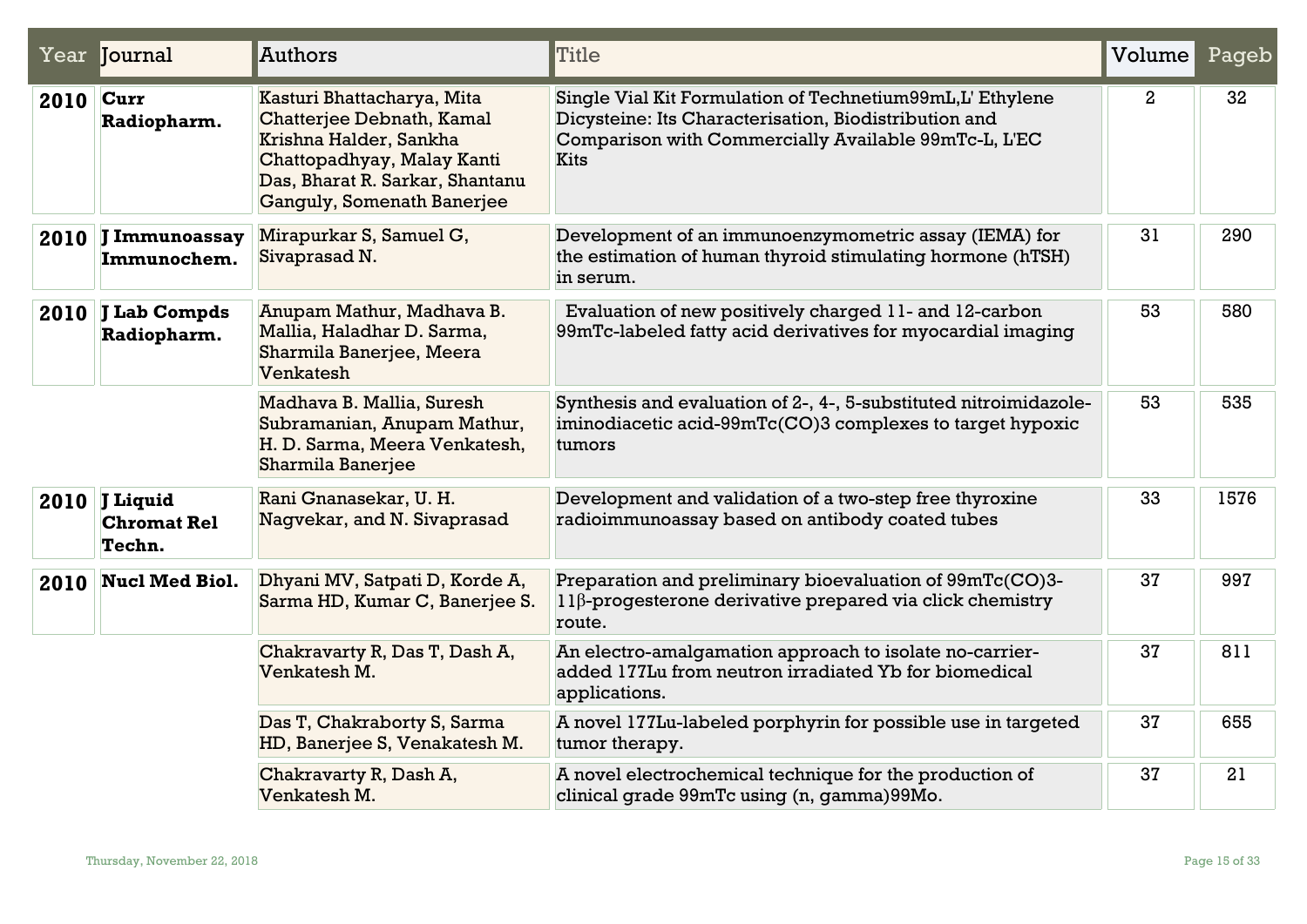|      | Year Journal                         | <b>Authors</b>                                                                                                 | Title                                                                                                                                                                                                                         | Volume | Pageb |
|------|--------------------------------------|----------------------------------------------------------------------------------------------------------------|-------------------------------------------------------------------------------------------------------------------------------------------------------------------------------------------------------------------------------|--------|-------|
|      | 2010 Nucl Med Biol.                  | Chattopadhyay S, Das SS, Barua<br>L.                                                                           | A simple and rapid technique for recovery of Tc-99m from<br>low specific activity (n,gamma)Mo-99 based on solid-liquid<br>extraction and column chromatography methodologies                                                  | 37     | 17    |
| 2009 | Ann Nucl Med.                        | Pandey U, Bapat K, Sarma HD,<br>Dhami PS, Naik PW, Samuel G,<br>Venkatesh M.                                   | Bioevaluation of (90)Y-labeled particles in animal model of<br>arthritis.                                                                                                                                                     | 23     | 333   |
| 2009 | <b>Appl Radiat</b><br>Isot.          | Karir T, Samuel G, Sivaprasad N,<br>Venkatesh M.                                                               | Comparative evaluation of various solid phases for the<br>development of coated tube assays for the development of<br>coated tube assays for the estimation of progesterone in<br>human serum, bovine serum and bovine milk.' | 67     | 1965  |
|      |                                      | Chattopadhyay S, Saha Das S.                                                                                   | A simple and rapid technique for radiochemical separation of<br>iodine radionuclides from irradiated tellurium using an<br>activated charcoal column.                                                                         | 67     | 1748  |
|      |                                      | Satpati D, Korde A, Venkatesh<br>M, Banerjee S.                                                                | Preparation and bioevaluation of a 99mTc-labeled<br>chlorambucil analog as a tumor targeting agent.                                                                                                                           | 67     | 1644  |
|      |                                      | Saxena SK, Sharma SD, Dash A,<br>Venkatesh M.                                                                  | Development of a new design (125)I-brachytherapy seed for<br>its application in the treatment of eye and prostate cancer.                                                                                                     | 67     | 1421  |
|      |                                      | Saxena SK, Pandey AK, Tandon<br>P, Chakravarty R, Reddy AV,<br>Dash A, Venkatesh M.                            | A novel approach to prepare (90)Y-EGMP patches for<br>superficial brachytherapy.                                                                                                                                              | 67     | 1416  |
|      |                                      | Yelgaonkar VN, Jayakumar TK,<br>Singh S, Sharma MK.                                                            | Combination of sealed sources and radiotracer techniques to<br>understand malfunctioning in a chemical plant                                                                                                                  | 67     | 1244  |
|      |                                      | Sarkar SK1, Venkatesh M,<br>Ramamoorthy N.                                                                     | Evaluation of two methods for concentrating perrhenate (188)<br>Re) eluates obtained from 188 W-188 Re generator.                                                                                                             | 67     | 234   |
| 2009 | <b>Cancer Biother</b><br>Radiopharm. | Satpati D, Pandey U, Sarma HD,<br>Venkatesh M, Banerjee S.                                                     | Preparation and evaluation of 99mTc(CO)3-labeled<br>pentadecanoic acid derivative and its suspension in lipiodol.                                                                                                             | 24     | 503   |
|      |                                      | Dash A, Varma RN, Ram R,<br>Saxena SK, Mathakar AR, B.G.<br>Avhad, Sastry KVS, Sangurdekar<br>PR, Venkatesh M. | Fabrication of Cesium-137 Brachytherapy Sources Using<br><b>Vitrification Technology</b>                                                                                                                                      | 24     | 489   |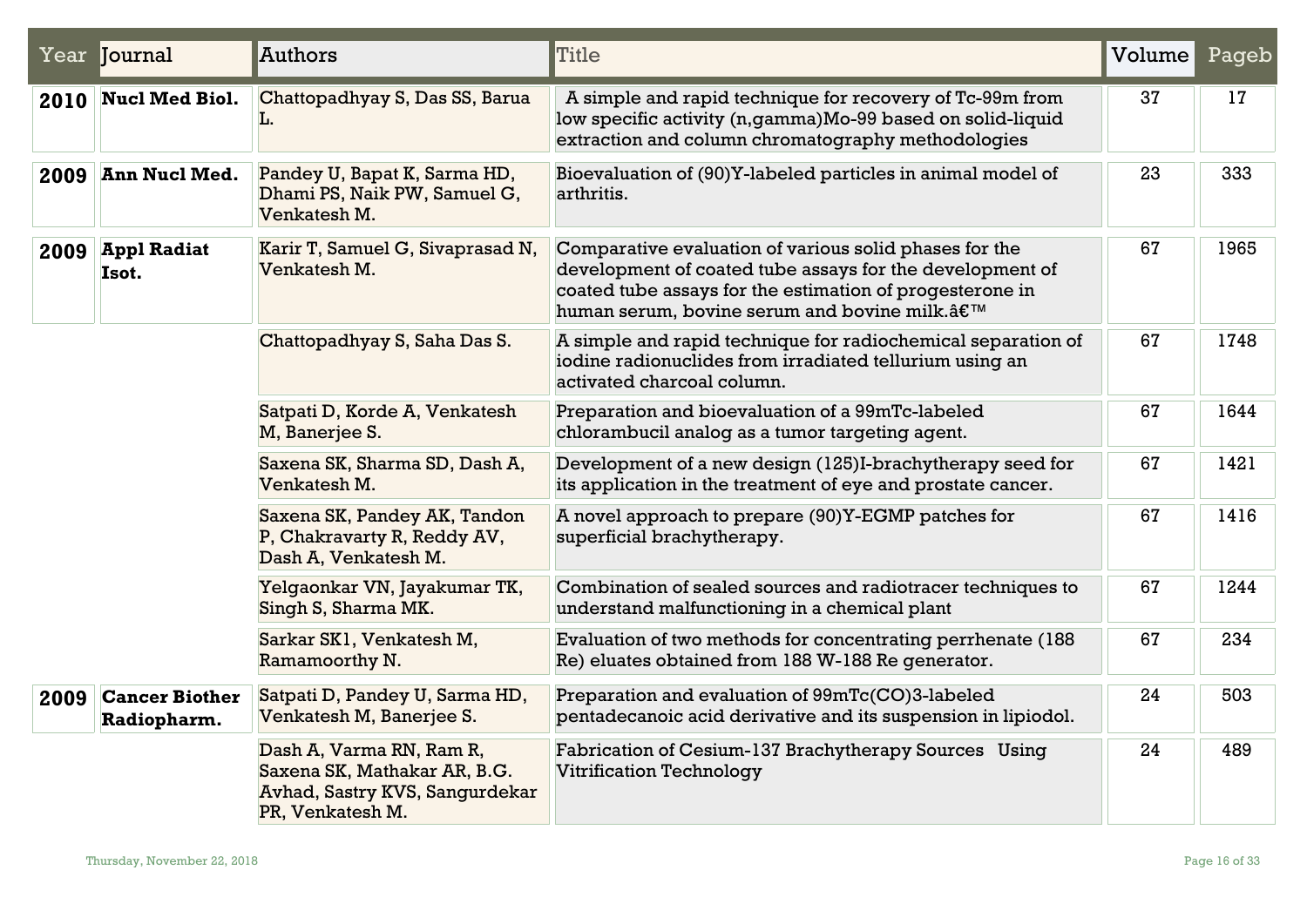|      | Year <b>Journal</b>                    | Authors                                                                                               | Title                                                                                                                                                                    | Volume | Pageb |
|------|----------------------------------------|-------------------------------------------------------------------------------------------------------|--------------------------------------------------------------------------------------------------------------------------------------------------------------------------|--------|-------|
| 2009 | <b>Cancer Biother</b><br>Radiopharm.   | Das T, Chakraborty S, Sarma<br>HD, Venkatesh M, Banerjee S.                                           | 166Ho-labeled hydroxyapatite particles: a possible agent for<br>liver cancer therapy.                                                                                    | 24     | 7     |
| 2009 | <b>J</b> Biomed<br>Nanotechnol.        | Prajakta D1, Ratnesh J, Chandan<br>K, Suresh S, Grace S, Meera V,<br>Vandana P.                       | Curcumin loaded pH-sensitive nanoparticles for the treatment<br>of colon cancer.                                                                                         | 5      | 445   |
| 2009 | <b>J</b> Hazardous<br><b>Materials</b> | Ashutosh Dash, R.N. Varma,<br>K.V.S. Sastry, B.N. Patil, Ramu<br>Ram, Seema Nikam, Meera<br>Venkatesh | Recovery and purification of 4.66 TBq(126 Ci) of 137Cs from a<br>20-year-old spent sealed source                                                                         | 168    | 1126  |
| 2009 | <b>J Med Phys.</b>                     | George, JR, Kushwah R, Sastry<br>KVS.                                                                 | Teletherapy Sources with imported and indigenous 60Co<br>activity                                                                                                        | 34     | 180   |
| 2009 | <b>Nucl Med Biol.</b>                  | Das T1, Chakraborty S, Sarma<br>HD, Tandon P, Banerjee S,<br>Venkatesh M, Pillai MR.                  | (170)Tm-EDTMP: a potential cost-effective alternative to<br>$(89)$ SrCl $(2)$ for bone pain palliation.                                                                  | 36     | 561   |
| 2009 | <b>Nucl Med</b><br>Commun.             | Das T, Chakraborty S, Sarma<br>HD, Venkatesh M, Banerjee S.                                           | Preparation of 166Ho-oxine-lipiodol and its preliminary<br>bioevaluation for the potential application in therapy of liver<br>cancer.                                    | 30     | 362   |
| 2008 | <b>Appl Radiat</b><br>Isot.            | Udhayakumar J, Pardeshi GS,<br>Gandhi SS, Chakravarty R,<br>Kumar M, Dash A, Venkatesh M.             | Development of technology for the large-scale preparation of<br>60Co polymer film source.                                                                                | 66     | 1825  |
|      |                                        | Chattopadhyay S, Das SS, Das<br>MK, Goomer NC.                                                        | Recovery of Tc-99m from Na-2[Mo-99]MoO4 solution<br>obtained from reactor-produced (n, gamma) Mo-99 using a<br>tiny Dowex-1 column in tandem with a small alumina column | 66     | 1814  |
|      |                                        | Chattopadhyay S, Das MK.                                                                              | A novel technique for the effective concentration of 99mTc<br>from a large alumina column loaded with low specific-activity<br>(n, Gamma)-produced 99Mo                  | 66     | 1295  |
|      |                                        | Chakraborty S, Das T, Sarma<br>HD, Venkatesh M, Banerjee S.                                           | Comparative studies of 177Lu-EDTMP and 177Lu-DOTMP as<br>potential agents for palliative radiotherapy of bone metastasis.                                                | 66     | 1196  |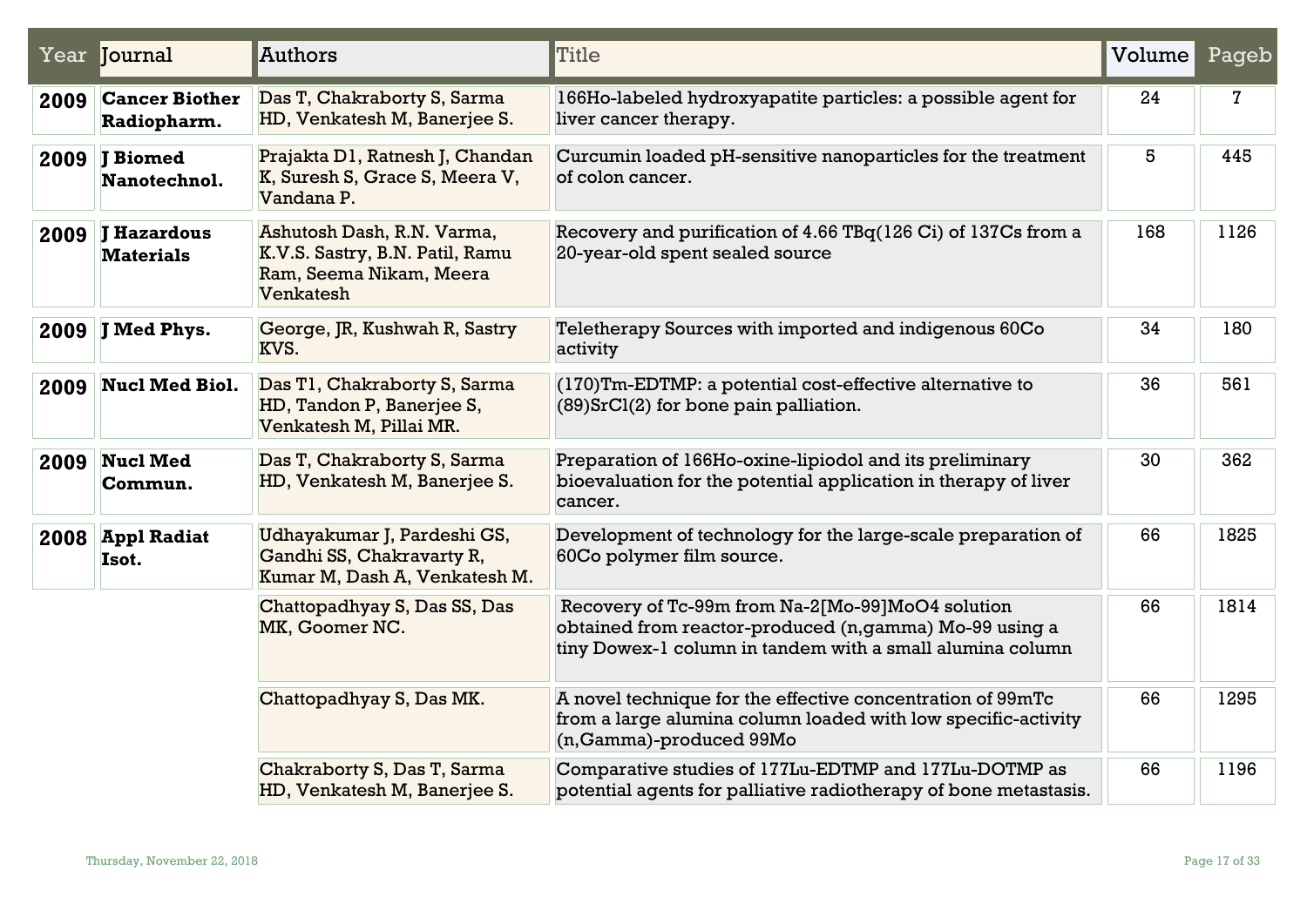|      | Year <b>Journal</b>                  | Authors                                                                                                                           | Title                                                                                                                                        | Volume | Pageb |
|------|--------------------------------------|-----------------------------------------------------------------------------------------------------------------------------------|----------------------------------------------------------------------------------------------------------------------------------------------|--------|-------|
|      | 2008 Appl Radiat<br>Isot.            | Chattopadhyay S, Vimalnath KV,<br>Saha S, Korde A, Sarma HD, Pal<br>S, Das MK.                                                    | Preparation and evaluation of a new radiopharmaceutical for<br>radiosynovectomy, 111Ag-labelled hydroxyapatite (HA)<br>particles.            | 66     | 334   |
|      |                                      | Sankha Chattopadhyay, K V<br>Vimalnath, Sujata Saha, Aruna<br>Korde, H D Sarma, Sujit Pal,<br><b>Malay K Das</b>                  | Preparation and evaluation of a new radiopharmaceutical for<br>radiosynovectomy, 111Ag-labelled hydroxyapatite (HA)<br>particles.            | 66     | 334   |
|      | 2008 Bioorg Med<br><b>Chem Lett.</b> | Mallia MB1, Subramanian S,<br>Mathur A, Sarma HD, Venkatesh<br>M, Banerjee S.                                                     | On the isolation and evaluation of a novel unsubstituted 5-<br>nitroimidazole derivative as an agent to target tumor hypoxia.                | 18     | 5233  |
|      | 2008 Bioorg Med<br>Chem.             | Mathur A, Subramanian S, Mallia<br>MB, Banerjee S, Samuel G,<br>Sarma HD, Venkatesh M.                                            | Synthesis and bio-evaluation of a new fatty acid derivative for<br>myocardial imaging.                                                       | 16     | 7927  |
|      |                                      | Airaksinen AJ, Nag S, Finnema<br>SJ, Mukherjee J, Chattopadhyay<br>S, Gulyás B, Farde L, Halldin C.                               | [11C]Cyclopropyl-FLB 457: A PET radioligand for low<br>densities of dopamine D2 receptors                                                    | 16     | 6467  |
| 2008 | <b>Cancer Biother</b><br>Radiopharm. | Saxena SK, Sharma SD, Kumar Y,<br>Muthe KP, Dash A, Venkatesh M.                                                                  | Development of a spherical (125)I-brachytherapy seed for its<br>application in the treatment of eye and prostate cancer.                     | 23     | 807   |
|      |                                      | Satpati D, Korde A, Kothari K,<br>Sarma HD, Venkatesh M,<br>Banerjee S.                                                           | Preparation and in-vivo evaluation of (188)Re(CO)(3)-<br>colchicine complex for use as tumor-targeting agent.                                | 23     | 741   |
|      |                                      | Chakraborty S, Das T, Banerjee<br>S, Balogh L, Chaudhari PR,<br>Sarma HD, Polyák A, Máthé D,<br>Venkatesh M, Janoki G, Pillai MR. | 177Lu-EDTMP: a viable bone pain palliative in skeletal<br>metastasis.                                                                        | 23     | 202   |
|      |                                      | Satpati D, Bapat K, Sarma HD,<br>Kothari K, Venkatesh M,<br>Banerjee S.                                                           | Synthesis of 99mTc-nitrido heterocomplex of piperidine and<br>in vitro and in vivo evaluation of its affinity for sigma receptors.           | 23     | 34    |
|      | 2008 J Lab Compds<br>Radiopharm.     | Mathur, H.D. Sarma, Meera<br>Venkatesh, Sharmila Banerjee                                                                         | Comparing hypoxia-targeting potential of 99mTc(CO)3-<br>labeled 2-nitro and 4-nitroimidazole Madhava B Mallia,<br>Suresh Subramanian, Anupam | 51     |       |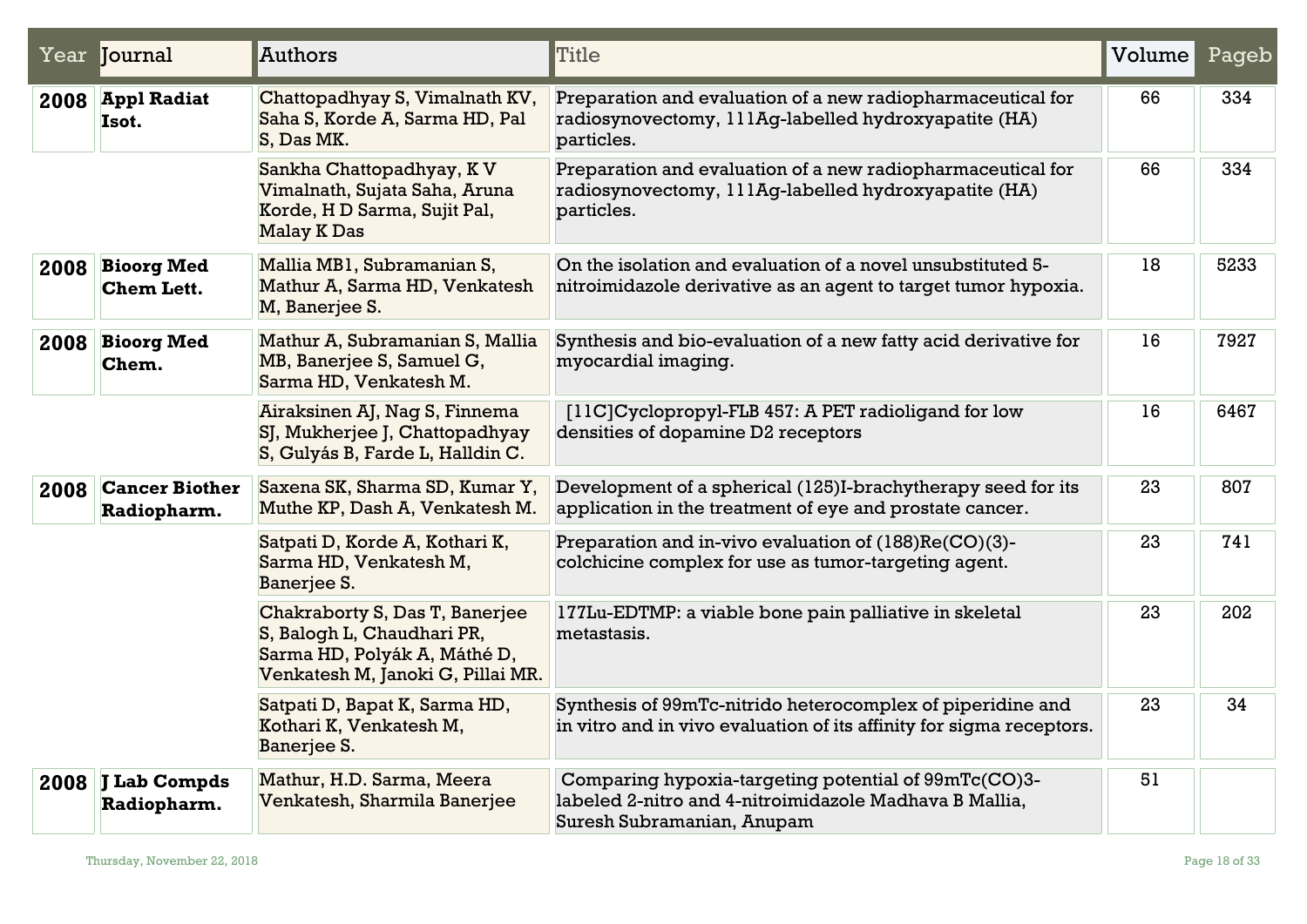|      | Year <b>Journal</b>                     | Authors                                                                                                                    | Title                                                                                                                                                            | Volume | Pageb |
|------|-----------------------------------------|----------------------------------------------------------------------------------------------------------------------------|------------------------------------------------------------------------------------------------------------------------------------------------------------------|--------|-------|
| 2008 | <b>J</b> Radioanal<br><b>Nucl Chem.</b> | S. Ravi, K. M. Mathew, N.<br>Sivaprasad                                                                                    | A rapid microwave induced synthesis of [carboxyl- 14 C]-<br>nicotinic acid (vitamin B 3) and [carbonyl- 14 C]-nicotinamide<br>using $K$ 14 $CN$                  | 275    | 441   |
| 2008 | <b>Nucl Med Biol.</b>                   | Chakraborty S, Das T, Sarma<br>HD, Venkatesh M, Banerjee S.                                                                | Preparation and preliminary studies on 177Lu-labeled<br>hydroxyapatite particles for possible use in the therapy of<br>liver cancer.                             | 35     | 589   |
| 2008 | <b>Nucl Med</b><br>Commun.              | Pandey U, Saxena SK, Sarma HD,<br>Tandon P, Ram R, Samuel G,<br>Dash A, Venkatesh M.                                       | Bioevaluation studies of 32P incorporated mould<br>brachytherapy sources for potential application in treatment<br>of superficial tumors.                        | 29     | 717   |
|      |                                         | Pandey U, Saxena SK, Sarma HD,<br>Tandon P, Ram R, Samuel G,<br>Dash A, Venkatesh M.                                       | Bioevaluation studies of 32P incorporated mould<br>brachytherapy sources for potential application in treatment<br>of superficial tumors.                        | 29     | 717   |
| 2007 | <b>Appl Radiat</b><br>Isot.             | Prabhakar G, Sachdev SS,<br>Umamaheswari S, Sivaprasad N,<br>Bhatia MH, Chaudhari PR, Solav<br>SV.                         | Development of samarium [32P] phosphate colloid for<br>radiosynoviorthesis applications: preparation, biological and<br>preliminary clinical studies experience. | 65     | 1309  |
|      |                                         | Chattopadhyay S, Pal S,<br>Vimalnath KV, Das MK.                                                                           | A versatile technique for radiochemical separation of<br>medically useful no-carrier-added (nca) radioarsenic from<br>irradiated germanium oxide targets         | 65     | 1202  |
|      |                                         | Korde Al, Pandey U, Banerjee S,<br>Dev Sarma H, Mukherjee A,<br>Venkatesh M.                                               | Preparation and biological studies of 125I-DOTA-TATE.                                                                                                            | 65     | 687   |
|      |                                         | Kothari K, Prasad S, Korde A,<br>Mukherjee A, Mathur A, Jaggi M,<br>Venkatesh M, Pillai AM,<br>Mukherjee R, Ramamoorthy N. | 99mTc(CO)3-VIP analogues: preparation and evaluation as<br>tumor imaging agent.                                                                                  | 65     | 382   |
|      |                                         | Das T, Chakraborty S, Banerjee<br>S, Venkatesh M.                                                                          | On the preparation of a therapeutic dose of 177Lu-labeled<br>DOTA-TATE using indigenously produced 177Lu in medium<br>flux reactor.                              | 65     | 301   |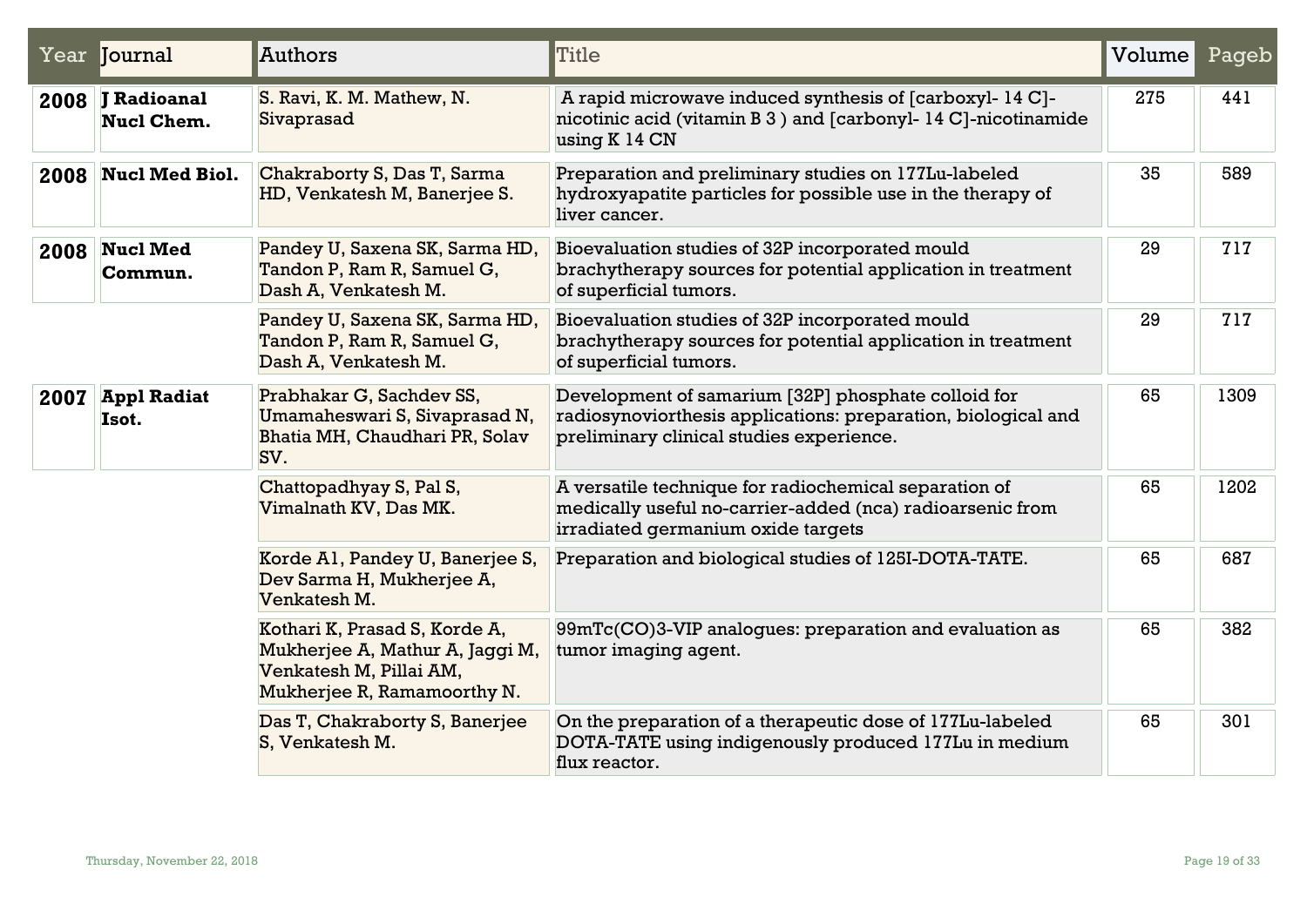|      | Year Journal                          | Authors                                                                            | Title                                                                                                                                                                                                                                                                       | Volume | Pageb |
|------|---------------------------------------|------------------------------------------------------------------------------------|-----------------------------------------------------------------------------------------------------------------------------------------------------------------------------------------------------------------------------------------------------------------------------|--------|-------|
| 2007 | <b>Appl Radiat</b><br>Isot.           | Das T, Chakraborty S, Banerjee<br>S, Venkatesh M.                                  | On the preparation of a therapeutic dose of 177Lu-labeled<br>DOTA-TATE using indigenously produced 177Lu in medium<br>flux reactor.                                                                                                                                         | 65     | 301   |
|      |                                       | Sujit Pal, Sankha<br>Chattopadhyay, MK Das, M<br>Sudersanan                        | Production and separation of no-carrier-added radioactive<br>tracers of yttrium, strontium and rubidium from heavy-ion<br>irradiated germanium target: Applicability to the<br>standardization of a separation technique for production of<br>positron-emitting radionuclid | 64     | 1521  |
|      |                                       | Sujit Pal, Sankha<br>Chattopadhyay, MK Das, M<br>Sudersanan                        | Production and separation of no-carrier-added radioactive<br>tracers of yttrium, strontium and rubidium from heavy-ion<br>irradiated germanium target: Applicability to the<br>standardization of a separation technique for production of<br>positron-emitting radionu     | 64     | 1521  |
| 2007 | J Lab Compds<br>Radiopharm.           | Narath Jayachandran, V. K. P.<br>Unny, N. Sivaprasad                               | Radiolabelled compounds production programme in India                                                                                                                                                                                                                       | 50     | 541   |
|      |                                       | Deepak B. Kalgutkar, Sanjay P.<br>Patil, Narath Jayachandran, V. K.<br>P. Unny     | An improved procedure for the preparation of<br>radiochemically pure [carbonyl 4-C]diuron                                                                                                                                                                                   | 50     | 541   |
|      |                                       | Sanjay P. Patil, Deepak B.<br>Kalgutkar, Narath Jaychandran,<br>V.K.P. Unny        | A fast and simple method of isomerization for the preparation<br>of ammonium (14C)thiocyanate from (14C)thiourea                                                                                                                                                            | 50     | 420   |
|      |                                       | N. Jayachandran, V. K. P. Unny,<br>N. Sivaprasad                                   | A facile synthesis of [35S] homocysteine and its derivatives<br>from methionine [35S] sulphoxide - a by-product in<br>[35S] methionine synthesis                                                                                                                            | 50     | 418   |
|      | 2007 J Radioanal<br><b>Nucl Chem.</b> | S. Ravi, K. M. Mathew, V. K. P.<br>Unny, N. Sivaprasad                             | A facile synthesis of racemic carboxyl 14 C-labeled<br>phenylglycine under microwave irradiation                                                                                                                                                                            | 274    | 61    |
| 2006 | <b>Anal Chem.</b>                     | T. Karir, P.A. Hassan, S.K.<br>Kulshreshtha, G. Samuel, N.<br>Sivaprasad, V. Meera | Surface modification of polystyrene using polyaniline<br>nanostructures for biomolecule adhesion in<br>radioimmunoassay.                                                                                                                                                    | 78     | 3577  |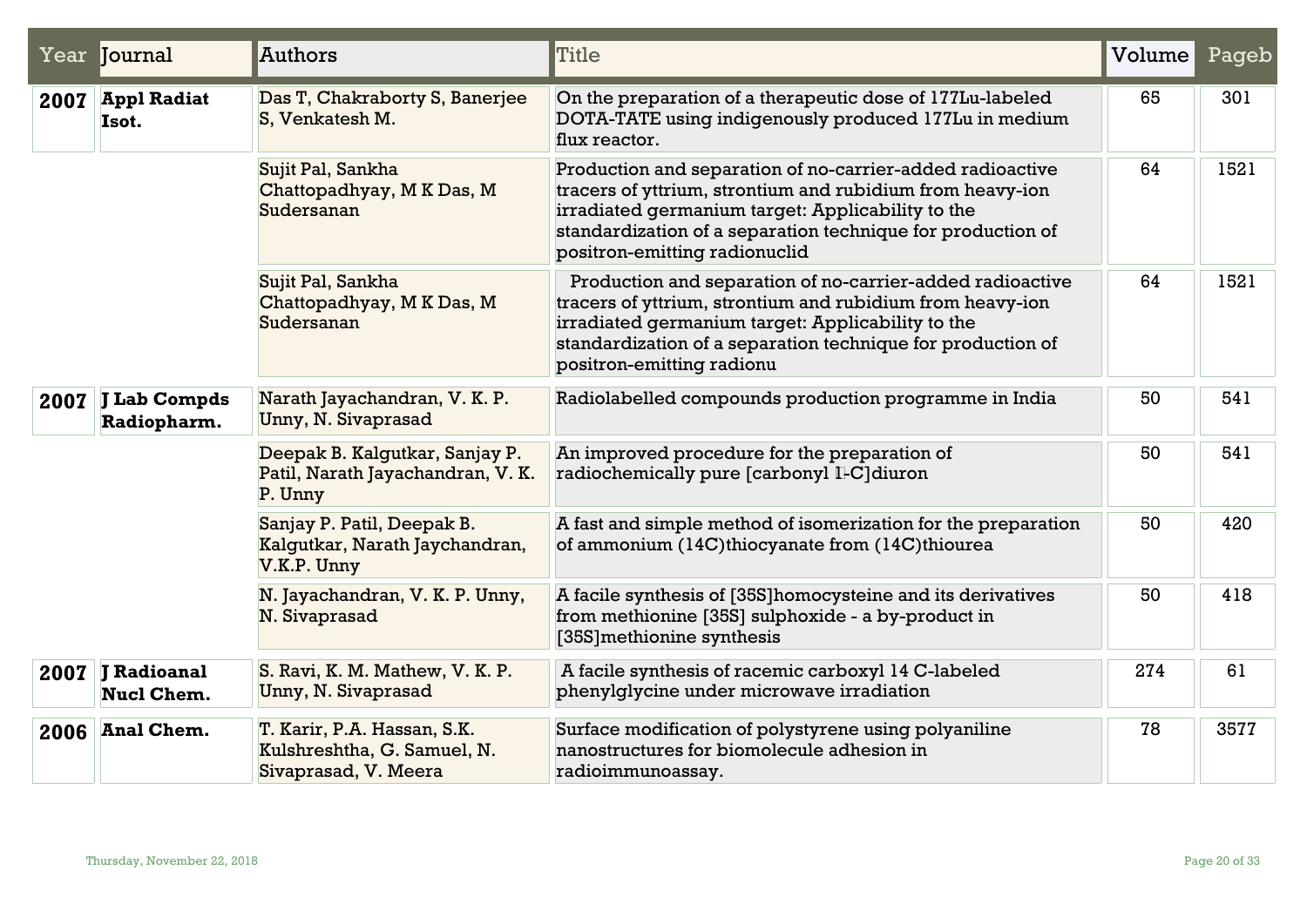|      | Year Journal                         | Authors                                                                                                     | <b>Title</b>                                                                                                                                                                                                                                                                | Volume | Pageb |
|------|--------------------------------------|-------------------------------------------------------------------------------------------------------------|-----------------------------------------------------------------------------------------------------------------------------------------------------------------------------------------------------------------------------------------------------------------------------|--------|-------|
|      | 2006 Appl Radiat<br>Isot.            | Pal S1, Chattopadhyay S, Das<br>MK, Sudersanan M.                                                           | Production and separation of no-carrier-added radioactive<br>tracers of yttrium, strontium and rubidium from heavy-ion<br>irradiated germanium target: applicability to the<br>standardization of a separation technique for production of<br>positron-emitting radionuclid | 64     | 1521  |
|      |                                      | Satpati D1, Bapat K, Mukherjee<br>A, Banerjee S, Kothari K,<br>Venkatesh M.                                 | Preparation and bioevaluation of 99mTc-carbonyl complex of<br>5-hydroxy tryptamine derivative.                                                                                                                                                                              | 64     | 888   |
|      |                                      | Mathur A, Mallia MB,<br>Subramanian S, Banerjee S,<br>Sarma HD, Kothari K, Venkatesh<br>M.                  | Preparation and in vivo evaluation of (99m)TcN-tertiary butyl<br>xanthate as a potential myocardial agent.                                                                                                                                                                  | 64     | 663   |
|      |                                      | Chakraborty S, Das T, Banerjee<br>S, Sarma HD, Venkatesh M.                                                 | Preparation and preliminary biological evaluation of a<br>(166)Ho labeled polyazamacrocycle for possible use as an<br>intravascular brachytherapy (IVBT) agent.                                                                                                             | 64     | 462   |
|      |                                      | Mallia MB, Mathur A,<br>Subramanian S, Banerjee S,<br>Kothari K, Koiry SP, Sarma HD,<br>Venkatesh M.        | Synthesis and evaluation of ether containing 99mTc-nitrido<br>dithiocarbamate complexes as brain perfusion imaging agent.                                                                                                                                                   | 64     | 361   |
|      | 2006 Bioorg Med<br><b>Chem Lett.</b> | Das T, Banerjee S, Samuel G,<br>Bapat K, Subramanian S, Pillai<br>MR, Venkatesh M.                          | A novel 99mTc-labeled testosterone derivative as a potential<br>agent for targeting androgen receptors.                                                                                                                                                                     | 16     | 5788  |
| 2006 | <b>Bioorg Med</b><br>Chem.           | Mallia MB, Subramanian S,<br>Banerjee S, Sarma HD,<br>Venkatesh M.                                          | Evaluation of 99mTc(CO)3 complex of 2-methyl-5-<br>nitroimidazole as an agent for targeting tumor hypoxia.                                                                                                                                                                  | 14     | 7666  |
|      |                                      | Korde A, Satpati D, Mathur A,<br>Mallia M, Banerjee S, Kothari K,<br>Sarma HD, Choudhari P,<br>Venkatesh M. | 99mTc-labeling of colchicine using [99mTc(CO)3(H2O)3]+<br>and [99mTc triple bond N]2+ core for the preparation of<br>potential tumor-targeting agents.                                                                                                                      | 14     | 793   |
|      | 2006 J Bone Joint Sur.               | Jambhekar NA, Kulkarni SP,<br>Madur BP, Agarwal S, Rajan<br>MGR.                                            | Application of the polymerase chain reaction on formalin-<br>fixed, paraffin-embedded tissue in the recognition of<br>tuberculous osteomyelitis.                                                                                                                            | 88     | 1097  |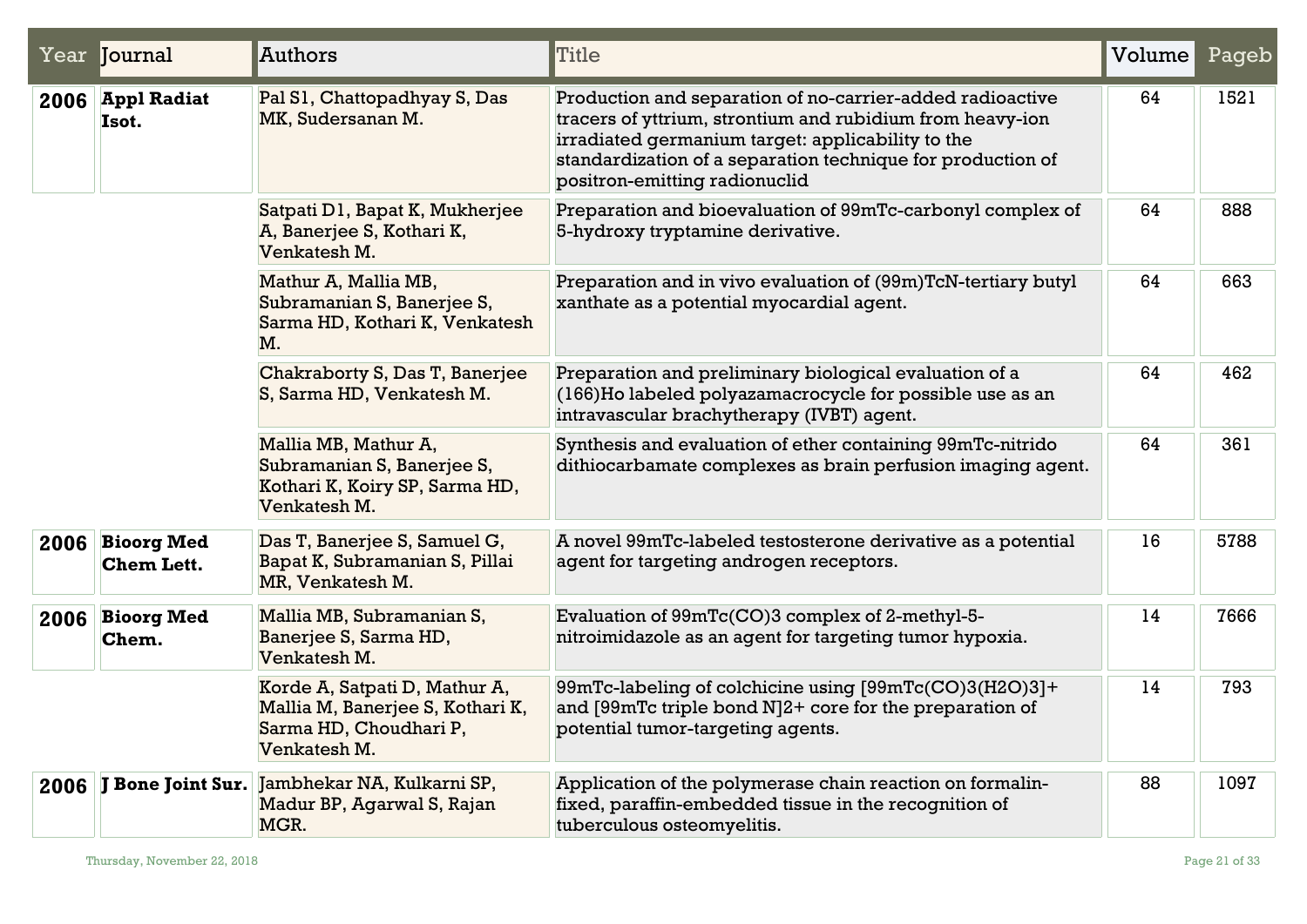| Year Journal                          | Authors                                                                                   | Title                                                                                                                                                     | Volume | Pageb |
|---------------------------------------|-------------------------------------------------------------------------------------------|-----------------------------------------------------------------------------------------------------------------------------------------------------------|--------|-------|
| 2006 J Chem<br><b>Research</b>        | Ravi S, Mathew KM, Unny VKP,<br>Sivaprasad N.                                             | A facile solvent-free synthesis of high specific activity<br>potassium [14C] formate and ethyl [14C] formate under<br>microwave irradiation               |        | 27    |
| 2006 J Immunoassay<br>Immunochem.     | Tarveen Karir, Grace Samuel,<br>Kanchan Kothari, N. Sivaprasad,<br><b>Meera Venkatesh</b> | Studies on the influence of the structural modification in the<br>tracer on the immunoassay of progesterone                                               | 27     | 151   |
| 2006 J Lab Compd<br>Radiopharm.       | Mathew KM, Ravi S,<br>Padmanabhan D, Unny VKP,<br>Sivaprasad N                            | A rapid microwave assisted synthesis of [U-14C] isosorbide<br>and dimethyl[U-14C]isosorbide from D-[U-14C]glucose                                         | 49     | 333   |
| 2006 J Lab Compds<br>Radiopharm.      | K. M. Mathew, S. Ravi, V. K. P.<br>Unny, N. Sivaprasad                                    | Microwave assisted synthesis of (RS)<br>methyl 2 ([2' 14C]4,6 dimethoxypyrimidin 2' yloxy) 2 phenyl<br>[1 14C]ethanoate noate                             | 49     | 699   |
| 2006 J Radioanal<br><b>Nucl Chem.</b> | K. M. Mathew, S. Ravi, V. K. P.<br>Unny, N. Sivaprasad                                    | Synthesis of [1-14 C]-labeled mandelic acid under microwave<br>condition                                                                                  | 268    | 651   |
|                                       | Devika K, Chandrika R,<br>Mukherjee S, Padmnabhan D,<br>Unny VKP Sivaprasad N.            | Simultaneous Preparation of tritiated Uracil and Uridine                                                                                                  | 267    | 581   |
|                                       | T. Karir, U.H. Nagvekar, Grace<br>Samuel, N. Sivaprasad, P.<br>Chaudhuri, A.Samad         | Estimation of progesterone in buffalo milk by<br>radioimmunoassay.                                                                                        | 267    | 321   |
|                                       | S. P. Patil, D. B. Kalqutkar, N.<br>Jaychandran, V. K. P. Unny                            | An improved method for the preparation of [14 C] thiourea of<br>high radiochemical purity                                                                 | 267    | 49    |
| 2006 Nucl Med Biol.                   | Chakraborty S, Das T, Banerjee<br>S, Subramanian S, Sarma HD,<br>Venkatesh M.             | 175Yb-labeled hydroxyapatite: a potential agent for use in<br>radiation synovectomy of small joints.                                                      | 33     | 585   |
| 2006 Nucl Med<br>Commun.              | Chakraborty S, Das T, Banerjee<br>S, Sarma HD, Venkatesh M.                               | Preparation and preliminary biological evaluation of 177Lu-<br>labelled hydroxyapatite as a promising agent for radiation<br>synovectomy of small joints. | 27     | 661   |
| 2006 Res Microbiol.                   | Desai D, Nataraj G, Kulkarni S,<br>Bichle DS, Mehta PR, Rajan MGR.                        | Utility of polymerase chain reaction in the diagnosis of<br>tuberculous meningitis.                                                                       | 157    | 967   |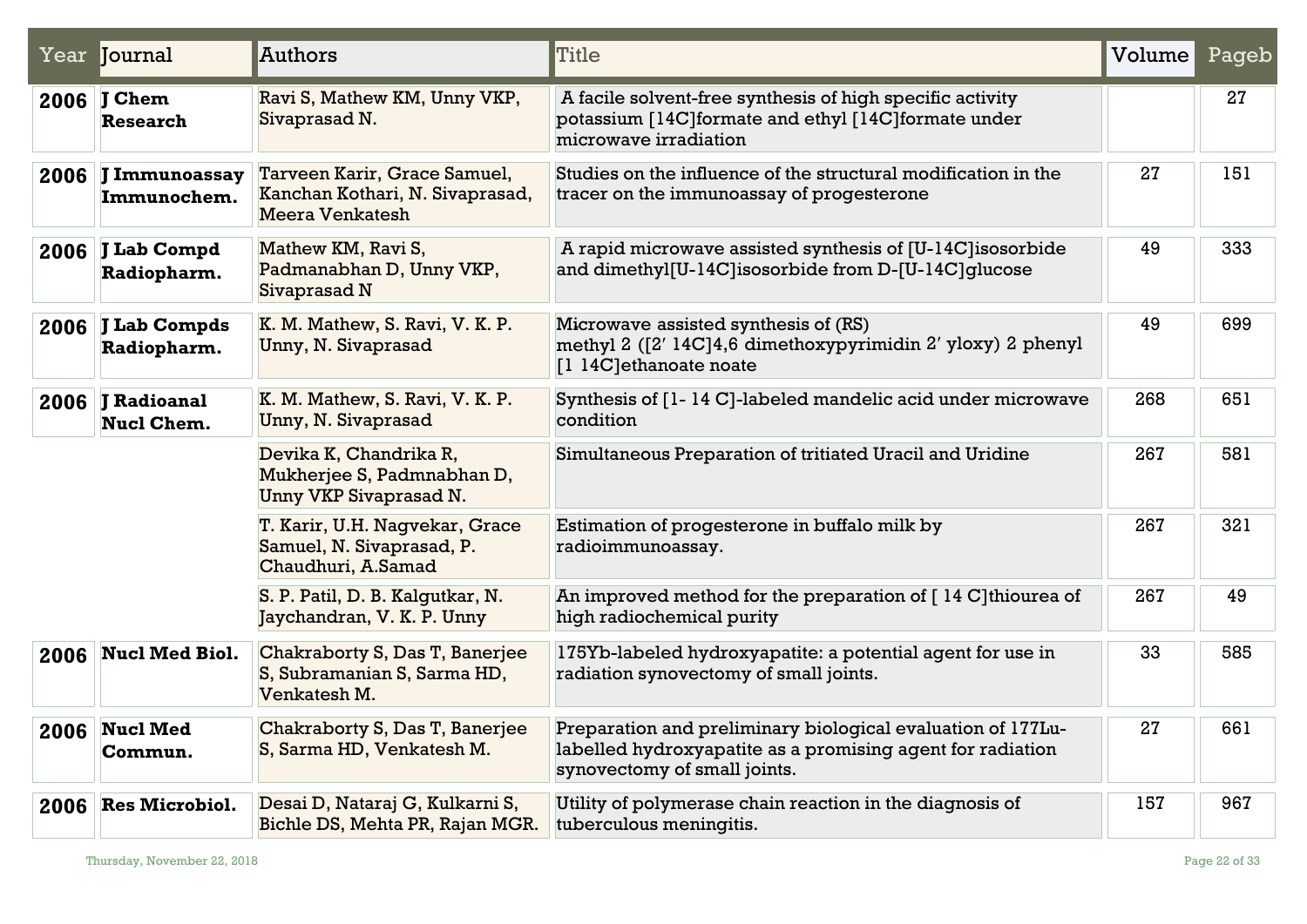|      | Year Journal                           | Authors                                                                                                                                    | Title                                                                                                                                                                                    | Volume | Pageb |
|------|----------------------------------------|--------------------------------------------------------------------------------------------------------------------------------------------|------------------------------------------------------------------------------------------------------------------------------------------------------------------------------------------|--------|-------|
|      | 2005 Appl Radiat<br>Isot.              | Muthukumaran T, KrishnaMurthy<br>NV, Sudhaharan T, Muralidharan<br><b>B</b> .                                                              | A "cleanup procedure" involving periodate oxidation in the<br>enzymatic synthesis of chemically pure alpha-32P and alpha-<br>33P labelled deoxyribonucleotides.                          | 63     | 63    |
|      | 2005 Bioorg Med<br><b>Chem Letters</b> | Madhava B Mallia, Anupam<br>Mathur, Suresh Subramanian,<br>Sharmila Banerjee, H D Sarma,<br>Meera Venkatesh                                | A novel [99mTc[triple bond]N]2+ complex of metronidazole<br>xanthate as a potential agent for targeting hypoxia.                                                                         | 15     | 3398  |
| 2005 | <b>Bioorg Med</b><br>Chem.             | Banerjee S1, Das T, Chakraborty<br>S, Samuel G, Korde A,<br>Venkatesh M, Pillai MR.                                                        | An estradiol-conjugate for radiolabelling with 177Lu: an<br>attempt to prepare a radiotherapeutic agent.                                                                                 | 13     | 4315  |
| 2005 | J Lab Compds<br>Radiopharm.            | Ravi S, Mathew KM,<br>Padmanabhan D, Unny VKP,<br>Sivaprasad N                                                                             | A facile synthesis of [14C] pyrithiobac-sodium                                                                                                                                           | 49     | 339   |
|      |                                        | Ravi S, Mathew KM, Unny VKP,<br>Sivaprasad N.                                                                                              | A facile synthesis of high specific activity sodium [14C]<br>lauryl sulphate under microwave irradiation                                                                                 | 48     | 1055  |
|      |                                        | C.V. Sontakke, S. P. Patil, V. K. P.<br>Unny and N. Sivaprasad                                                                             | Convenient synthesis of d-threo-[dichloroacetyl 1-14C]<br>chloramphenicol                                                                                                                | 48     | 597   |
|      | 2005 J Nucl Med.                       | Chattopadhyay S, Xue B, Collins<br>D, Pichika R, Bagnera R, Leslie<br>FM, Christian BT, Shi B,<br>Narayanan TK, Potkin SG,<br>Mukherjee J. | Synthesis and evaluation of nicotine alpha4beta2 receptor<br>radioligand, 5-(3'-18F-fluoropropyl)-3-(2-(S)-<br>pyrrolidinylmethoxy) pyridine, in rodents and PET in<br>nonhuman primate. | 46     | 130   |
|      | 2005 J Radioanal<br><b>Nucl Chem.</b>  | Mathew KM, Ravi S.                                                                                                                         | Facile conversion of [1-14 C]lauronitrile to [1-14 C]lauric<br>acid under microwave irradiation                                                                                          | 267    | 245   |
|      |                                        | Devika K, Chandrika R,<br>Padmanbahan D, Unny VKP,<br>Sivaprasad N                                                                         | Preparation of tritiated fluorenone and flurenol                                                                                                                                         | 266    | 507   |
|      |                                        | Patil SP, Kalgutkar DB,<br>Jayachandran N, Unny VKP                                                                                        | A facile preparation of ammonium [14 C] thiocyanate                                                                                                                                      | 266    | 75    |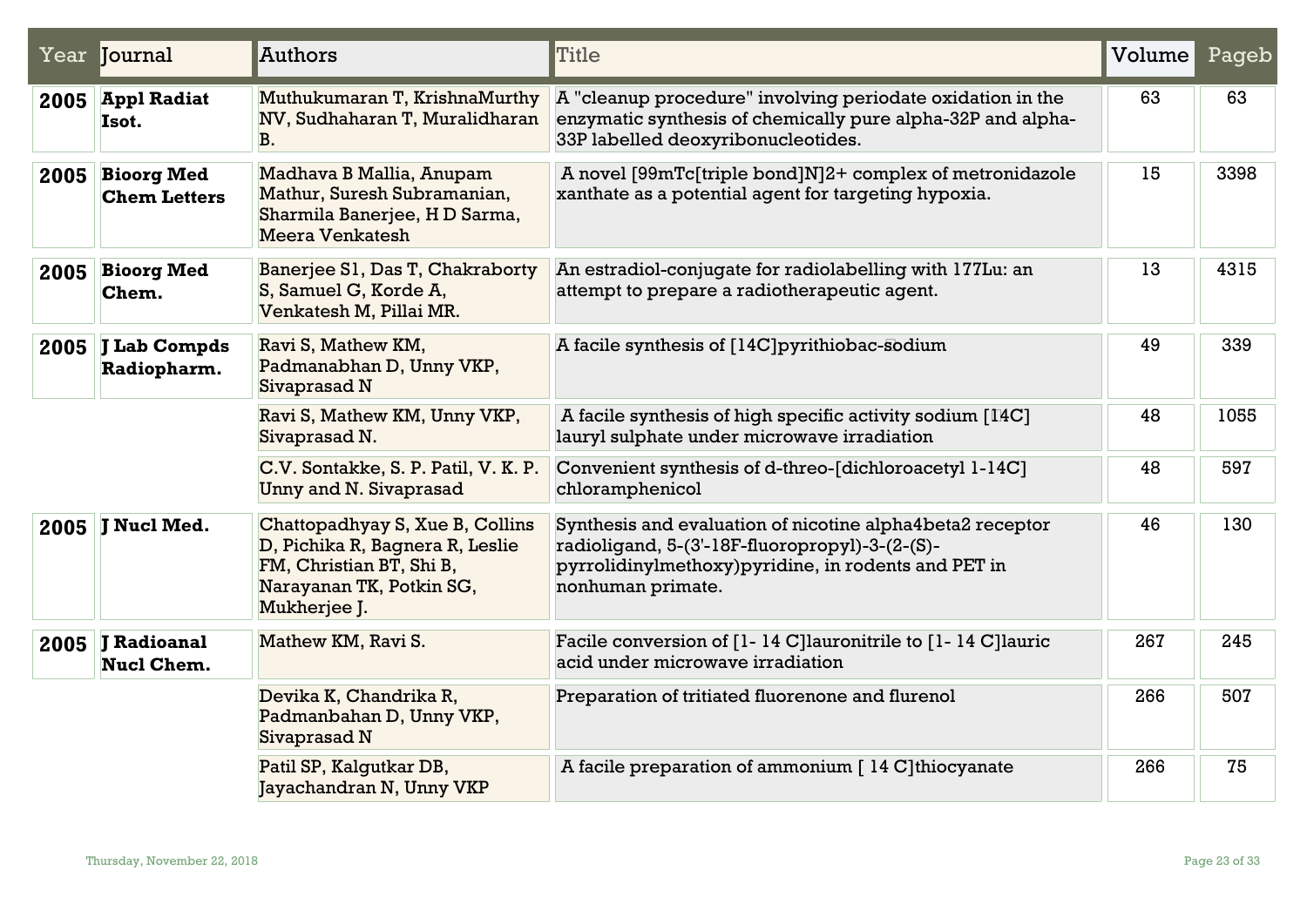| Year Journal                          | Authors                                                                                                      | Title                                                                                                                                           | Volume | Pageb |
|---------------------------------------|--------------------------------------------------------------------------------------------------------------|-------------------------------------------------------------------------------------------------------------------------------------------------|--------|-------|
| 2005 J Radioanal<br>Nucl Chem.        | K. M. Mathew, S. Ravi, D.<br>Padmanabhan                                                                     | A facile synthesis of 4,6-dimethoxy-[2-14 C]-2-<br>methylsulphonylpyrimidine                                                                    | 265    | 505   |
| $2005$ Nucl Med<br>Commun.            | Mathur A, Mallia MB,<br>Subramanian S, Banerjee S,<br>Kothari K, Dhotare B, Sarma HD,<br>Venkatesh M.        | 99mTcN complexes of tert-butyl dithiocarbamate and<br>methoxyisobutyl dithiocarbamate as myocardial and brain<br>imaging agents.                | 26     | 1013  |
|                                       | Kothari KK, Satpati D, Joshi S,<br>Venkatesh M, Ramamoorthy N,<br>Pillai MR.                                 | 99mTc carbonyl t-butyl isonitrile: a potential new agent for<br>myocardial perfusion imaging.                                                   | 26     | 155   |
| 2004 Appl Radiat<br>Isot.             | Mathew B, Chakraborty S, Das T,<br>Sarma HD, Banerjee S, Samuel<br>G, Venkatesh M, Pillai MR.                | 175Yb labeled polyaminophosphonates as potential agents for<br>bone pain palliation.                                                            | 60     | 635   |
| 2004 Bioorg Med<br>Chem.              | Das T, Chakraborty S, Banerjee<br>S, Mukherjee A, Samuel G,<br>Sarma HD, Nair CK, Kagiya VT,<br>Venkatesh M. | Preparation and preliminary biological evaluation of a 177Lu<br>labeled sanazole derivative for possible use in targeting<br>tumor hypoxia.     | 12     | 6677  |
|                                       | Jogeshwar Mukherjee, Bingzhi<br>Shi, Bradley T Christian, Sankha<br>Chattopadhyay, Tanjore K<br>Narayanan    | 11C-Fallypride: radiosynthesis and preliminary evaluation<br>of a novel dopamine D2/D3 receptor PET radiotracer in non-<br>human primate brain. | 12     | 95    |
|                                       | Mukherjee J1, Shi B, Christian<br>BT, Chattopadhyay S, Narayanan<br>TK.                                      | 11C-Fallypride: radiosynthesis and preliminary evaluation<br>of a novel dopamine D2/D3 receptor PET radiotracer in non-<br>human primate brain. | 12     | 95    |
| 2004 J Radioanal<br><b>Nucl Chem.</b> | Asokan KP, Sebastian J,<br>Jayachandran N, Unny VKP                                                          | Facile preparation of potassium 32 P-phosphonate                                                                                                | 262    | 767   |
|                                       | Mathew KM, Ravi S,<br>Subramanian TK                                                                         | Stability of tritiated polystyrene coated zinc sulphide phosphor                                                                                | 261    | 697   |
| 2004 Nucl Med Biol.                   | Banerjee S, Das T, Chakraborty<br>S, Samuel G, Korde A, Srivastava<br>S, Venkatesh M, Pillai MR.             | 177Lu-DOTA-lanreotide: a novel tracer as a targeted agent for<br>tumor therapy.                                                                 | 31     | 753   |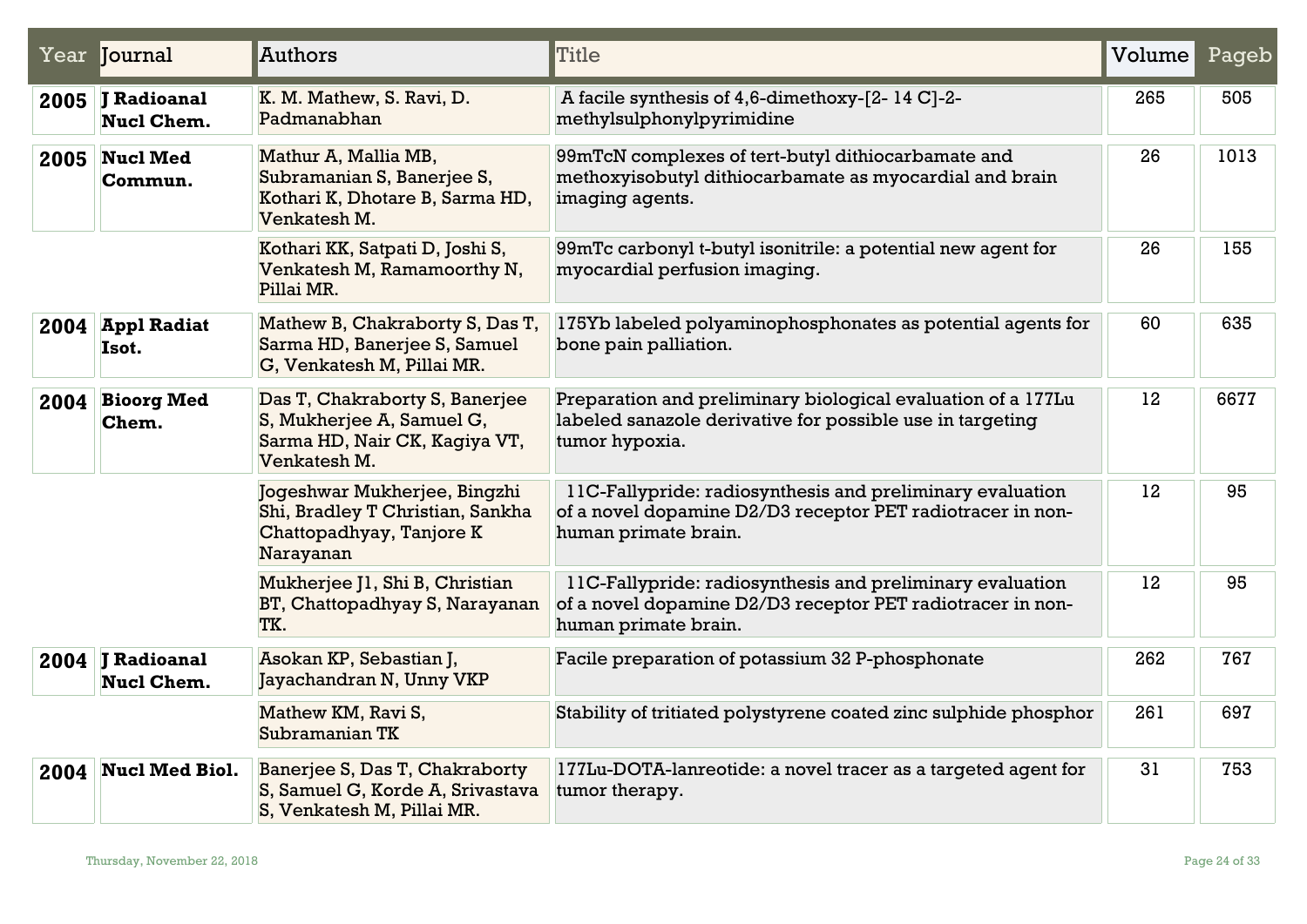|      | Year Journal                          | Authors                                                                                                   | Title                                                                                                                                                                                                                                                    | Volume | Pageb |
|------|---------------------------------------|-----------------------------------------------------------------------------------------------------------|----------------------------------------------------------------------------------------------------------------------------------------------------------------------------------------------------------------------------------------------------------|--------|-------|
|      | 2004 Nucl Med Biol.                   | Bingzhi Shi, Tanjore K<br>Narayanan, Bradley T Christian,<br>Sankha Chattopadhyay,<br>Jogeshwar Mukherjee | Synthesis and biological evaluation of the binding of<br>dopamine D2/D3 receptor agonist, (R,S)-5-hydroxy-2-(N-<br>propyl-N-(5'-(18)F-fluoropentyl)aminotetralin ((18)F-5-OH-<br>FPPAT) in rodents and nonhuman primates.                                | 31     | 303   |
|      | 2004 Nucl Med<br>Commun.              | Chakraborty S, Das T, Banerjee<br>S, Chaudhari PR, Sarma HD,<br>Venkatesh M, Pillai MR.                   | Preparation and biological evaluation of 153Sm-DOTMP as a<br>potential agent for bone pain palliation.                                                                                                                                                   | 25     | 1169  |
|      |                                       | Sarkar S.K., Saraswathy P., Arjun<br>G., Ramamoorthy N.                                                   | High radioactive concentration of 99mTc from zirconium<br>molybdate-99Mo gel generator using an acidic alumina<br>column for purification-cum-concentration.                                                                                             | 25     | 609   |
|      | 2004 Radiochim Acta                   | Saraswathy P., Sarkar S. K.,<br>Arjun G., Nandy S. K. and<br>Ramamoorthy N.                               | 99mTc gel generators based on zirconium molybdate-99Mo:<br>III: Influence of preparatory conditions of zirconium<br>molybdate-99Mo gel on generator performance.                                                                                         | 92     | 259   |
|      | $2004$ Radn Phy<br>Chem.              | Varshney L, Dodke PB                                                                                      | Radiation effect studies on anticancer drugs,<br>cyclophosphamide and doxorubicin for radiation sterilization                                                                                                                                            | 71     | 1103  |
|      | 2003 Appl Radiat<br>Isot.             | Pillai MR, Chakraborty S, Das T,<br>Venkatesh M, Ramamoorthy N.                                           | Production logistics of 177Lu for radionuclide therapy.                                                                                                                                                                                                  | 59     | 109   |
| 2003 | Int J Pharm.                          | Pillai O, Borkute SD, Sivaprasad<br>N, Panchagnula R.                                                     | Transdermal iontophoresis of insulin. II. Physicochemical<br>considerations.                                                                                                                                                                             | 254    | 271   |
|      | 2003 J Agric Food<br>Chem.            | Korde A, Pandey U, Banerjee S,<br>Sarma HD, Hajare S, Venkatesh<br>M, Sharma AK, Pillai MR.               | Development of a radioimmunoassay procedure for aflatoxin<br>B1 measurement.                                                                                                                                                                             | 51     | 843   |
|      | 2003 J Radioanal<br><b>Nucl Chem.</b> | S. P. Patil, D. B. Kalqutkar, V. K.<br>P. Unny, N. Sivaprasad                                             | Synthesis of ammonium [14 C]thiocyanate                                                                                                                                                                                                                  | 258    | 453   |
|      |                                       | Chander H, Ravi S, Mathew KM.                                                                             | Modified synthesis of deoxyadenosine-5'-(35 S)-<br>thiomonophosphate [dAMP (35 S)] with high specific activity:<br>An important starting material for the synthesis of<br>deoxyadenosine-5'-(&;#945;-35 S)-thiotriphosphate [dATP<br>$(8, \#945, -35 S)$ | 257    | 425   |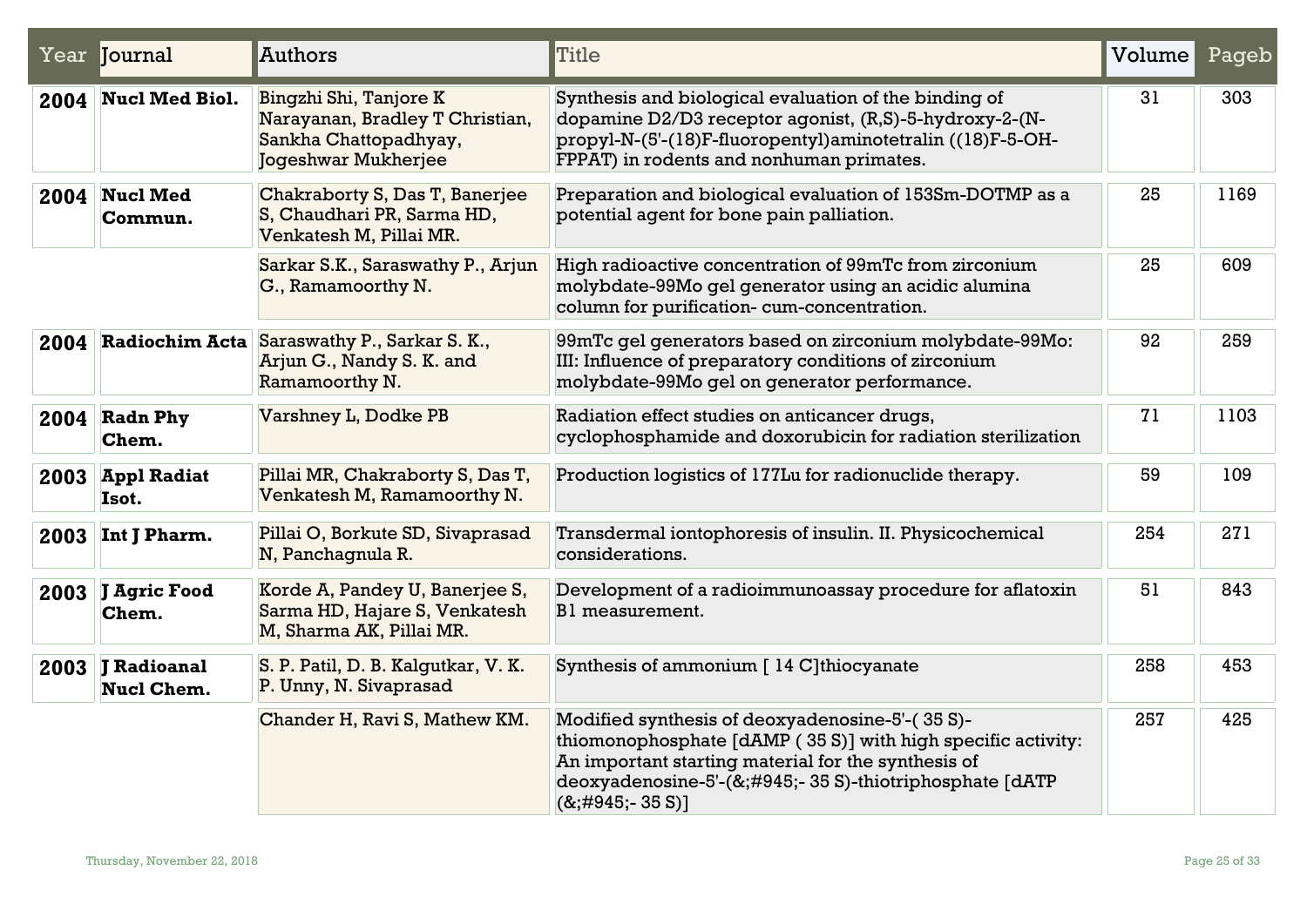|      | Year Journal                          | Authors                                                                                                                                     | Title                                                                                                                                                                                                                         | Volume | Pageb       |
|------|---------------------------------------|---------------------------------------------------------------------------------------------------------------------------------------------|-------------------------------------------------------------------------------------------------------------------------------------------------------------------------------------------------------------------------------|--------|-------------|
|      | 2003 J Radioanal<br><b>Nucl Chem.</b> | T.K. Karir, N. Pal, N. Sivaprasad                                                                                                           | Radioimmunoassay kit formulation and its validation for serum<br>progesterone using progesterone radiotracer purified by gel-<br>filtration                                                                                   | 256    | 127         |
|      | 2003 Nucl Med Biol.                   | Das T, Banerjee S, Samuel G,<br>Sarma HD, Korde A, Venkatesh<br>M, Pillai MR.                                                               | 99mTc-labeling studies of a modified metronidazole and its<br>biodistribution in tumor bearing animal models.                                                                                                                 | 30     | 127         |
| 2003 | <b>Nucl Med</b><br>Commun.            | Bhowal K, Bhattacharyya S,<br>Majumdar A, Giri C, Vanaja R,<br>Ramamoorthy N, Ganguly S,<br>Sarkar BR, Banerjee S,<br>Chatterjee Debnath M. | Technetium-99m DTPA dimethyl ester: a renal function<br>imaging agent. Comparative studies in animals with<br>technetium-99m mercaptoacetyl triglycine and 131I-ortho-<br>iodohippurate.                                      | 24     | 583         |
| 2003 | Radn Prot Env.                        | Jain Reji George, A.K. Kohli et al                                                                                                          | Evaluation of Transient Dose in Conveyor Type Low Dose<br>Irradiator                                                                                                                                                          | 26     | 405         |
|      |                                       | D.K. Sahoo and A.K. Kohli                                                                                                                   | Radiation Safety in Install & Operate Irradiator                                                                                                                                                                              | 26     | 340         |
|      | 2002 Appl Radiat<br>Isot.             | Das T1, Chakraborty S, Unni PR,<br>Banerjee S, Samuel G, Sarma<br>HD, Venkatesh M, Pillai MR.                                               | 177Lu-labeled cyclic polyaminophosphonates as potential<br>agents for bone pain palliation.                                                                                                                                   | 57     | 177         |
|      |                                       | Chattopadhyay S., Das M.K.,<br>Sarkar S.K, Saraswathy P.,<br>N.Ramamoorthy N.                                                               | A Novel 99mTc delivery system using $(n, \hat{I}^3)$ 99Mo adsorbed<br>on a large alumina column in tandem with Dowex-1 and AgCl<br>columns.                                                                                   | 57     | $\mathbf 7$ |
|      | 2002 J Lab Compds<br>Radiopharm.      | S. P. Patil and D. Padmanabhan                                                                                                              | A facile preparation of $(2,4,6-14C)$ -cyanuric acid under<br>solvent-free conditions                                                                                                                                         | 45     | 539         |
|      |                                       | K. M. Mathew, S. Ravi, C. V.<br>Sontakke, H. Chander                                                                                        | Synthesis of deoxyadenosine-5'-(35S)-thiomonophosphate<br>[dAMP(35S)] of high specific activity – a key intermediate for<br>the synthesis of Sp-deoxyadenosine-5'-(alpha;-35S)-<br>thiotriphosphate [Sp-dATP $(\alpha$ -35S)] | 45     | 19          |
|      | 2002 J Radioanal<br>Nucl Chem.        | Ravi S, Mathew KM,<br>Subramanian TK, Seshadri NK.                                                                                          | Preparation of tritiated polystyrene coated radioluminescent<br>phosphor                                                                                                                                                      | 254    | 209         |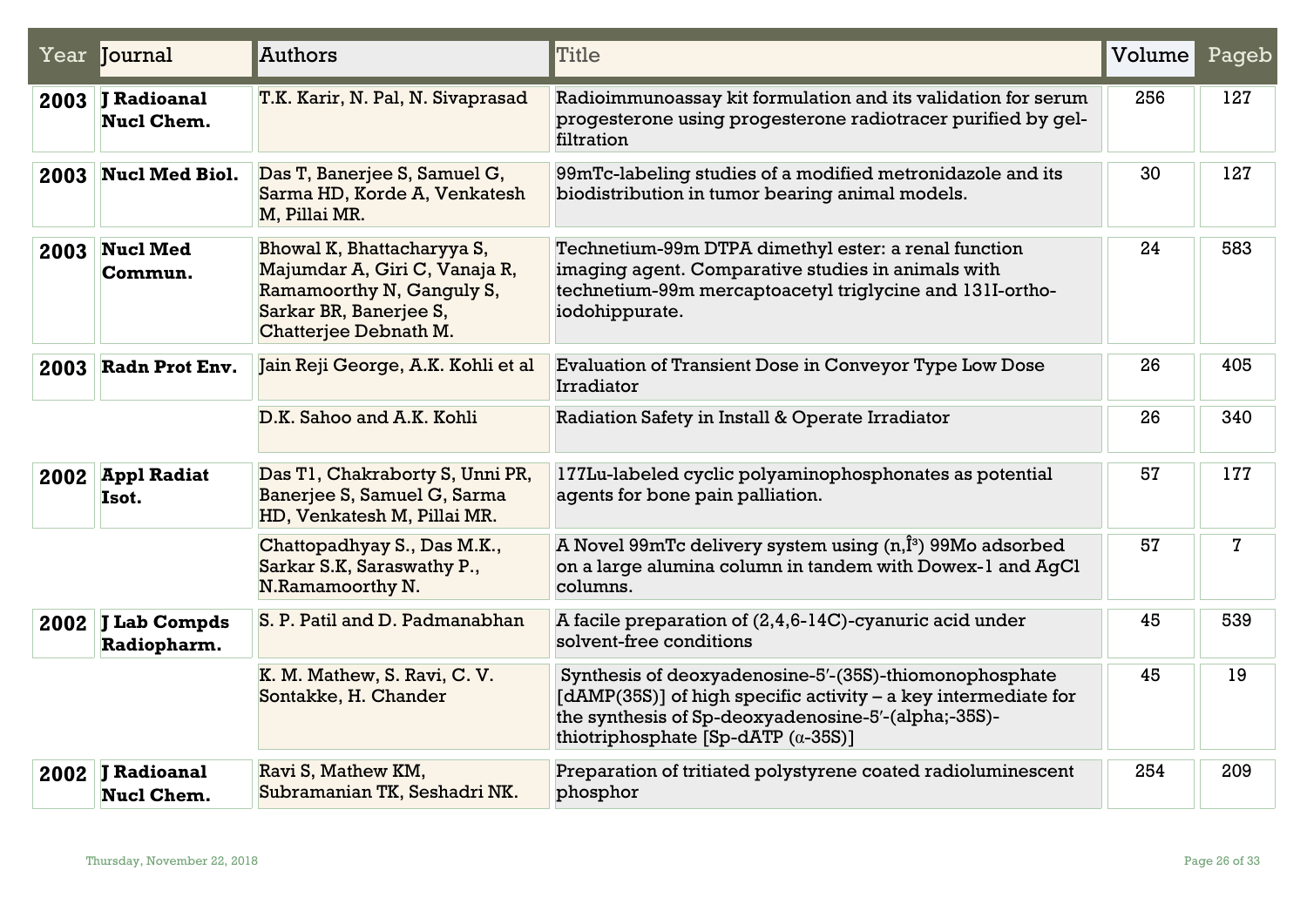|      | Year <b>Journal</b>              | Authors                                                                                                        | <b>Title</b>                                                                                                                                                                                                                     | Volume | Pageb |
|------|----------------------------------|----------------------------------------------------------------------------------------------------------------|----------------------------------------------------------------------------------------------------------------------------------------------------------------------------------------------------------------------------------|--------|-------|
|      | 2002 Nucl Med Biol.              | Unni PR, Chaudhari PR,<br>Venkatesh M, Ramamoorthy N,<br>Pillai MR.                                            | Preparation and bioevaluation of 166Ho labelled<br>hydroxyapatite (HA) particles for radiosynovectomy.                                                                                                                           | 29     | 199   |
|      | 2002 Nucl Med<br>Commun.         | Ramamoorthy N, Saraswathy P,<br>Das MK, Mehra KS,<br>Ananthakrishnan M.                                        | Production logistics and radionuclidic purity aspects of 153Sm<br>for radionuclide therapy.                                                                                                                                      | 23     | 83    |
|      |                                  | Ramamoorthy N, Saraswathy P,<br>Das MK, Mehtra KS,<br>Ananthakrishnan M.                                       | Production logistics and radionuclidic purity aspects of 153Sm<br>for radionuclide therapy                                                                                                                                       | 23     | 83    |
|      |                                  | Chakraborty S, Das T, Unni PR,<br>Sarma HD, Samuel G, Banerjee<br>S, Venkatesh M, Ramamoorthy<br>N, Pillai MR. | 177Lu labelled polyaminophosphonates as potential agents<br>for bone pain palliation.                                                                                                                                            | 23     | 67    |
| 2002 | <b>Radiochim Acta</b>            | Chattopadhyay S, Das MK,<br>Sarkar BR, Ramamoorthy N.                                                          | Separation of pertechnetate from molybdate by anion-<br>exchange chromatography: Recovery of 99m Tc from (n,<br>gamma) 99 Mo and suitability for use in central<br>radiopharmacy (CRPh)                                          | 90     | 417   |
| 2001 | <b>Appl Radiat</b><br>Isot.      | Sarkar S. K., Arjun G.,<br>Saraswathy P., Ramamoorthy N.                                                       | Post elution concentration of 99mTcO4- by a single anion<br>exchanger column: I: Feasibility of extending the useful life<br>of column chromatographic 99mTc generator.                                                          | 55     | 561   |
|      |                                  | Sankha Chattopadhyay, MK<br>Das, B R Sarkar, G Prabhakar,<br>Kiran S Mehra, N Ramamoorthy                      | Stabilisation of [I-131] meta-iodobenzylguanidine at room<br>temperature as organic extract in ethyl acetate/chloroform                                                                                                          | 54     | 241   |
|      | 2001 J Lab Compds<br>Radiopharm. | K. M. Mathew, S. Ravi, C. V.<br>Sontakke, H. Chander                                                           | Synthesis of deoxyadenosine 5' (35S) thiomonophosphate<br>$[dAMP(35S)]$ of high specific activity – a key intermediate for<br>the synthesis of<br>Sp deoxyadenosine 5' (alpha; 35S) thiotriphosphate [Sp dATP<br>$(\alpha$ 35S)] | 45     | 19    |
| 2001 | <b>J</b> Radioanal<br>Nucl Chem. | S. Ravi, K. M. Mathew, N. K.<br>Seshadri, T. K. Subramanian                                                    | Salient Features in the Preparation of Promethium147<br><b>Activated Zinc Sulphide Phosphor Light Sources</b>                                                                                                                    | 250    | 565   |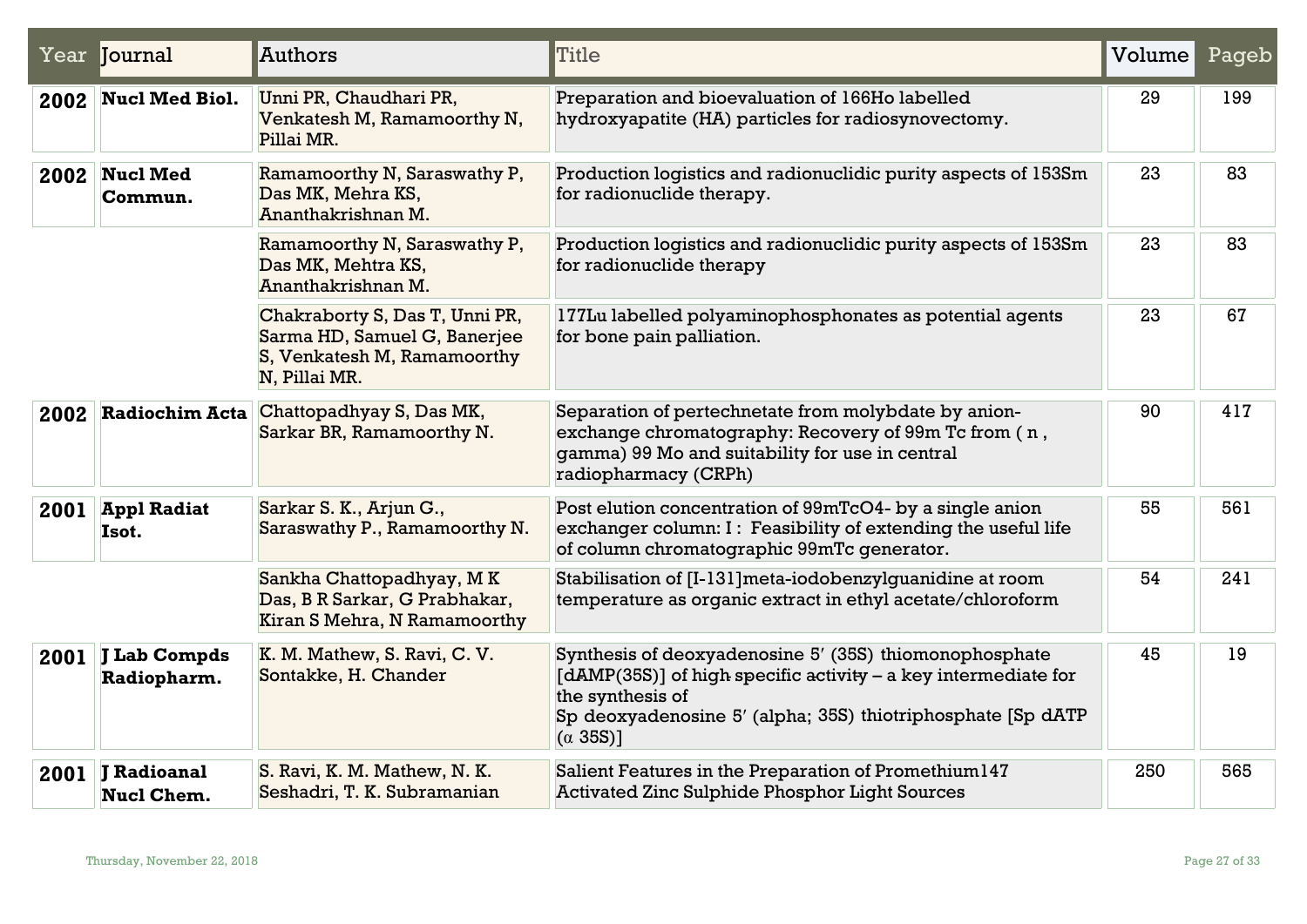|      | Year Journal                       | Authors                                                                                           | Title                                                                                                                                                                        | Volume | Pageb |
|------|------------------------------------|---------------------------------------------------------------------------------------------------|------------------------------------------------------------------------------------------------------------------------------------------------------------------------------|--------|-------|
| 2001 | <b>Nucl Med Biol.</b>              | Sankha Chattopadhyay, MK<br>Das, R Vanaja, N Ramamoorthy                                          | Purification and stabilization of Tc-99m-d, 1-HMPAO: Role of<br>organic extractants                                                                                          | 28     | 741   |
|      |                                    | Chakraborty S, Unni PR,<br>Banerjee S, Samuel G, Das T,<br>Sarma HD, Ramamoorthy N,<br>Pillai MR. | Potential (166)Ho radiopharmaceuticals for intravascular<br>radiation therapy (IVRT)-I: [(166)Ho] holmium labeled<br>ethylene dicysteine.                                    | 28     | 309   |
| 2001 | <b>Nucl Med</b><br>Commun.         | Sarkar S. K, Arjun G.,<br>Saraswathy P., Ramamoorthy N.                                           | Post-elution concentration of 99mTcO4- by a single anion<br>exchanger column: II: Preparation and evaluation of jumbo<br>alumina column chromatographic generator for 99mTc. | 22     | 389   |
|      |                                    | Majali MA, Saxena SK, Joshi SH,<br>Unni PR, Ramamoorthy N.                                        | Potential 166Ho radiopharmaceuticals for endovascular<br>radionuclide therapy. II. Preparation and evaluation of 166Ho-<br>DTPA.                                             | 22     | 97    |
| 2001 | <b>Semin Nucl</b><br>Med.          | Banerjee S, Pillai MR,<br>Ramamoorthy N.                                                          | Evolution of Tc-99m in diagnostic radiopharmaceuticals.                                                                                                                      | 31     | 260   |
| 2000 | <b>J Lab Compds</b><br>Radiopharm. | N. Jayachandran, K. P. Asokan,<br>V. K. P. Unny                                                   | Biosynthesis of high specific activity 35S-glutathione                                                                                                                       | 43     | 971   |
| 2000 | <b>Nucl Med Biol.</b>              | Prabhakar G, Joshi SH,<br>Ranganatha DK, Umamaheswari<br>S, Ananthakrishnan M,<br>Ramamoorthy N.  | Preparation and evaluation of samarium (III) phosphate<br>$(153)$ Sm] colloid (SMPC) for possible therapeutic use.                                                           | 27     | 353   |
|      |                                    | Das T, Banerjee S, Samuel G,<br>Kothari K, Unni PR, Sarma HD,<br>Ramamoorthy N, Pillai MR.        | [(186/188)Re] rhenium-ethylene dicysteine (Re-Ec):<br>preparation and evaluation for possible use in endovascular<br>brachytherapy.                                          | 27     | 189   |
| 2000 | <b>Nucl Med</b><br>Commun.         | Vanaja R, Solav SV, Joshi SH,<br>Kumar P, Ramamoorthy N.                                          | Preparation of 99mTc-ethylene dicysteine (99mTc-EC) by<br>transchelation using 99mTc-glucoheptonate (99mTc-GHA)<br>and its evaluation for renal function studies.            | 21     | 977   |
|      |                                    | Das T, Banerjee S, Samuel G,<br>Sarma HD, Ramamoorthy N,<br>Pillai MR.                            | 188Re-ethylene dicysteine: a novel agent for possible use in<br>endovascular radiation therapy.                                                                              | 21     | 939   |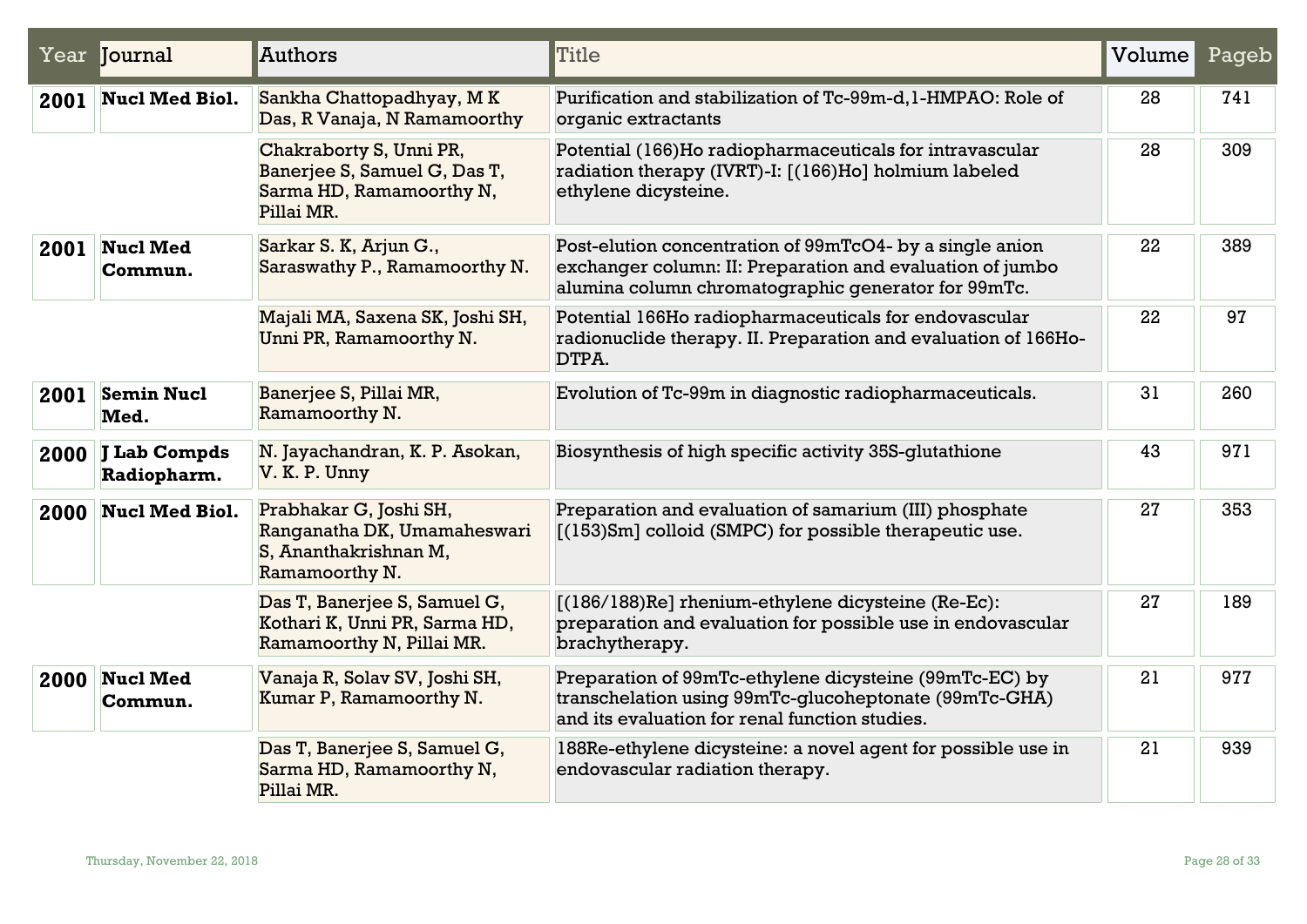|      | Year Journal                            | Authors                                                                                                                         | Title                                                                                                                                                                                 | Volume | Pageb |
|------|-----------------------------------------|---------------------------------------------------------------------------------------------------------------------------------|---------------------------------------------------------------------------------------------------------------------------------------------------------------------------------------|--------|-------|
|      | 1999 Appl Radiat<br>Isot.               | G Prabhakar, Kiran S Mehra, N<br>Ramamoorthy, S Chattopadhyay,<br>Reji Oommen, S Narasimhan, N<br>Aravindan Nair, S Gunasekaran | Evaluation of radioiodination of meta-iodobenzylguanidine<br>(MIBG) catalysed by in situ generated Cu(I) and directly<br>added Cu(II)                                                 | 50     | 1011  |
|      |                                         | Sankha Chattopadhyay, MK<br>Das, B R Sarkar, N Ramamoorthy                                                                      | A paper chromatographic technique for quantitative<br>evaluation of hydrolysed and ionic components in Tl-201<br>radiopharmaceuticals                                                 | 50     | 995   |
|      |                                         | Saraswathy P., Sarkar S. K.,<br>Narasimhan D. V. S., Patel R. R.,<br>Ramamoorthy N.                                             | Microwave oven drying of zirconium molybdate-99Mo for use<br>in 99mTc Gel generator.                                                                                                  | 50     | 277   |
| 1999 | <b>Eur J Nucl Med.</b>                  | N.C.Goomer NC, Duggal RK,<br>Prakash R.                                                                                         | Bone Scintigraphy with Tc-99m MDP formulated by Novel,<br>Simple and rapid Sonication Method: Clinical Results                                                                        | 26     | 1633  |
| 1999 | <b>J</b> Radioanal<br><b>Nucl Chem.</b> | Sankha Chattopadhyay, M. K.<br>Das, B. R. Sarkar, N.<br>Ramamoorthy                                                             | Ethylene dicysteine (EC) and ethyl cysteinate dimer (ECD)<br>complexes of Ga(III) and In(III)                                                                                         | 242    | 29    |
|      |                                         | T.K. Karir, S.M. Mirapurkar, N.<br>Jyotsna, N. Sivaprasad                                                                       | Radioiodination of recombinant human growth hormone and<br>its use in radioimmunoassay                                                                                                | 240    | 343   |
|      | 1998 Appl Radiat<br>Isot.               | Sankha Chattopadhyay, M. K.<br>Das, B. R. Sarkar, N.<br>Ramamoorthy                                                             | Radiometric studies on adsorption of iron on cation exchange<br>resin and also of indium and gallium in Presence of Iron:<br>Applicability to Prepare 67Ga with Low Iron Content      | 49     | 899   |
| 1998 |                                         | <b>Radiochim Acta Saraswathy P., Sarkar S.K, Patel</b><br>R. R., Arora S. S., Narasimhan D.<br><b>V.S.</b>                      | 99mTc Gel generators based on zirconium molybdate-99Mo:<br>II: Evaluation of preparation and performance.                                                                             | 83     | 103   |
|      |                                         | Saraswathy P, Sarkar S.K, Patel<br>R. R., Arora S. S., Narasimhan D.<br><b>V.S.</b>                                             | 99mTc Gel generators based on zirconium molybdate-99Mo:<br>I: Process standardization for production.                                                                                 | 83     | 97    |
| 1997 | <b>Appl Radiat</b><br>Isot.             | Sankha Chattopadhyay, M.K.<br>Das, B.R. Sarkar, N.<br>Ramamoorthy                                                               | Radiochemical separation of high purity 111In from<br>cadmium, copper, aluminium and traces of iron: Use of a<br>cation exchange resin with hydrobromic acid and<br>hydrochloric acid | 48     | 1063  |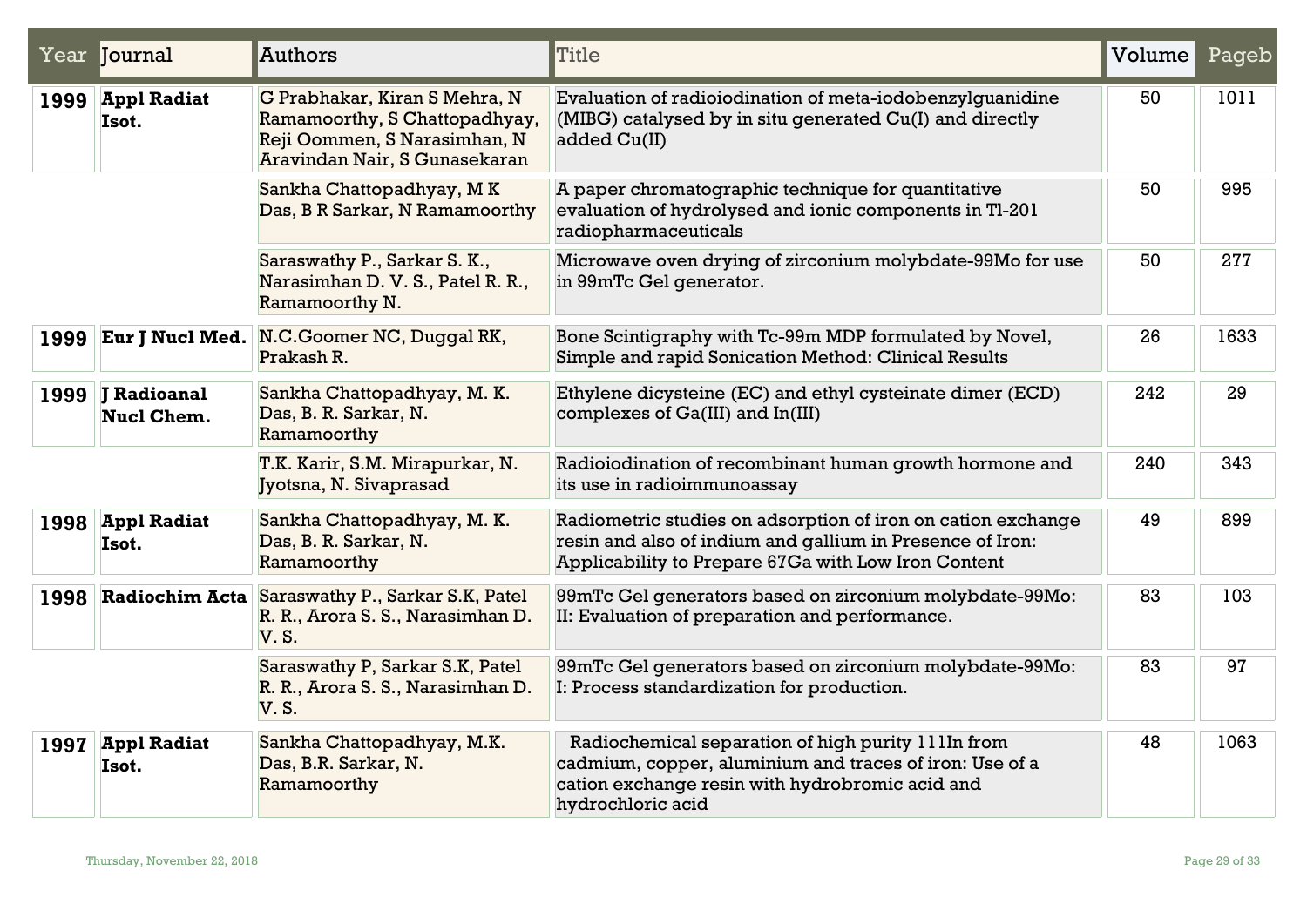|      | Year Journal                                            | Authors                                                                                                                   | Title                                                                                                                                            | Volume | Pageb |
|------|---------------------------------------------------------|---------------------------------------------------------------------------------------------------------------------------|--------------------------------------------------------------------------------------------------------------------------------------------------|--------|-------|
|      | 1997 Appl Radiat<br>Isot.                               | S. Chattopadhyay, M. K. Das, B.<br>R. Sarkar, N. Ramamoorthy                                                              | Simple procedure for the preparation of iron-free 67Ga from<br>an irradiated copper targetâ€"Use of ascorbic acid<br>$\Box$                      | 48     | 211   |
|      | 1997 J Radioanal<br><b>Nucl Chem.</b>                   | H.L. Bhalla, R. Mathew, Grace<br>Samuel, N. Sivaprasad                                                                    | Preparation of radiolabelled clonidine for use in<br>radioimmunoassay.                                                                           | 221    | 93    |
|      |                                                         | H.L. Bhalla, P.R. Vavia, G.<br>Samuel, N. Sivaprasad                                                                      | Development of radioimmunoassay : I : Preparation of<br>radiolabelled tracer theophylline,                                                       | 220    | 73    |
|      | 1997 Nucl Med Biol.                                     | P M Pandey, S S Sachdev, N<br>Ramamoorthy, R Lal, D K<br>Ranganatha, S Narasimhan, R<br>Oommen, S Gunasekaran, NA<br>Nair | Formulation and evaluation of a two-components lyophilized<br>kit for Tc-sestamibi: Transchelation preparation of Tc-99m-<br>sestamibi           | 24     | 697   |
| 1997 | Radn Prot Env.                                          | T.B. Bhargava, P.M. Ravi, A.M.<br>Bhagwat, S.B. Kamble, S.S. Arora                                                        | Development of a sensitive 125I thyroid monitoring system<br>suitable for production plant environment,                                          | 20     | 29    |
|      | 1996 J Radioanal<br><b>Nucl Chem</b><br><b>Articles</b> | V. Kadwad, N. Jyotsna, N.<br>Sivaprasad, P.K. Sinha                                                                       | A method of preparation of magnetizable cellulose and its<br>application in RIA of T3 and T4,                                                    | 210    | 27    |
|      | 1996 J Radioanal<br><b>Nucl Chem</b><br>Lett.           | A.G. Sapre, Ramji Lal, N.<br>Sivaprasad, P.R. Vavia                                                                       | Synthesis of an immunogen and a novel radiotracer of<br>estradiol                                                                                | 214    | 291   |
|      | 1996 Nucl Med Biol.                                     | M. Chatterjee, A. Majumdar,<br>Priya Iyer, G. Muthukrishnan,<br>M.K. Das, N. Ramamoorthy, C.N.<br>Desai, S. Banerjee      | Anomalies in hepatobiliary excretion of 99mTc-MAG3                                                                                               | 23     | 867   |
|      | 1996 Radn Phy<br>Chem.                                  | L. Varshney, N. Balan, S. V.<br>Choughule, P. K. Jothish, K.<br>Krishnamurthy                                             | Radiation degradation and frictional properties of gamma<br>sterilized PVC (copper-T)                                                            | 47     | 649   |
|      | 1994 J Lab Compds<br>Radiopharm.                        | N. Gajendiran, N. Jayachandran,<br>B. S. Rao, V. K. P. Unny, S.<br>Thyagarajan                                            | Biotechnological production of high specific activity L-35-S-<br>eysteine and-85-methionine by using a diploid yeast<br>Saccharomyces cerevisiae | 34     | 571   |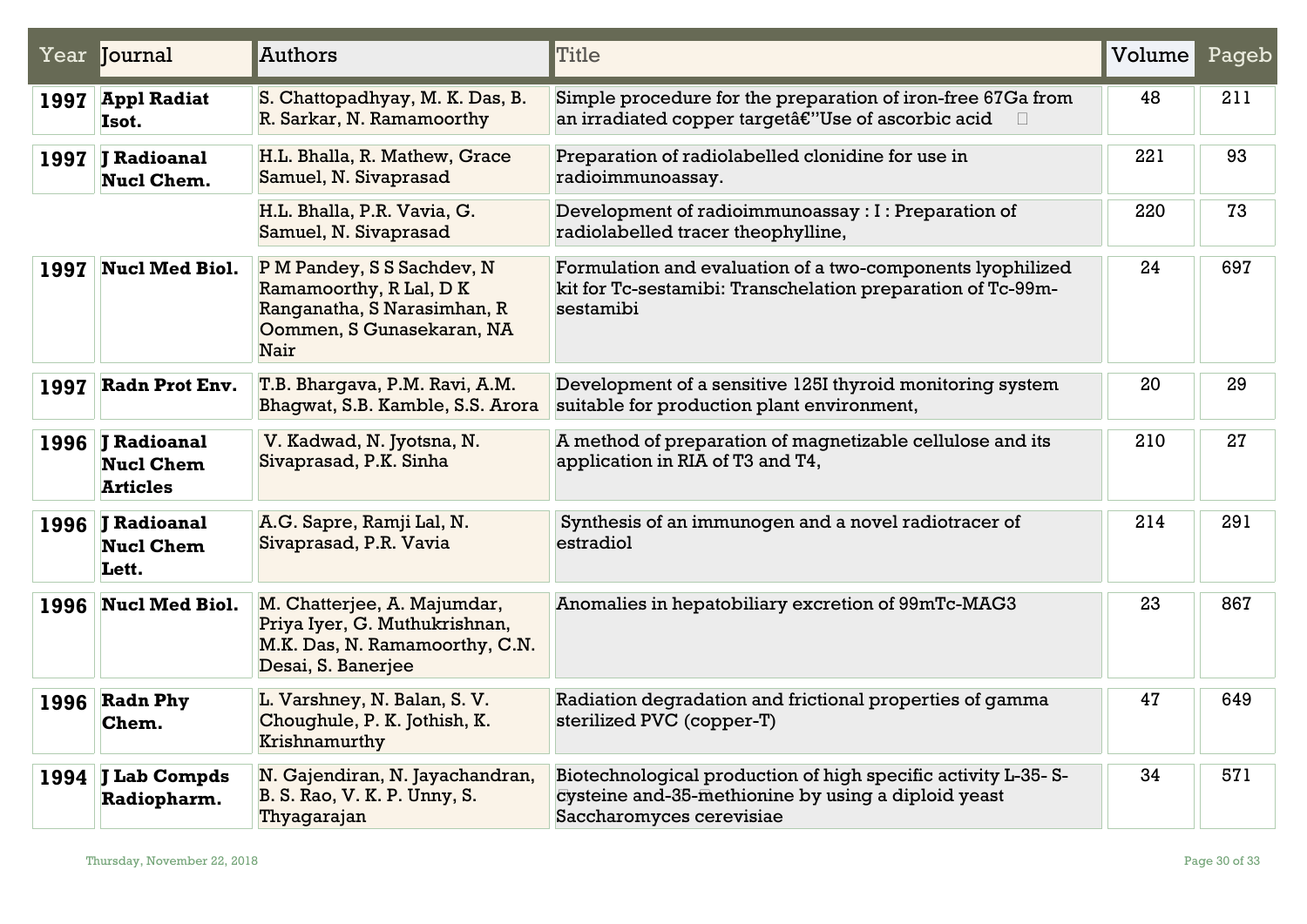|      | Year Journal                                               | Authors                                                                                                                                    | Title                                                                                                                                                           | Volume | Pageb |
|------|------------------------------------------------------------|--------------------------------------------------------------------------------------------------------------------------------------------|-----------------------------------------------------------------------------------------------------------------------------------------------------------------|--------|-------|
|      | 1994 Nucl Med Biol.                                        | Goomer NC, Kulkarni PV,<br>A.Constantinescu A, Antich P,<br>Parkey RW Corbett JR.                                                          | Synthesis and evaluation of New Class of Technetium-99m<br>Monocationic Radiotracers from Dithenyldiazalkanes,                                                  | 21     | 65    |
|      | 1994 Radn Phy<br>Chem.                                     | L. Varshney, K. M. Patel                                                                                                                   | Effects of ionizing radiations on a pharmaceutical compound,<br>chloramphenicol                                                                                 | 43     | 471   |
|      | 1993   Nucl Instrum<br><b>Meth Phy Res.</b>                | P.V.Kulkarni, J.A.Anderson,<br>P.P.Antich, J.O.Prior,<br>N.C.Goomer, R.W.Parkey et al.                                                     | New approaches in medical imaging using plastic scintillating<br>detectors                                                                                      | 79     | 921   |
| 1992 | <b>Nucl Med Biol.</b>                                      | N. Nair, U.N. Nayak, P.<br>Ramanathan, N. Ramamoorthy,<br>S.S. Sachdev                                                                     | Utility of technetium-t-butylisonitrile (99mTc-TBI) myocardial<br>imaging in coronary artery disease                                                            | 19     | 705   |
|      |                                                            | N.C. Goomer, P.V. Kulkarni,<br>R.W. Parkey et al.                                                                                          | Synthesis and Evaluation of 99mTc monocationic mixed ligand<br>complexes of phenyl substituted/condensed tetradentate<br>Schiff's bases and trimethyl phosphine | 19     | 679   |
| 1991 | <b>Appl Radiat</b><br>Isot.                                | Rathinaswamy, U.H. Nagvekar, J.<br>Chatur, N. Ramamoorthy, C.N.<br>Desai                                                                   | Suitability of PEG for precipitation of monoclonal antibodies<br>(MoAb) - A radiometric study.                                                                  | 42     | 206   |
| 1991 | J Lab Compds<br>Radiopharm.                                | K. Tubergen, M. Corlija, N.<br>Ramamoorthy, M.R.A. Pillai,<br>W.A. Volkert, D.E. Troutner,<br>R.A. Holmes.                                 | Studies on the stability of Tc-d, I-HMPAO in aqueous solution.                                                                                                  | 30     | 50    |
| 1991 | <b>Nucl Med Biol.</b>                                      | Rathinaswamy A, Nagvekar UH,<br>Nirmala V, J. Chatur J, Rani K,<br>Ramamoorthy N, Balakrishnan<br>SA, Desai CN.                            | Superiority of the use of pre-incubated complex of primary<br>and second antibody in the RIA of thyroid hormones.                                               | 18     | 187   |
| 1990 | Int J Radn<br><b>Appln Instr. B</b><br><b>Nuc Med Bio.</b> | S S Sachdev, N Ramamoorthy, U<br>N Nayak, R B Patel, P<br>Ramanathan, Seema Srivastava,<br>Ramji Lal, S V Raghavan, K B<br>Shah, C N Desai | Preparation and evaluation of 99mTc-t-butylisonitrile (99mTc-<br>TBI) for myocardial imaging: a kit for hospital radiopharmacy.                                 | 17     | 543   |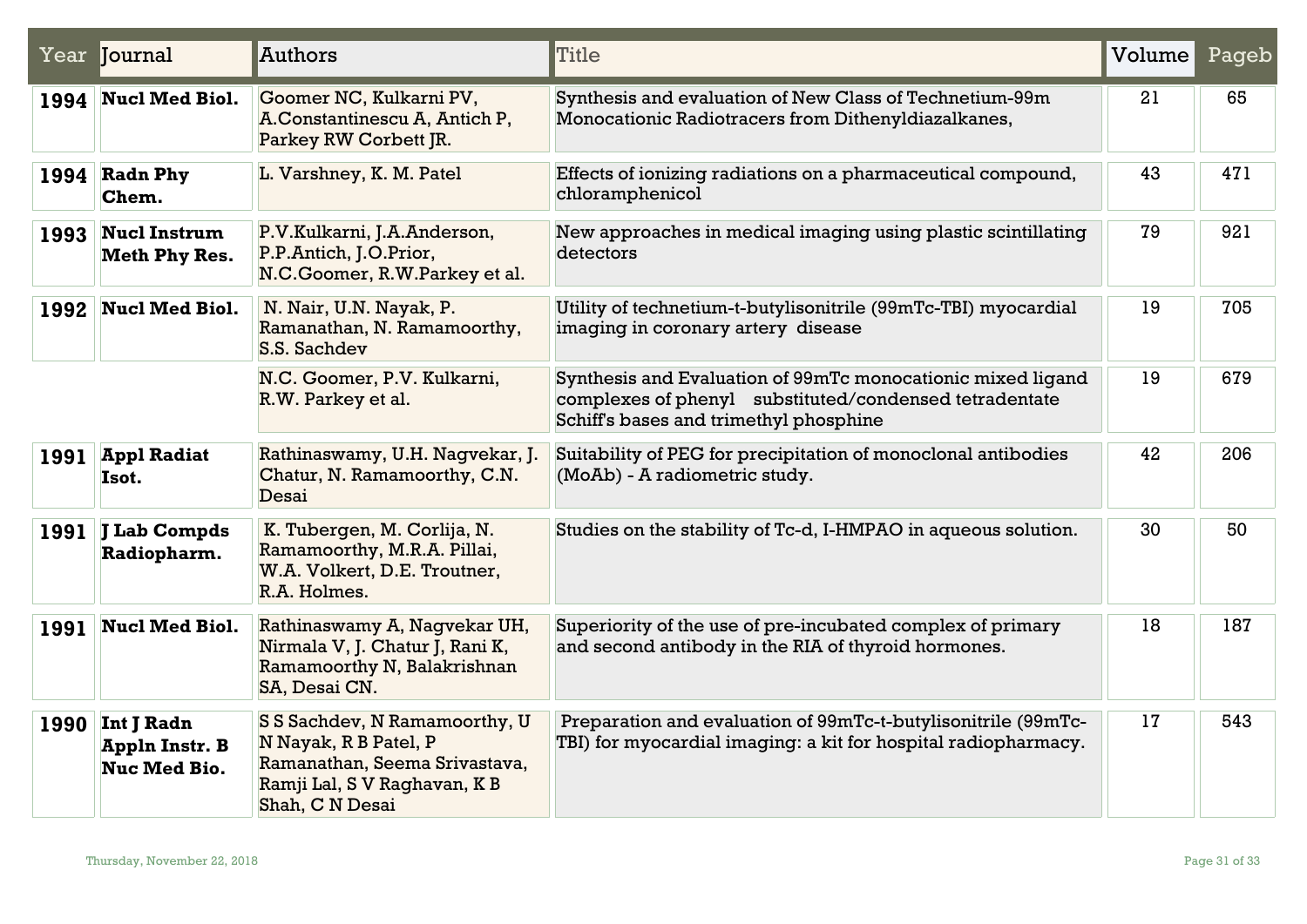|      | Year Journal                                            | Authors                                                                                                                 | Title                                                                                                                                           | Volume | Pageb |
|------|---------------------------------------------------------|-------------------------------------------------------------------------------------------------------------------------|-------------------------------------------------------------------------------------------------------------------------------------------------|--------|-------|
|      | 1990 J Nucl Med.                                        | P Ramanathan, R B Patel, N<br>Subrahmanyam, UN Nayak, SS<br>Sachdev, N Ramamoorthy                                      | Visualization of suppressed thyroid tissue by technetium-99m-<br>tertiary butyl isonitrile: an alternative to post-TSH stimulation<br>scanning. | 31     | 1163  |
|      | 1990 J Radioanal<br><b>Nucl Chem</b><br><b>Articles</b> | S.N. Muddukrishna, D.V.S.<br>Narasimhan, C.N. Desai.                                                                    | A novel technique for the separation of 99mTc from 99Mo.                                                                                        | 140    | 153   |
|      |                                                         | Rathinaswamy, U.H. Nagvekar,<br>S.D. Borkute, S.A. Balakrishnan,<br>C.N. Desai.                                         | Some aspects of optimization of separation system in<br>radioimmunoassay of triodothyronine.                                                    | 139    | 215   |
|      | 1990 J Radioanal<br><b>Nucl Chem</b><br>Lett.           | S.N. Muddukrishna, D.V.S.<br>Narasimhan, P. Saraswathy, C.N.<br>Desai.                                                  | A rapid method for recovery of radiochemically pure Tc-99m<br>from MEK                                                                          | 146    | 235   |
|      |                                                         | S.N. Muddukrishna, D.V.S.<br>Narasimhan, C.N. Desai.                                                                    | Extraction of 99mTc into MEK from large quantity of<br>molybdate retained on alumina column.                                                    | 145    | 311   |
| 1990 | <b>Radiochim Acta</b>                                   | M.K. Das, B.R. Sarkar, N.<br>Ramamoorthy                                                                                | Yields of some radioisotopes formed in a-particle induced<br>reactions on titanium and recovery of scandium radionuclides                       | 50     | 135   |
| 1989 | Clin Chem.                                              | Kanchan Kothari, N. Sivaprasad,<br>R.S. Mani.                                                                           | Shaking polystyrene beads during coating with antibody:<br>Effect on the precision profile of enzyme immunoassay of T3,                         | 701    | 35    |
|      | 1989 J Radioanal<br>Nucl Chem.                          | Ramamurthy TV, Ravi S,<br>Viswanathan, KV                                                                               | Degradation studies of 14C labelled p-fluorophenylacetic<br>acid prepared by exchange reaction                                                  | 135    | 111   |
|      |                                                         | N. Ramamoorthy, S.A.<br>Balakrishnan, S.V. Shetye, P.M.<br>Pandey, U.N. Nayak, R.B. Patel,<br>M.C. Patel, P. Ramanathan | Preparation and evaluation of 99mTc-thiodiglycolic acid<br>(TDGA) as a possible renal function agent.                                           | 134    | 423   |
| 1989 | <b>Radiochim Acta</b>                                   | M.K. Das, N. Ramamoorthy, B.R.<br>Sarkar, R.S. Mani                                                                     | Yield of 52Fe by a-particle reaction on natural chromium at 70<br>MeV.                                                                          | 47     | 173   |
|      |                                                         | M.K. Das, B.R. Sarkar, N.<br>Ramamoorthy, R.S. Mani                                                                     | Yields of some radioisotopes formed in a-particle induced<br>reactions on natural molybdenum                                                    | 47     | 29    |